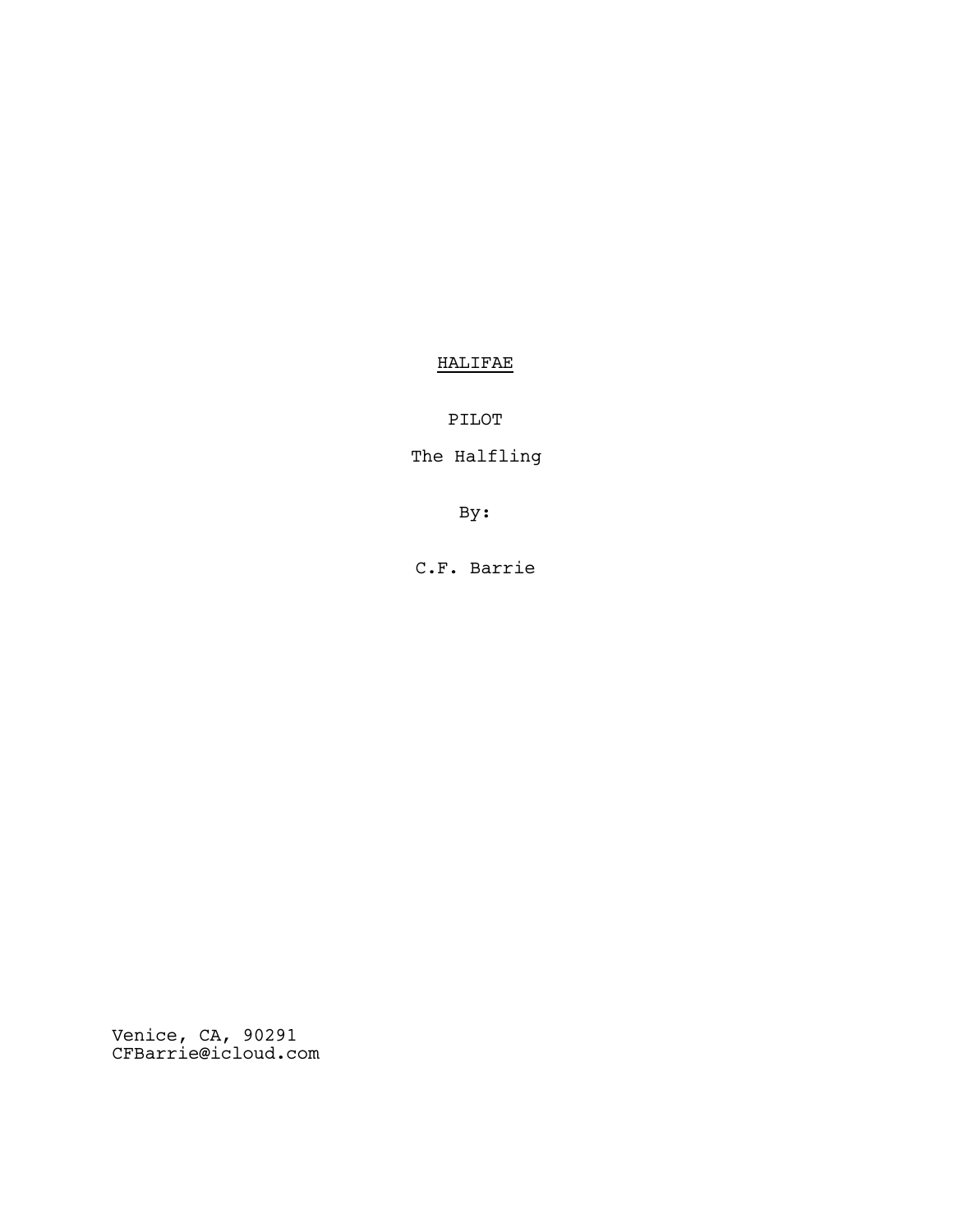## TEASER

FADE IN:

EXT. SUGAR WOODS - NOVA SCOTIA - NIGHT - SUMMER

Stars illuminate a dark, still, mossed, forest.

WOMAN (V.O.) The Fae world works in mysterious ways...

CHIRP CHIRP CHIRP

WOMAN (V.O.) Just when you get to know one aspect of it...

Move through clear tubes that tap maple trees-- deeper into the wood; a light fog obscures the ground.

WOMAN (V.O.)

It flips.

HOWLS

We go further into dense forest; another set of clear tubes.

WOMAN (V.O.) A defense mechanism I suppose.

The sap starts to flow with a gentle glow-- we move even deeper, the fog more dense.

GROWL - a LYNX CAT keeps watch in a tree.

DRUM DRUM DRUM - a quiet BEAT as we push beyond another set of brighter tubes... more of them; web-like.

HOOT - a SNOW OWL rotates its head; blinks; takes off.

WOMAN (V.O.) They are what you do not expect. They've made a world untouched by man in their own backyard.

DRUM DRUM DRUM - LOUDER, FASTER.

WOMAN (V.O.) On that night, the Fae Queen departed her teeny, tiny little body and left a massive void to be filled...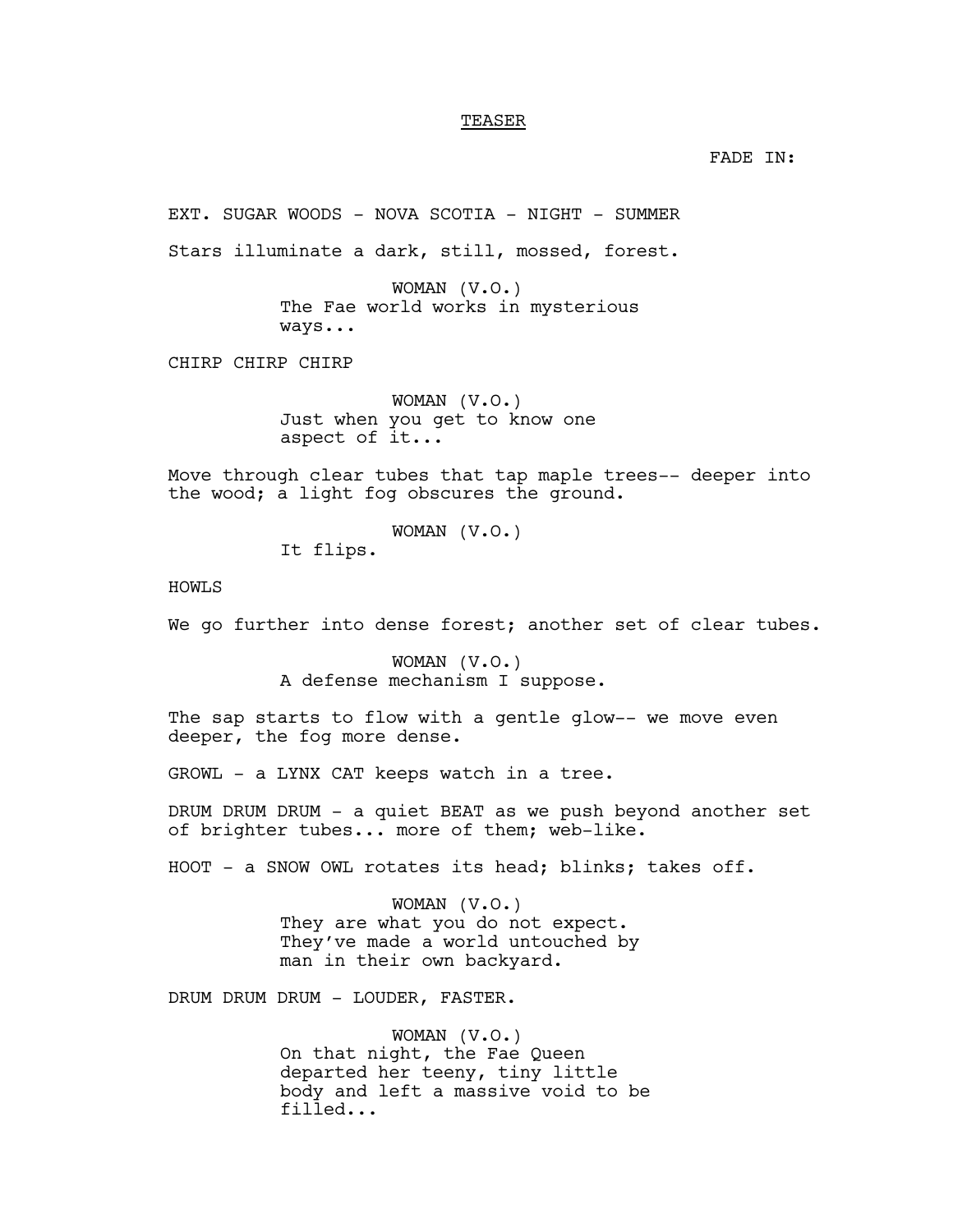The fog breaks as we see an ages old, Mystical Maple Tree. A lightning flash ignites the bark and veins of the tree.

It COUGHS a glowing dust-- the BEAT drops.

An eery SILENCE as we FADE OUT on this tree; the glowing dust stands still on the BLACK SCREEN

> WOMAN (V.O.) The question was, by who?

GHEE-HA-HA - A BABY GIGGLES...--again...--and again...

A CELTIC LULLABY PLAYS-- part of the DRUM BEAT.

EXT. COASTLINE - NOVA SCOTIA - NIGHT

The dust, still aglow, become stars in the sky.

Look down, we're racing over a turbulent shoreline -- we're flying!

ZOOM - pass a spotlight that whirls in its lighthouse.

Bank right, we move onto land; over wooded areas; trees blow fierce.

REVEAL

EXT. GLACE HOUSE - HALIFAX, N.S. - CONTINUOUS

A quaint victorian house beams a green light, laser-like, upward from a rooster wind vane on the roof.

The MUSIC FADES-- a WOMAN'S gentle HUM continues the lullaby.

THREE SPECKS of flickering light float into a Juliet window above a wrap-around porch.

INT. NURSERY/MORGANE'S ROOM - NIGHT

CLOSE ON a large, out of date, Playskool baby monitor that beams a green light from a side table.

REVEAL

BELLE (35), beautiful, black hair, fair, looks young for her age-- rocking her NEWBORN, BABY MORGANE.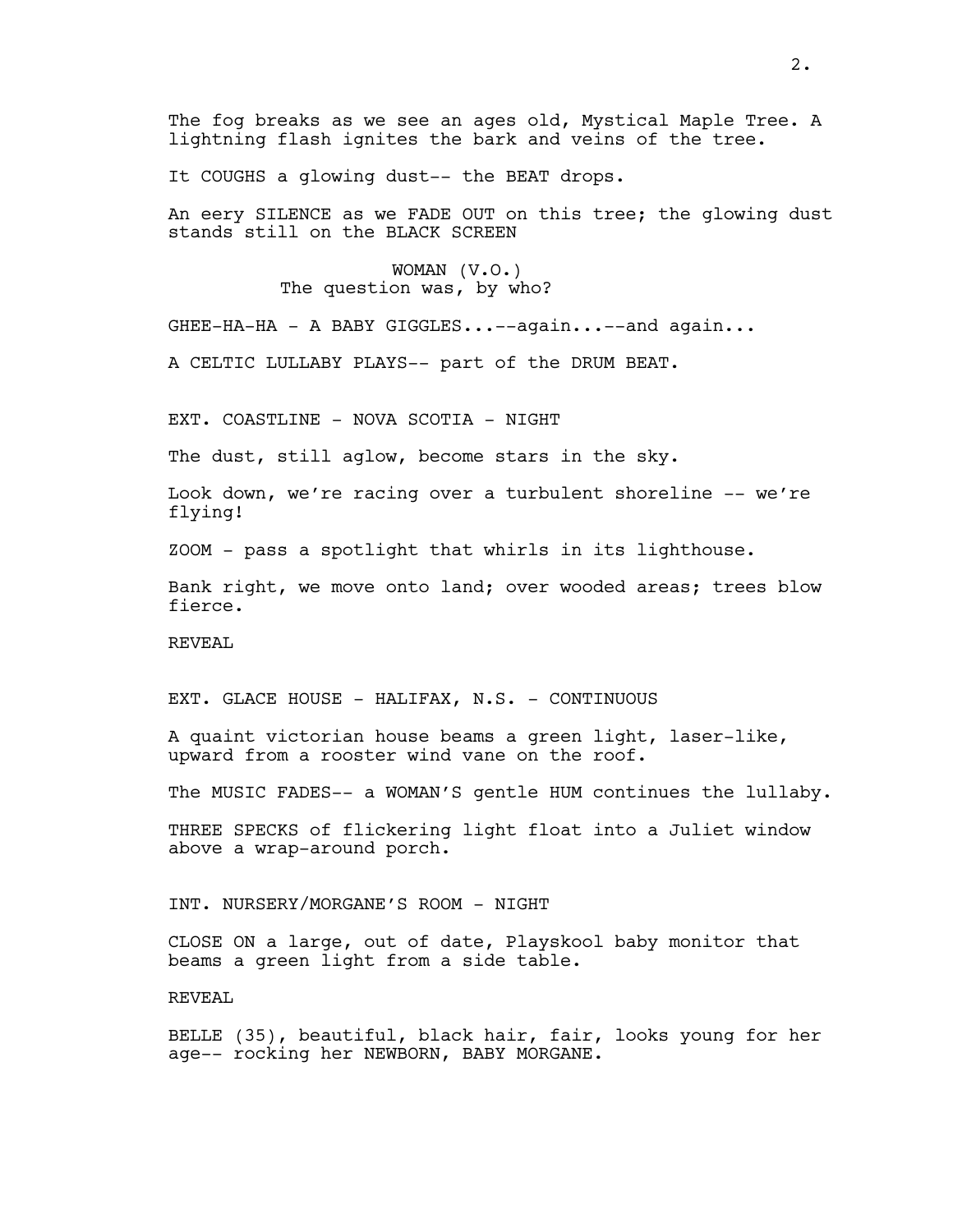Belle radiates a glow-- lace curtains cast a shadow about her face; Mother Mary-like. The nursery is dated, we're in the early 90's.

The specks of light transform into human-sized FAIRIES- wings, wands and all. MIRA (60's in human years), the crone, buxom, faded ginger hair; ARA (30's), the mother, tall, dark and venetian; and CRYSTA (late teens/early 20's), the maiden, thin, lanky, pixie cut blonde-- they all wear Hocus Pocus style attire.

Belle smiles with dreamy eyes. Morgane coos and giggles.

**BELLE** (Gaelic) *Meet Morgane Be--*

MIRA *Hello Morgane.* (to Belle) *Your Rooster has been lit.*

ARA (English) Our Empress has alchemized.

Belle's face contorts-- her glow dims; eyes widen.

BELLE But that means...

Belle's sight drops to her baby-- the fairies cast an ever so soft shadow onto mother and child.

> CRYSTA She might be--

BELLE Don't say it!

Crysta wanders the room. She inspects/plays with baby toys.

MIRA We'll see... it's not for us to--

BELLE No-- no, no... (looks up) Morgane's half--

ARA *SHE* changed that by decree before--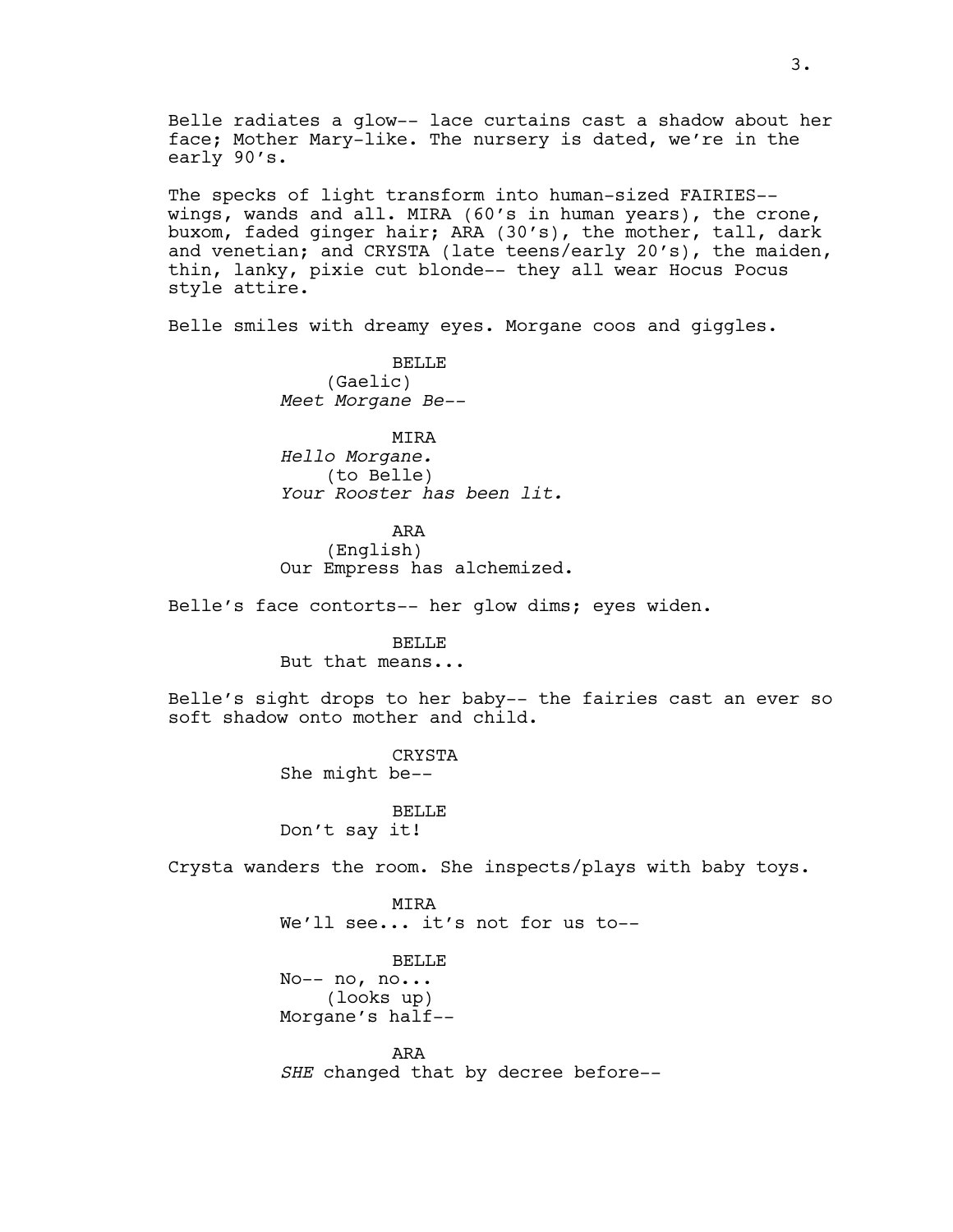Belle hugs Morgane close.

Crysta's in the crib batting the fairy mobile.

CRYSTA (flippant) We aren't saying she *IS*... Won't know until her moon cycle's sync'd.

Ara leans into Belle and Morgane. She places a hand on Belle's shoulder and looks to Mira.

> ARA There's something more pressing...

They both look to Morgane who has otherworldly BLUE eyes- like her mother.

Ara kneels down; looks up to Belle.

ARA (CONT'D) You're the heir apparent. You must come home.

**BELLE** This is my home!

MIRA They... They won't let you stay, we've been sent to--

#### **BELLE**

Not happening.

Belle sobs.

Ara brushes Morgane's cheek with her finger.

ARA She needs a protective layer.

BELLE (jolts Morgane away) NO!

Baby Morgane whimpers.

Ara stands.

BELLE (CONT'D) Shhh... shhh. Dinnae fash, dinnae fash mo phàiste. Mama loves you.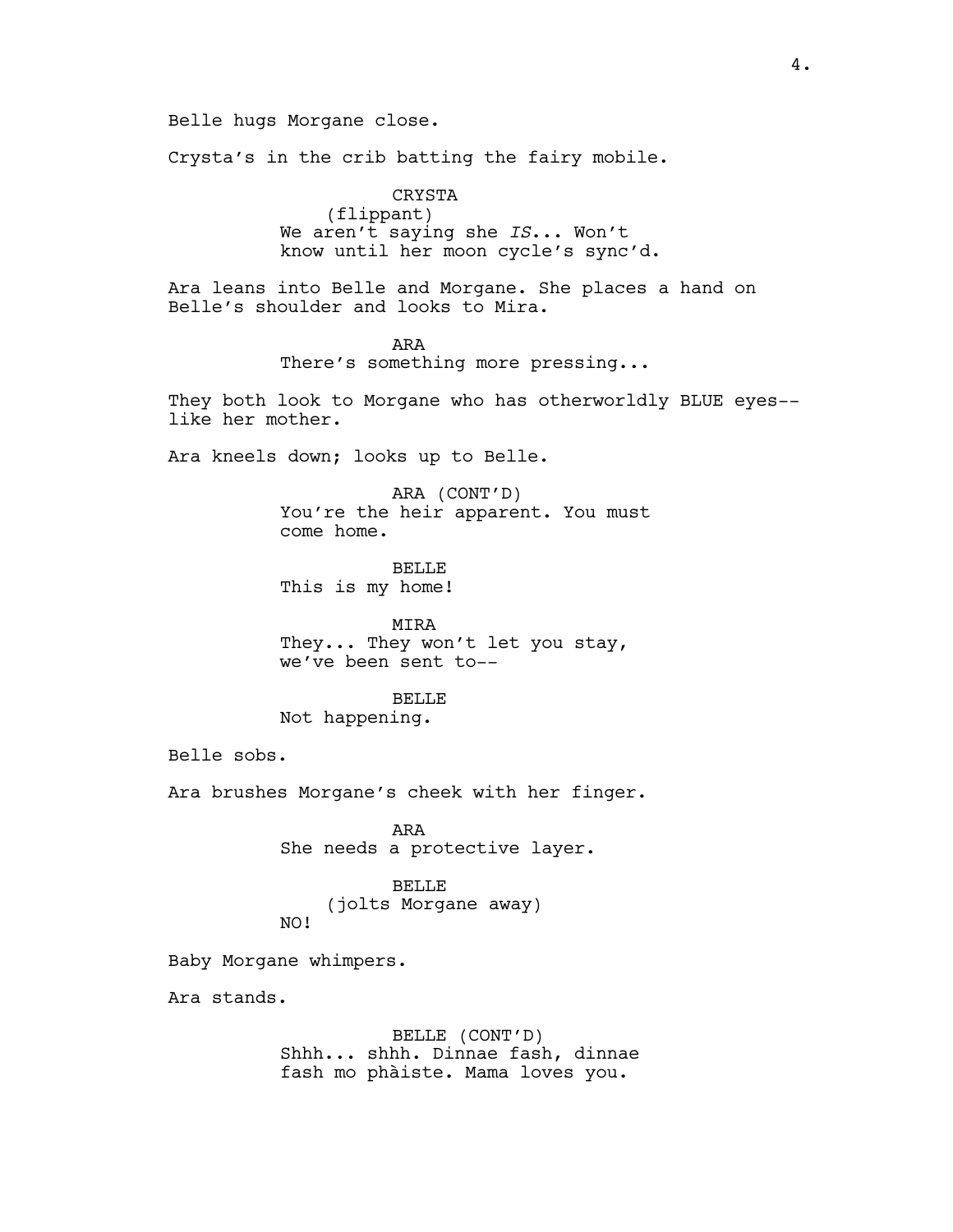Crysta makes faces in a crib activity mirror-- she sets off a MUSICAL feature. MIRA You want her to be in danger then? (looks to Crysta) Would you focus PLEASE! BELLE (CONT'D) (not listening) NO! Crysta climbs out, arms crossed. She sulks back to Mira. ARA We don't really have a choice dearest. The three fairies stand next to each other; Mira centerstage. BELLE Please don't. MIRA (waves her wand) I give the gift of protection; when she falls she will bounce! Morgane plumps up in Belle's arms. ARA (waves her wand) I give the gift of sight; may she see clearly when inspired. Morgane's eyes change from BLUE to BROWN. BELLE That's enough! CRYSTA Rules are rules... (waves her wand) I give the gift of... awkwardness; making her strong of character! Morgane sticks her finger in her nose and POOPS her diaper. She starts to cry alongside her distraught mother. MIRA Long live the Emerald Empire. Awen. ARA Awen. CRYSTA Awen.

BELLE

Awen.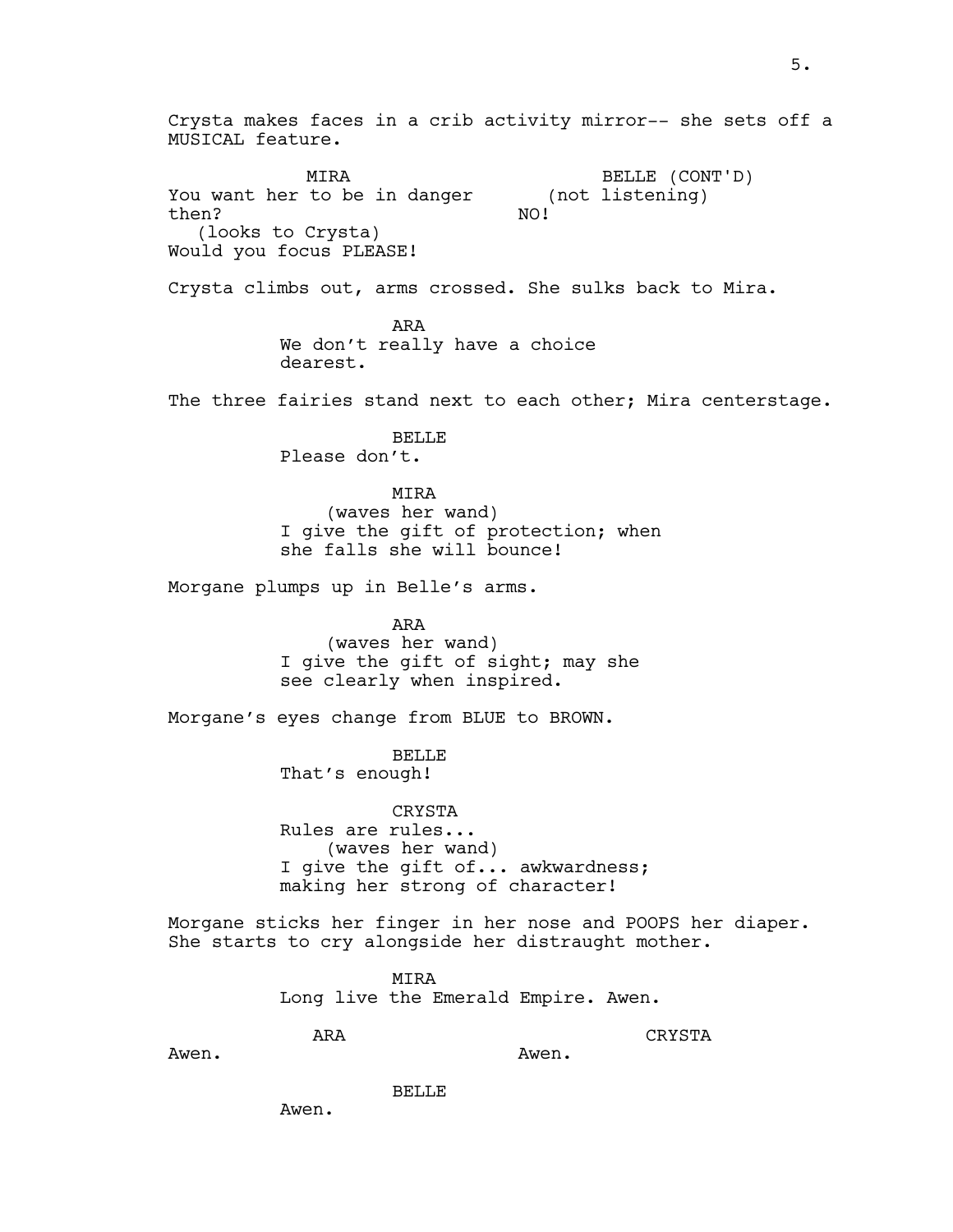**MTRA** Shall we?

**BELLE** I'm not going with you.

ARA

But--

BELLE I need time... can you just--

Mira and Ara look at each other, Crysta files her nails.

ARA Yes, of course... what do you think dawn?

MIRA *Dawn*?! That's a week in--

Ara leans in, an inaudible whisper, to Mira.

MIRA (CONT'D) Fine but if you're not back... they'll have our wings!

#### BELLE

I'll be there.

The fairies transform back into flecks of light. They float out the window into turbulence-- swept away.

Belle looks down to see Morgane's tears have a slight glow.

BLAIRE GLACE (36), tall, dark and handsome, even with that '80s mullet, enters the room with the other baby monitor in hand.

Blair walks toward his wife, a strong gaze between them, leans down with tears in his eyes. Blaire's arms blanket them. The Celtic LULLABY resumes.

We back out of the nursery as three YOUNG BOYS (all 11), one's fair, one's dark and one's ginger, all rush in. They laugh and play in their Ninja Turtle pajamas.

The boys throw themselves on top of Belle and Blaire.

Belle waves her hand to close the door to the nursery; it shuts in our face.

#### END TEASER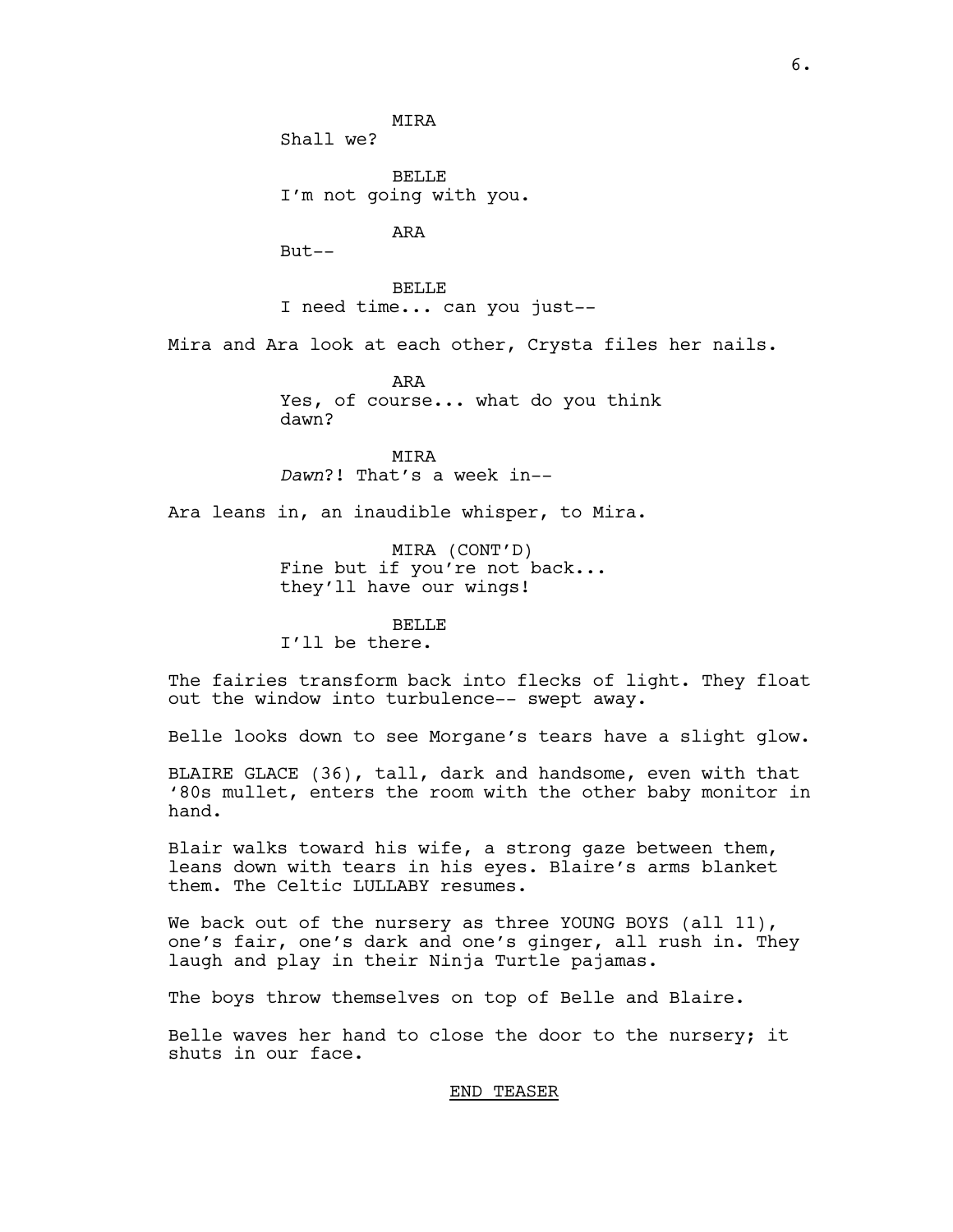## ACT ONE

INT. OUTSIDE MORGANE'S BEDROOM DOOR - MORNING

The sun floods in on the nursery door; it ages before us.

SUPER:

12 YEARS LATER...

1999

Morning commotion.

A YOUNG MAN, from the waist down, slides by the door, in boxer briefs and wool socks-- he KNOCKS the door on his way, keeps sliding into...

> BARITONE YOUNG MAN Eh! Don't be a hoser already!

BARITONE'S legs in cotton, plaid pajama pants and bare feet, stop at the door. They kick a rope dog toy.

> BARITONE YOUNG MAN (CONT'D) (sotto/to himself) Jeez! C'mon already, gimme ma caffee first...

KNOCK KNOCK

MORGANE (O.C.) (through the door) Five more minutes... BARITONE YOUNG MAN (CONT'D) (KNOCK KNOCK) Wake up sleepy!

> MORGANE (O.C.) Five minutes!

Baritone moves along.

A third pair of LEGS, aka PITCHY, enter. They wear moccasins and traditional boxers and stop at the door.

KNOCK KNOCK KNOCK KNOCK KNOCK...

PITCHY YOUNG MAN (synched with knock) Mor, Mor, Mor, Mor, Mor, Mor... MORNING!

MORGANE (O.C.) I'M UP ALREADY!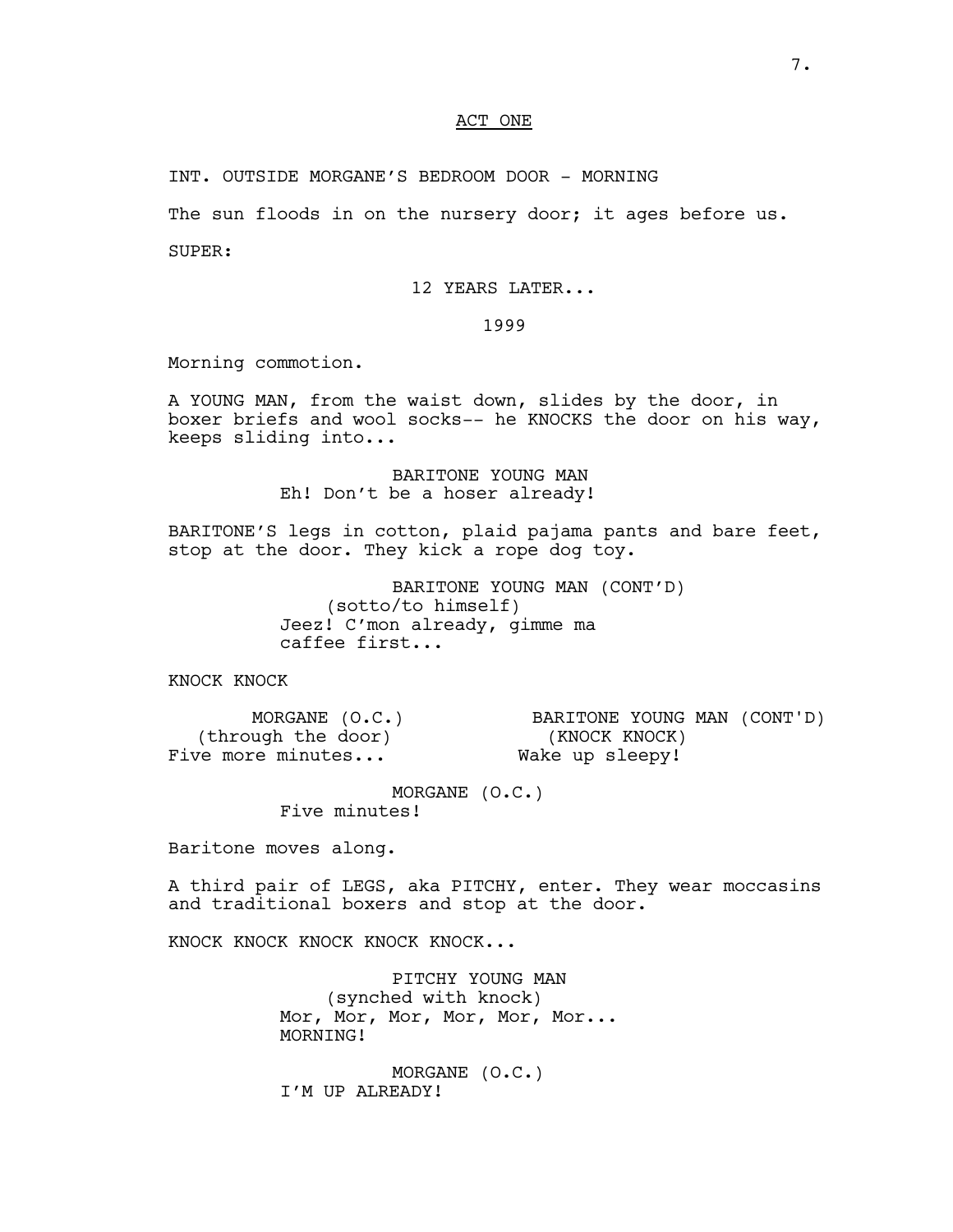Pitchy moves along.

MORGANE (O.C.) (CONT'D) Jezus, Mary and Joseph... (to someone) Them guys think the sky is gunna fall if ya want five dang more minutes!-- Dontcha think Nan?!

The door opens to legs in ill-fitting mens jeans that trip over NAN, a NEWFOUNDLAND DOG-- who's already down the hall.

> MORGANE (CONT'D) Guess not... Shesh! Eryone's'n sucha flippin' rush!

We continue up an oversized lumberjack shirt, buttoned to the collar to meet tween MORGANE B. GLACE (12), tall, stocky, towhead blonde. She wears thick, chunky glasses.

As she leaves her room we see the empty rocking chair; it sways gently.

INT. HALLWAY - CONTINUOUS

Morgane stops at a picture of Belle-- one of many.

MORGANE

Morning mama.

She kisses the picture, catches her own reflection in the glass. She pulls away; takes her fingers and tries to smooth her face to look like Belle's in the reflection.

Morgane steps back; foot lands on the dog slobbered rope toy; she looses balance, falls on her butt.

INT. KITCHEN

THUMP THUMP

Morgane's thick posterior, cushions the blow-- and bounces?

Blaire, now a silver fox, looks up to the ceiling; mid eggs going from pan to plate.

> BLAIRE Ya okay up ther?!

> > MORGANE (O.C.)

NAN!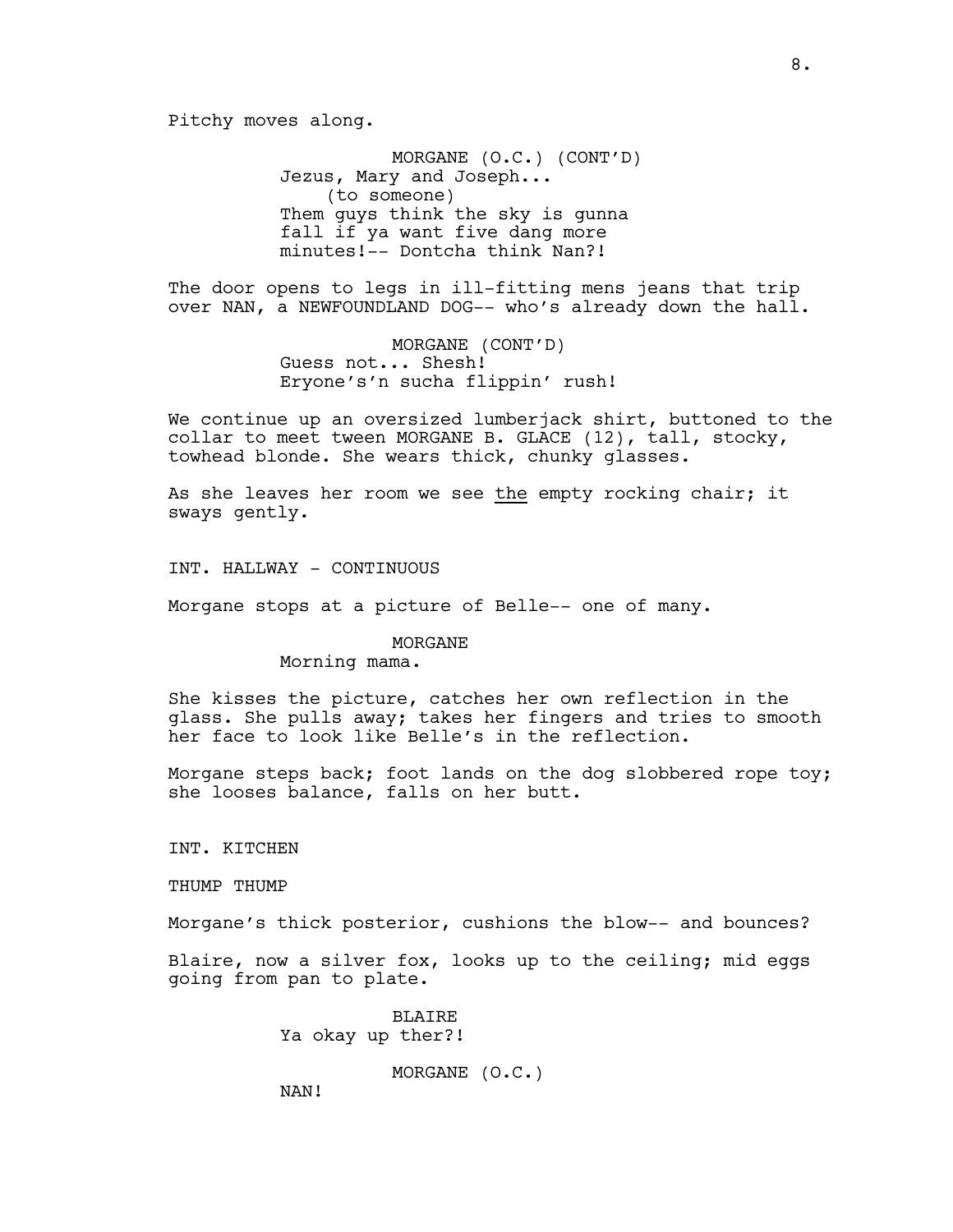INTERCUT. Nan comes up the stairs tail between her legs. Morgane grabs the rope toy-- holds it up with a scowl.

MORGANE (CONT'D)

This yours?

Nan meets Morgane with gentle licks.

MORGANE (CONT'D) We talked about this... (bigger licks/laughs) Okay, okay I forgive you.

Morgane's laugh echoes through the hall as Blaire places the eggs and a banana into a smiley face-- a proud artist.

Morgane comes down the stairs. Nan follows.

INT. BOTTOM OF THE STAIRS

The front door is open.

MORGANE (to Nan) You openin' doors agin?

Nan runs out and down the porch. Morgane closes it; inspects the latch.

INT. KITCHEN

Morgane saunters over to Blaire; he hands her breakfast.

BLAIRE Happy birthday beauty!-- Fresh squeezed grapefruit juice?

Morgane grimaces like she's sucking on a lemon. Blaire hugs her and kisses her forehead.

> BLAIRE (CONT'D) Grapefruit's a brain food!

Morgane hangs her head.

MORGANE Mama was so beautiful daddy...

BLAIRE (hands her juice) Yes she was.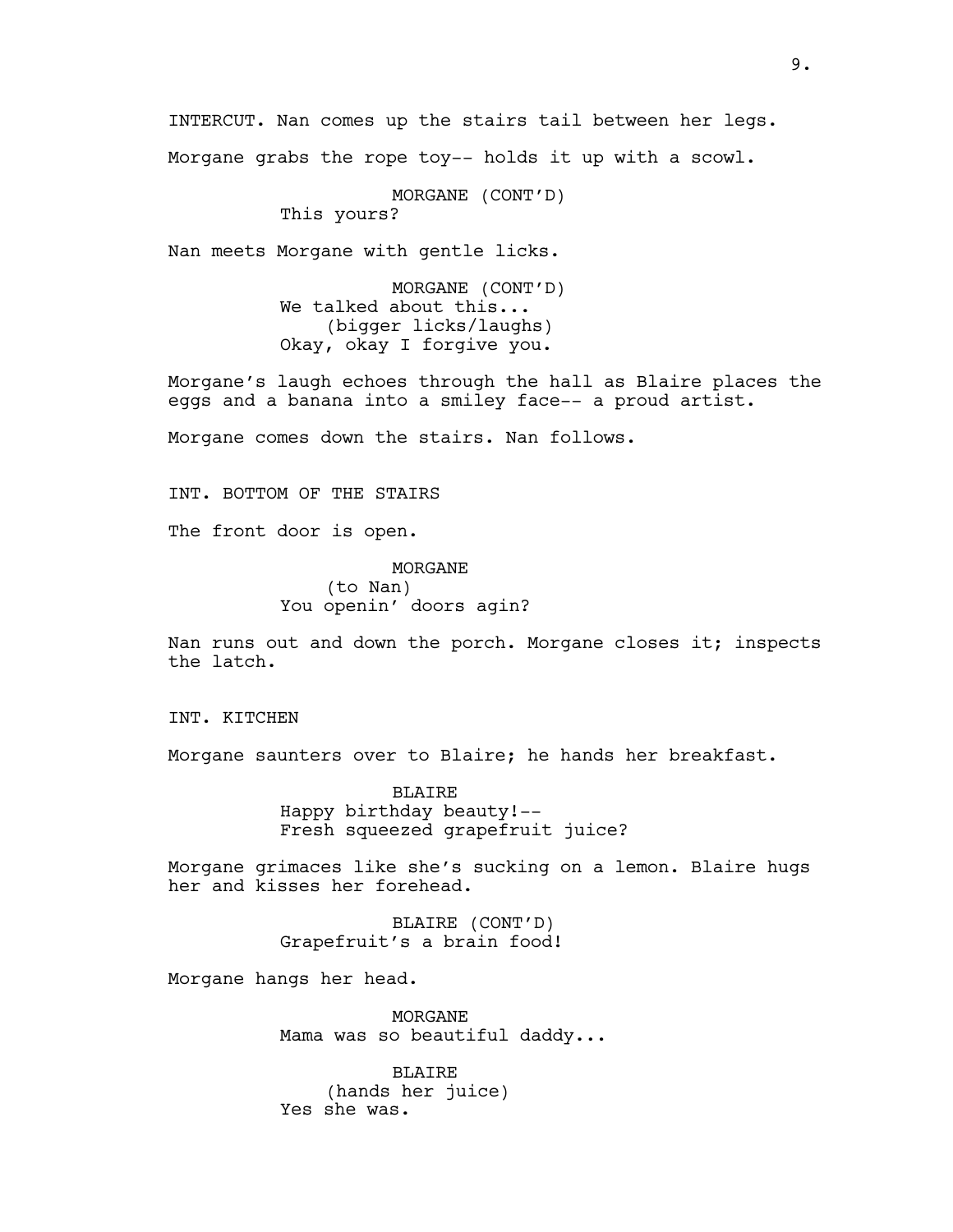Blaire turns to an island counter; butters toast.

BLAIRE (CONT'D) And so are you.

MORGANE Not like her though.

BLAIRE No! Even better! Like you!

Morgane summons a smile; she backs out of the screen door.

MORGANE Latch is broken again...

EXT. DECK PATIO - CONTINUOUS

Morgane turns forward; focused on her food; oblivious to the many balloons and streamers that decorate the table/pergola.

## HOMER/ILIAD/ODYSSEY

SURPRISE!

Morgane startles-- her beautiful, suave FRATERNAL TRIPLET BROTHERS (23): HOMER, sandy blonde hair, brown eyes, medium height/build; ILIAD, almost black hair, thin, tall, green eyes; and ODYSSEY, thicker and taller build, ginger hair, brown eyes, napkin tucked into shirt collar.

SMASH

*Shit!*

Morgane drops her juice; saves the plate.

HOMER (Gaelic)

MORGANE (Gaelic) *Shit!*

BLAIRE (O.S.) HEY! Use them words better!

Morgane kneels, grabs pieces of glass; cuts her hand as the triplets rush over. A few blood droplets fall onto her eggs.

> HOMER (sotto to Morgane/smiles) Think we used 'em pretty proper!

Morgane chuckles. Odyssey grabs a cloth napkin.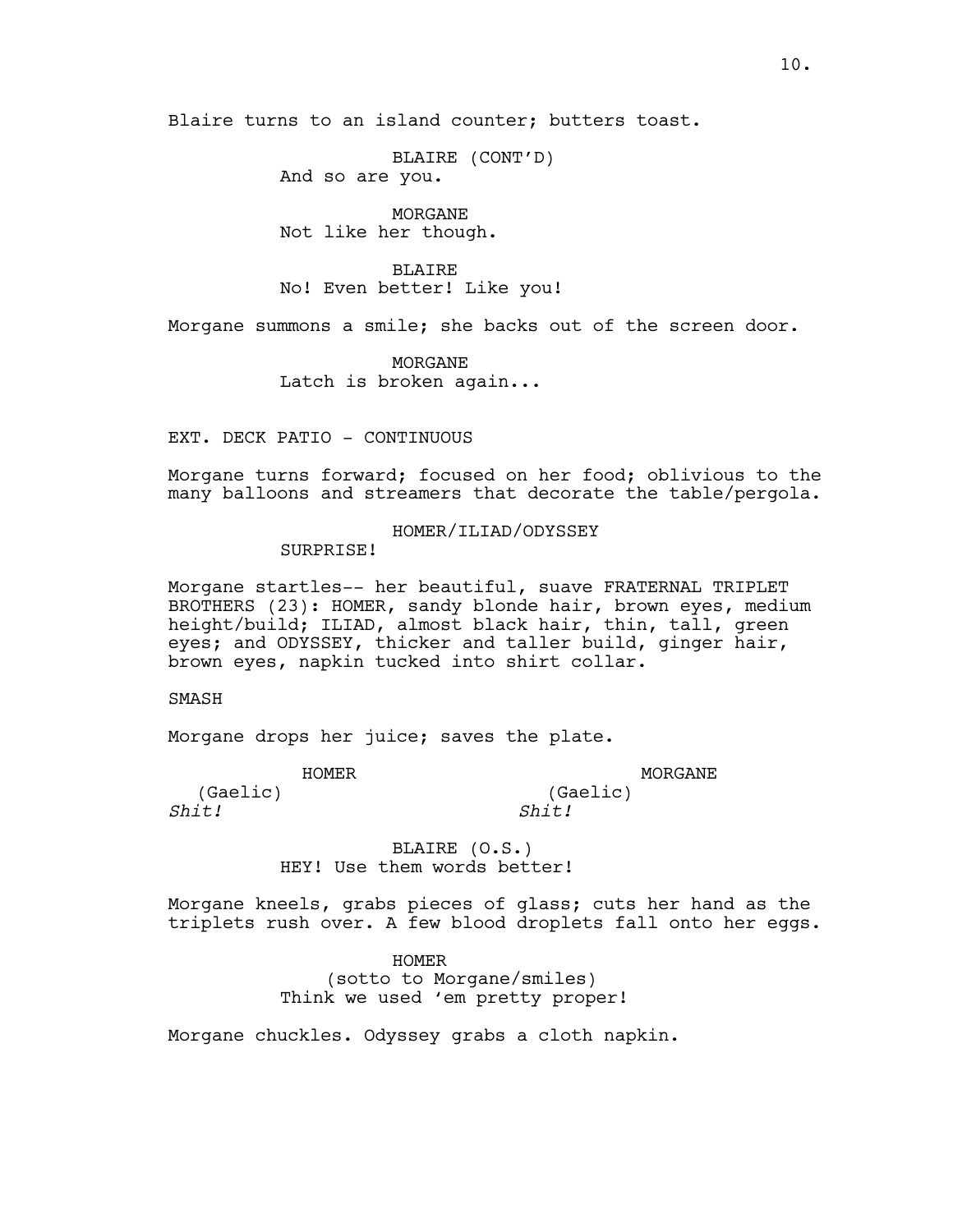**TLTAD** Les' see... (Morgane opens her hand) Aw, that there's nuthin'.

ODYSSEY 'Least yer startin' this year with a bang!

Odyssey applies pressure to Morgane's hand.

Iliad kneels down. He looks at the glass in the sunlight; stacks the pieces.

> ILIAD I'll fire up the kiln this weekend--

ODYSSEY REE-REE-REE... Back it up princess. We gotta gusher pops!

Morgane laughs.

CUT TO:

EXT. TWIXT PROPERTY - MORNING

PENELOPE TWIXT (34), cute, wild curly hair, green eyes, a shawl drapes her head; falling over her eyes. She sits in meditation by a small koi pond-- surrounded by dense woods.

> PENELOPE (chant) **AUMMMMMMMM**

A RAVEN lands on her LEFT SHOULDER.

PENELOPE (CONT'D) (Gaelic) *Good morning Hercules.*

HERCULES WHISTLES and makes MUSICAL SOUNDS.

SNIFF SNIFF - Penelope's nose lifts

PENELOPE (CONT'D) Do you smell that?

WHISTLE

PENELOPE (CONT'D)

Blood. (legs push up to stand) (MORE)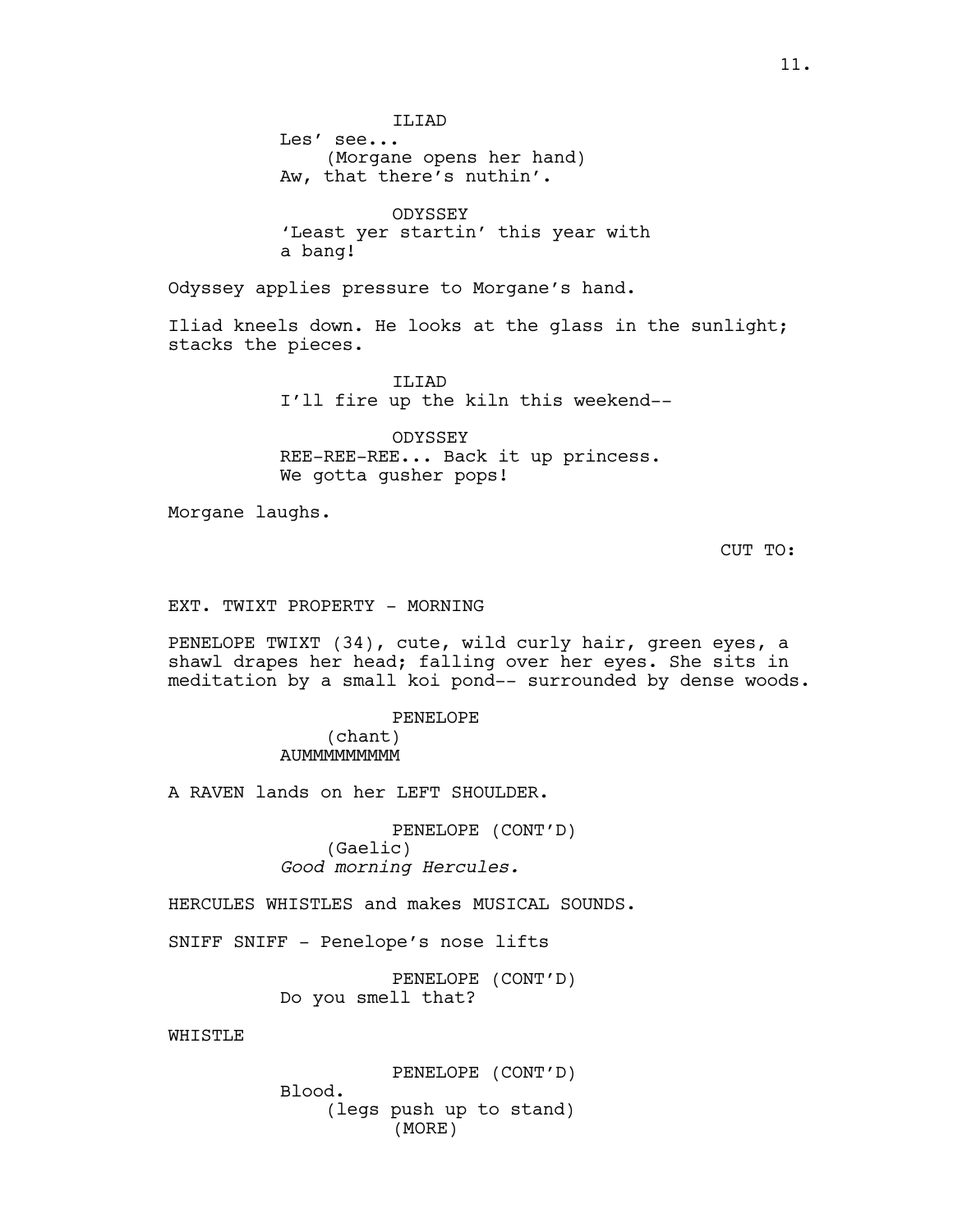We are in the grips of a lunar eclipse. PENELOPE (CONT'D)

She folds forward, steps back into downward dog, Hercules walks around her back/body as she moves through a vinyasa.

> PENELOPE (CONT'D) (moving) She will reach her pinnacle tonight.

CLICK CLICK - Hercules version of talking

Penelope inhales halfway up, her fingers pet Koi fish in the pond-- she plays with them in the water; exhale, back to Uttanasana (forward fold).

> PENELOPE (CONT'D) Goddess help the energy flow through me... that I may surf the cosmic waves...

Hercules retakes his post on her shoulder. Penelope exhales deeply, looking into us. She wraps her hand around a staff that's planted in the earth.

> PENELOPE (CONT'D) Give me strength-- They're gunna be bat-sheet cray...

> > CUT TO:

INT. GORSEBROOK HIGH SCHOOL - CLASSROOM 111 - DAY

THWIP-- the kids shoot spitballs and throw paper planes across the room; they jump from desk to desk; play tag, etc.

In a melting pot of ethnic diversity, kids frolic about a boisterous classroom-- wildlings in their pen.

Morgane sits in the front desk closest to the window, setting up her new colorful, fuzzy troll-pens and My Little Pony notebooks.

She's hit in the head with a paper plane as she fills in a blank paper fortune teller square.

ROCIO UGARTE (12), undergoing treatment for Non-Hodgkin Lymphoma, bald with a tuque-- would-have dark hair, beautiful aqua eyes, a pill bottle on her desk; she receives the paper fortune teller over Morgane's shoulder.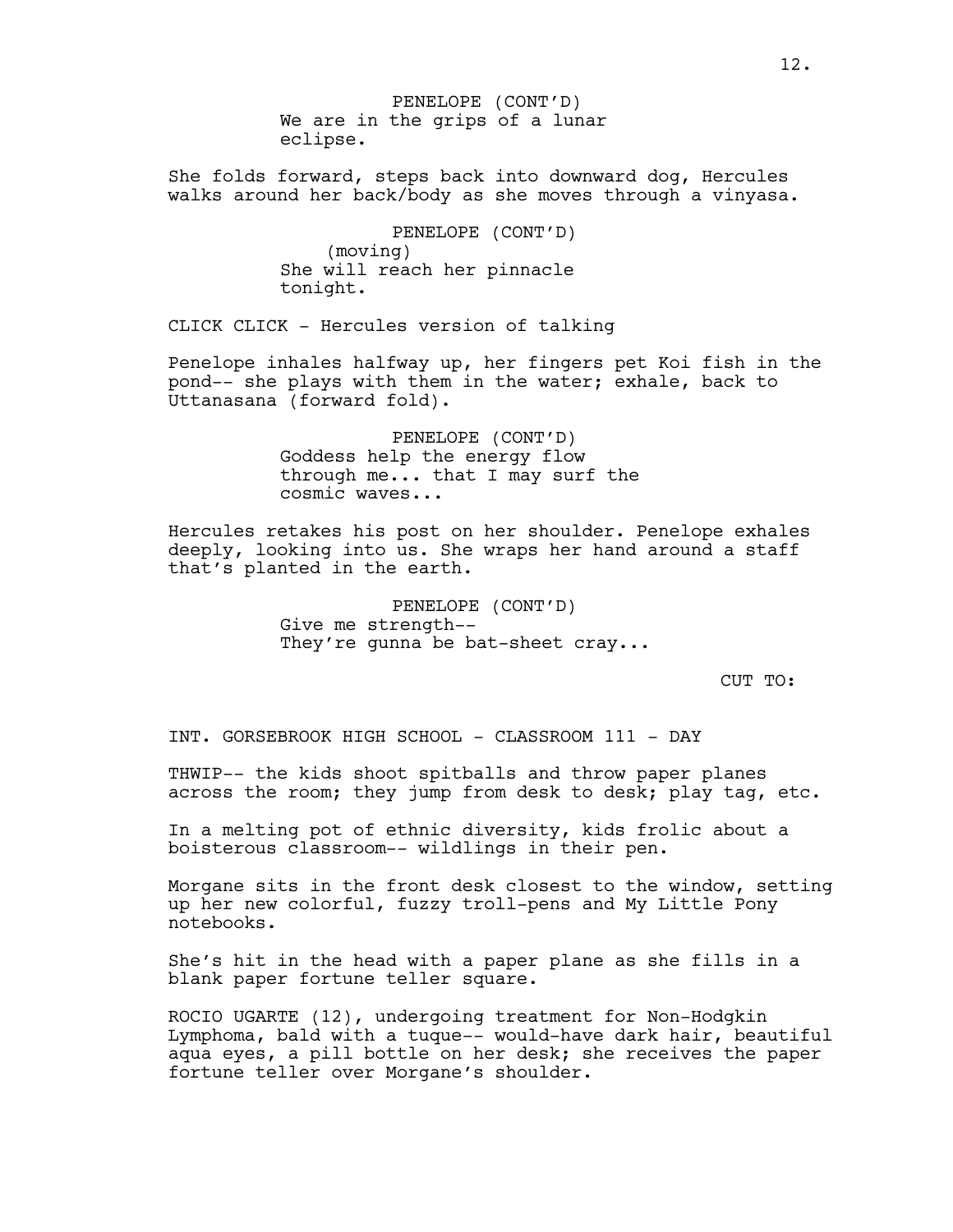Enter ANGELICA (12), Morgane's nemesis, mean girl meets preteen Tracy Flick, pretty, red hair; PRIYA (12), one of Angelica's minions; and ELOISE (12), another minion-- they have Morgane in their tractor beam.

> ANGELICA You're in my seat.

MORGANE (stutters) Www-wha--?

ANGELICA No duh! There's a chart on the door. (picks up a troll-pen) AS IF! Ugh, so last year. You know we're freshmen now, ya?

Angelica laughs with her posse.

ANGELICA (CONT'D) (leans in close) Is your prescription worse this year?... (snatches Morgane's glasses) Can you see through these things? And EW, what are you wearing?!

MORGANE Th-They're m-my b-b-brothers--

ANGELICA (to posse/glasses on) Aw, poor thing... thinks good looks transfer through clothing!

The mean girls draw attention from the energized room.

ROCIO Hey! Be nice wouldja! You've gotten so mean!

PRIYA Talk to the hand baldy.

Everyone stops-- aghast. Angelica looks to Priya in disgust.

ANGELICA (takes glasses off) She has can-cer... do you know how bad that is politically?! (back to Rocio/the room) (MORE)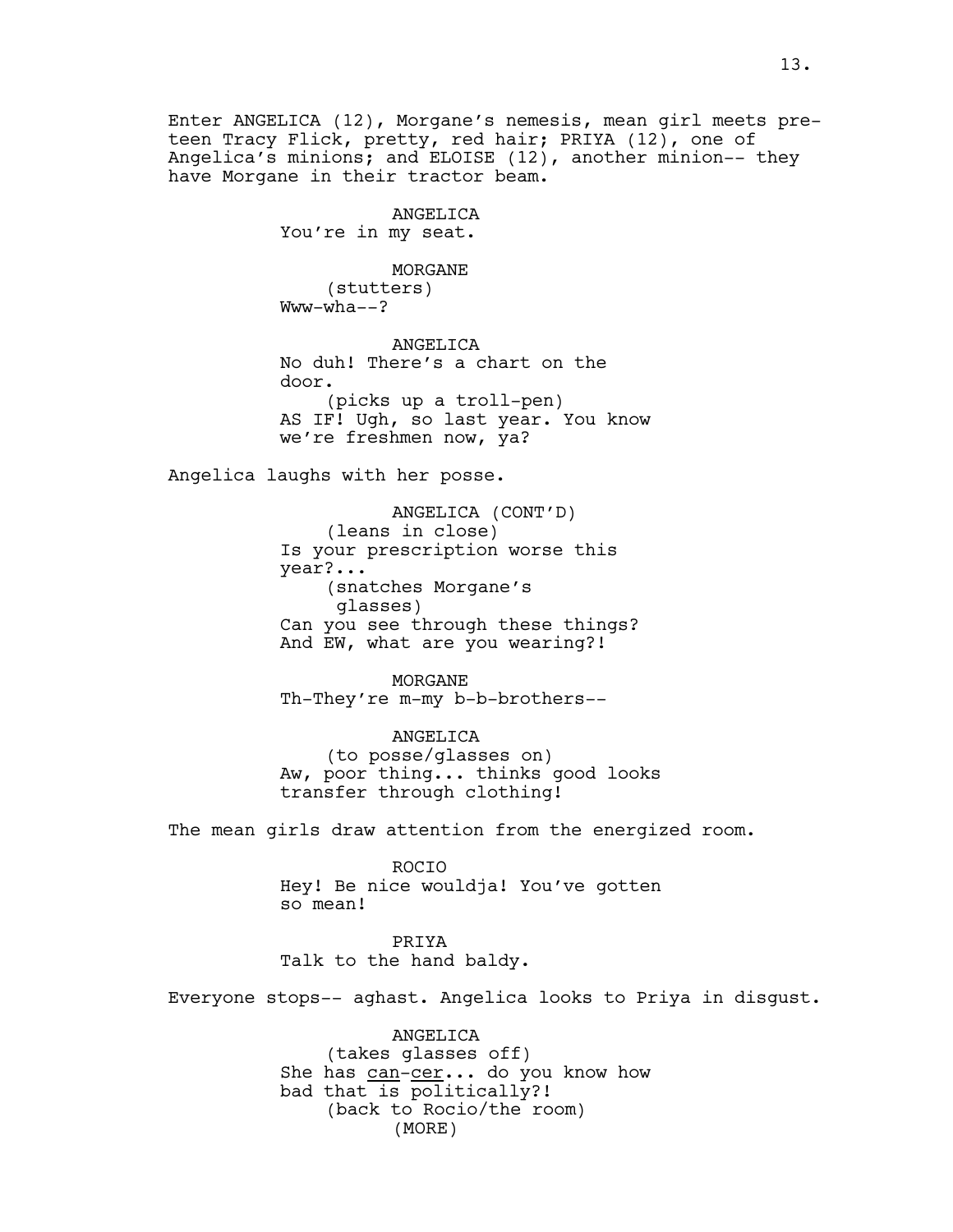Sorry, we're working on her sensitivity. ANGELICA (CONT'D)

The chaos resumes.

ELOISE (points) You're back there...

Somber, Morgane and Rocio pack up-- defeat.

BELL RINGS

Penelope enters the room. She HUMS the lullaby.

Morgane's eyes begin to lighten. All the children simmer down; return to their seats-- even tidy along the way?!

> MORGANE (sotto) I know that--

PENELOPE Take a seat please!

Morgane zips her backpack. Rocio looks at her nice diving watch, 9:01; pops the prescription pill bottle-- downs a tablet; moves the bezel to 11:01.

ANGELICA

(to Morgane) Hurry up Pillsbury! (to Penelope) We're just waiting for them to bounce...

PENELOPE

Bounce?

ANGELICA To their assigned seats!

PENELOPE Look, there's one there... (next to Morgane) And two more back there.

ANGELICA Bb-but... they're not...

PENELOPE Early birds get the worm! Go on...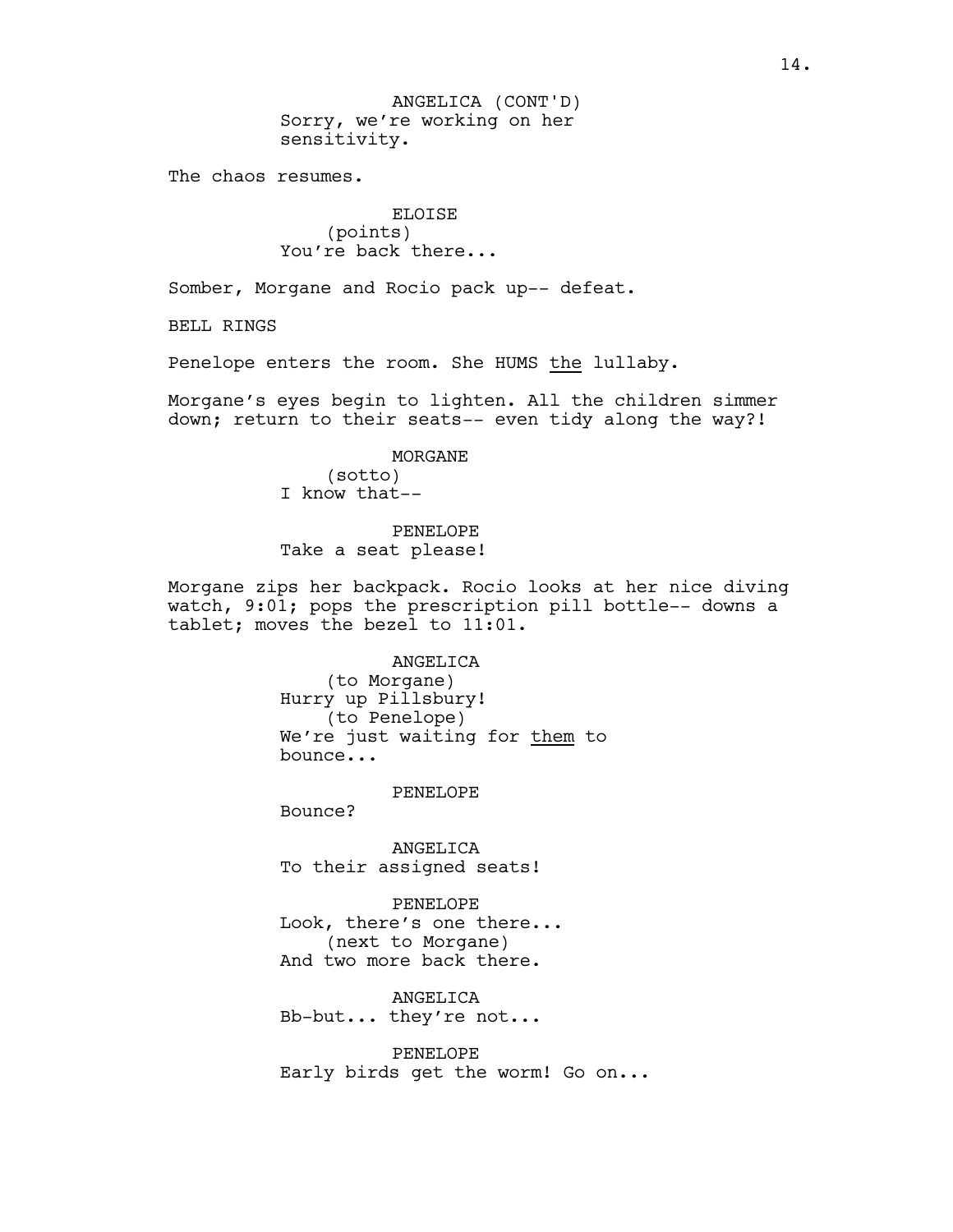Angelica sits next to Morgane; flicks the troll pen at her; it hits her right eye.

> MORGANE (sotto/rubs eye) Owwww.

Eloise and Priya take the seats in back.

ANGELICA (under breath) Dough girl loser.

MORGANE I need m-m-my g-glasses--

Angelica holds them out across the aisle; pelts them onto the ground just before Morgane's hand gets there.

CLINK

Her right lens cracks in two but remains in the frame.

ANGELICA Oops. My bad.

Morgane reaches down; rubs the lenses; puts them on-- exhale.

PENELOPE I'm Miss Twixt and I'll be your homeroom teacher for this year- perhaps if you're lucky, your advanced science teacher too--

Penelope turns to the board; writes **MISS TWIXT**. She chalks out a schedule.

> PENELOPE (CONT'D) Take a look around... (faces the class) This'll be your spot for the year... so memorize it and get to know your neighbors.

Angelica eyeballs Morgane-- revenge!

FEEDBACK -- The P.A. SPEAKER BLARES

P.A. SPEAKER (Ferris Bueller-like) Whoops, sorry 'bout that! We're working with A.V. on feedback... (MORE)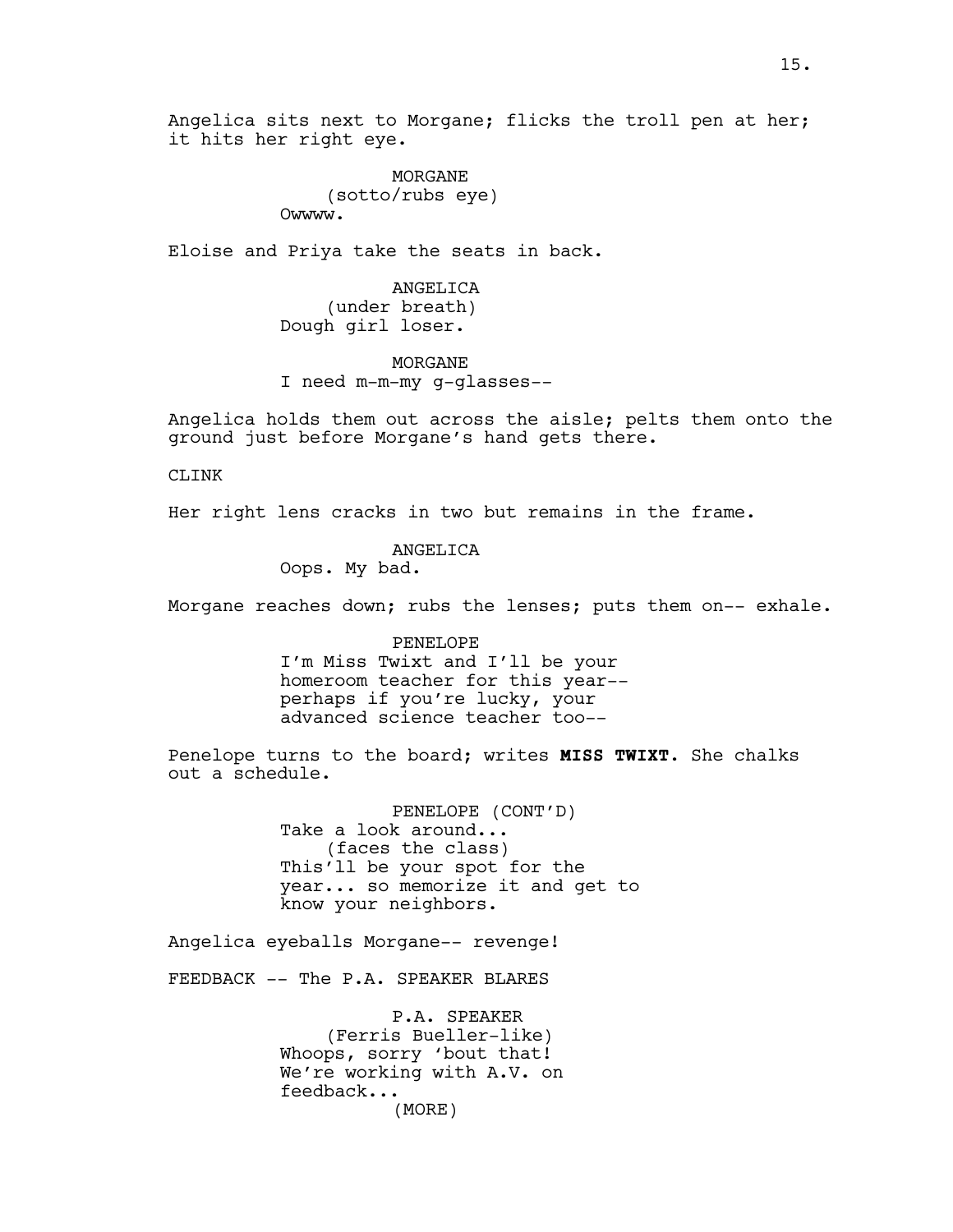Welcome back and a special welcome to all the Frrreshmen!-- Be kind Gorsebrookians! We were all there once! Today's lunch special-- (covers mic) Really-- Haggis?! (back on) Paddy's got haggis-- Yum! P.A. SPEAKER (CONT'D)

Everyone contorts their face except one kid, JUSTICE KAKEMBO (12), who perks up with a large smile-- quick adjustment, he reads the room; sticks out his tongue, yuck!

> P.A. SPEAKER (CONT'D) Today's assembly's at elevenfifteen sharp in the gym as we meet and greet our fantastic Gorsebrook staff. Heading this ship of course, my favorite naval veteran, principal Captain J. Hook! We here jus' call'im Cap'n Hook.

Penelope rolls her eyes-- extreme exhale.

Rocio taps Morgane; hands the paper fortune teller back up.

P.A. SPEAKER (CONT'D) Don't forget those placement tests tomorrow!-- And now, please stand for our national anthem... (more feedback) *O'Canada. Our home and native land...*

The anthem fades as CHEERLEADERS CHANT from a distance.

Like fire cutting through fog, the BROWN in Morgane's eyes changes to BLUE-- she's spotted cheerleading practice in the field. She lifts her busted glasses to rest on her head.

We drift out the window.

EXT. CLASSROOM 111 - WINDOW - CONTINUOUS

Move up an old maple tree to a branch with THREE CHRYSALIDES- they hatch in a glow.

INT. CLASSROOM 111

MORGANE'S POV: glimpse away from the cheerleaders to the minuscule *flashes* in the tree.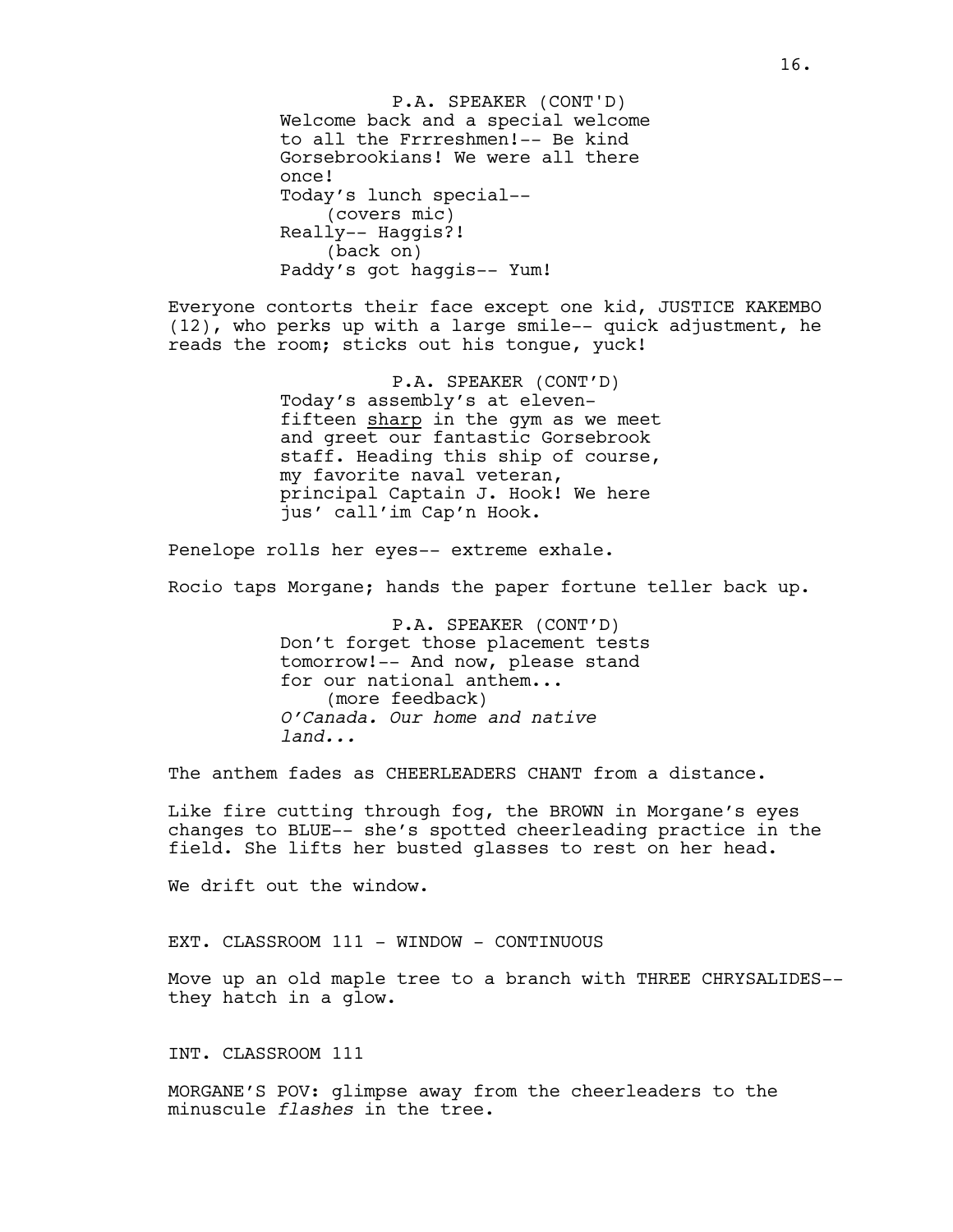BACK TO NORMAL: eyes flood to BROWN-- glasses back down. Morgane squints.

INT./EXT. BOAT - OCEAN - MORNING

Blaire captains the B.G. RANNSAICH a small former Royal Canadian Navy Minesweeper converted into a oceanographic research vessel-- a mini version of Cousteau's Calypso.

His crew, the triplets, complete tasks.

-Odyssey welds equipment on the stern.

-Homer stands at the bow; holds a mini sonar meter, a technological device of his creation for sea life detection.

-Iliad's in a harness. He hangs off starboard-- replacing a glass porthole.

EXT. OCEAN VIEW - UNDER WATER

REVEAL: Something watches Iliad make the repair. He turns around, sensing...

> TT<sub>J</sub>TAD (through the water) Mom?

### INT. BOAT - BRIDGE

A cozy cabin is scattered with ancient wisdom books and oceanic magazines about whales and albinism.

Family pictures overtake a back wall. Belle's picture is framed and welded to the dash panel.

Blaire reads a book about blue whales, takes a sip of coffee in the captain's seat. He yells out the window to Homer.

> **BLAIRE** How we lookin'?

HOMER (yells from the bow) I think we should head south! We gotta pod of dolphins headed that way.

BLAIRE

Aye.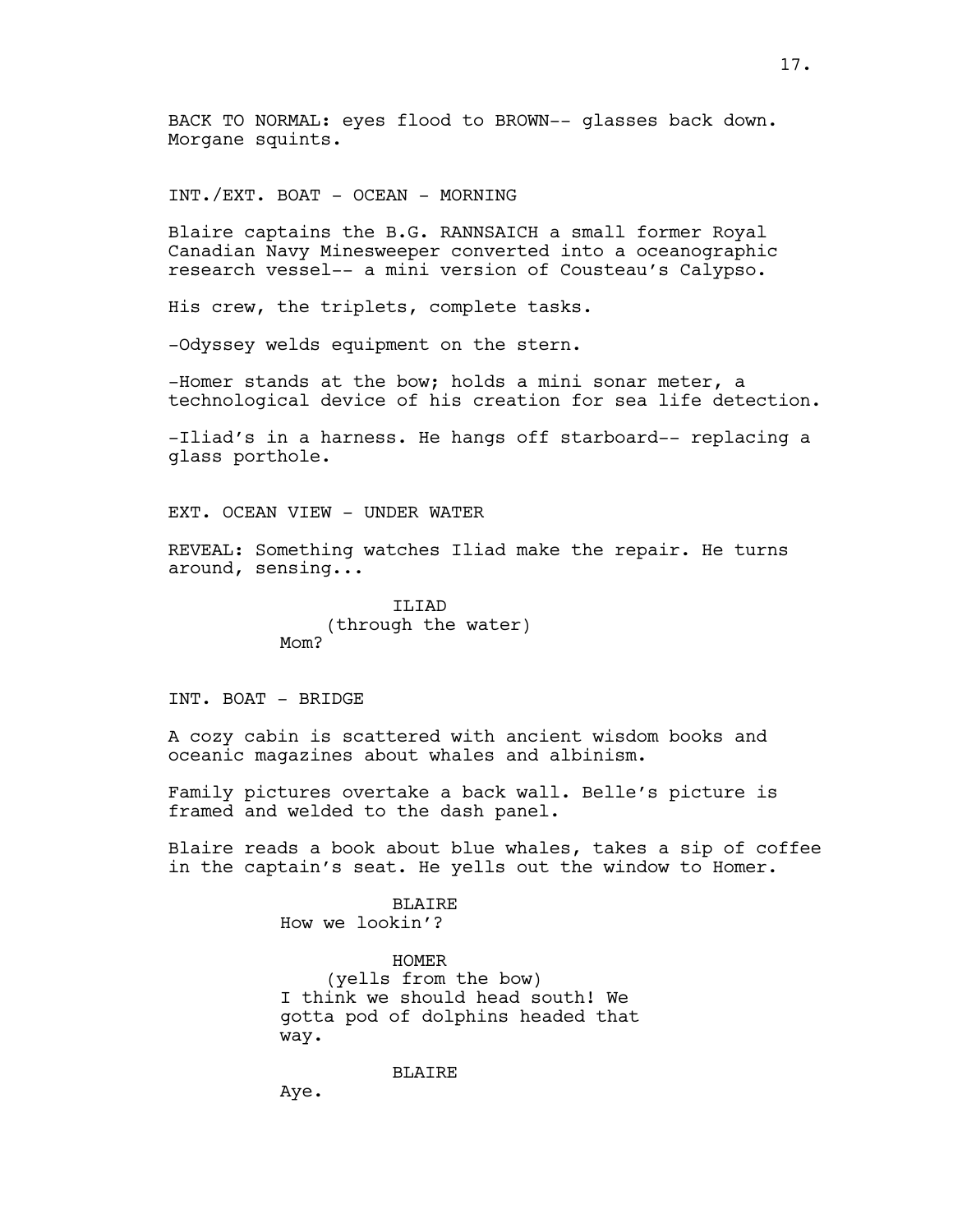Blaire inputs coordinates.

Odyssey enters the bridge. He takes off his work gloves.

ODYSSEY New sonar's up and running.

BLAIRE 'Tis a fine day for sea sploration.

ODYSSEY Anything unusual?

BLAIRE Other than blue whales havin' a heart four feet wide? (chuckles) Eh, not so far... gunna meet up with some dolphins here now.

ODYSSEY Albion's out there. We find him, he'll lead us to the portal.

**BLAIRE** We find the portal, we find Atlantis.

ODYSSEY You'd think a hundred and fiftyfoot albino whale would be easy to find!

Blaire radios coordinates.

Iliad enters in silence-- in his own world. He sits, draws both hands through his hair.

## BLAIRE Ya okay son?

## ILIAD Ya ever feel mom around?

Blaire closes the book; places it on the dash. He gazes at his wife's picture.

> BLAIRE All the time son-- all the time.

All the men take a moment. Homer enters.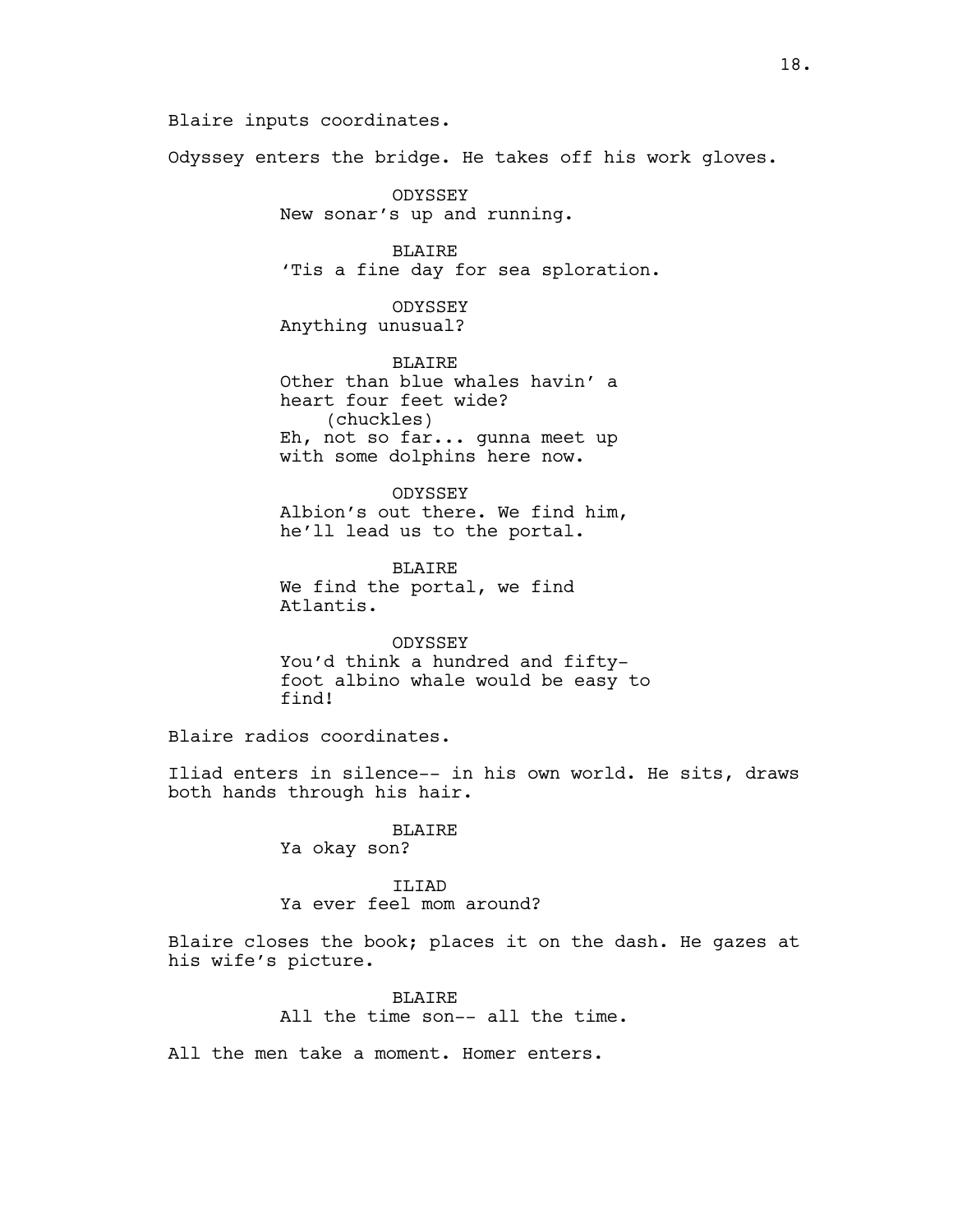HOMER Everything okay? How's the repairs goin'?

BLAIRE All good son. Ili's been busy.

ILIAD Makin' progress. Fit's perfect. I'll have all the portholes replaced by the end of the week.

ODYSSEY Glace's Glass to the rescue.

All the men high five each other-- onwards.

INT. CLASSROOM 111 - DAY

Morgane still stares out the window, looks to the top of the class to see Angelica mid-oration. Confused, she turns, grabs Rocio's wrist; watch reads **11:00AM**-- Rocio POPS her pills.

Penelope rests her chin on her hand. She fights a yawn.

ANGELICA (in one breath) --And I was like AS IF! White Point Beach was like *whatever*, but I ate the best lobster EVER at Dalvay by the Sea, yeah we spend at least three weeks there every year, unfortunately, father's work at the House of Commons kept him away but the plan is for me to go into politics--

PENELOPE Very good! Ah, Angelica Howard, so you're...

ANGELICA (proud) Phillip Howard's daughter.

PENELOPE What branch of government would ya pursue?

ANGELICA Like, wife of a Premier maybe... Oh! Better, Prime Minister's wi--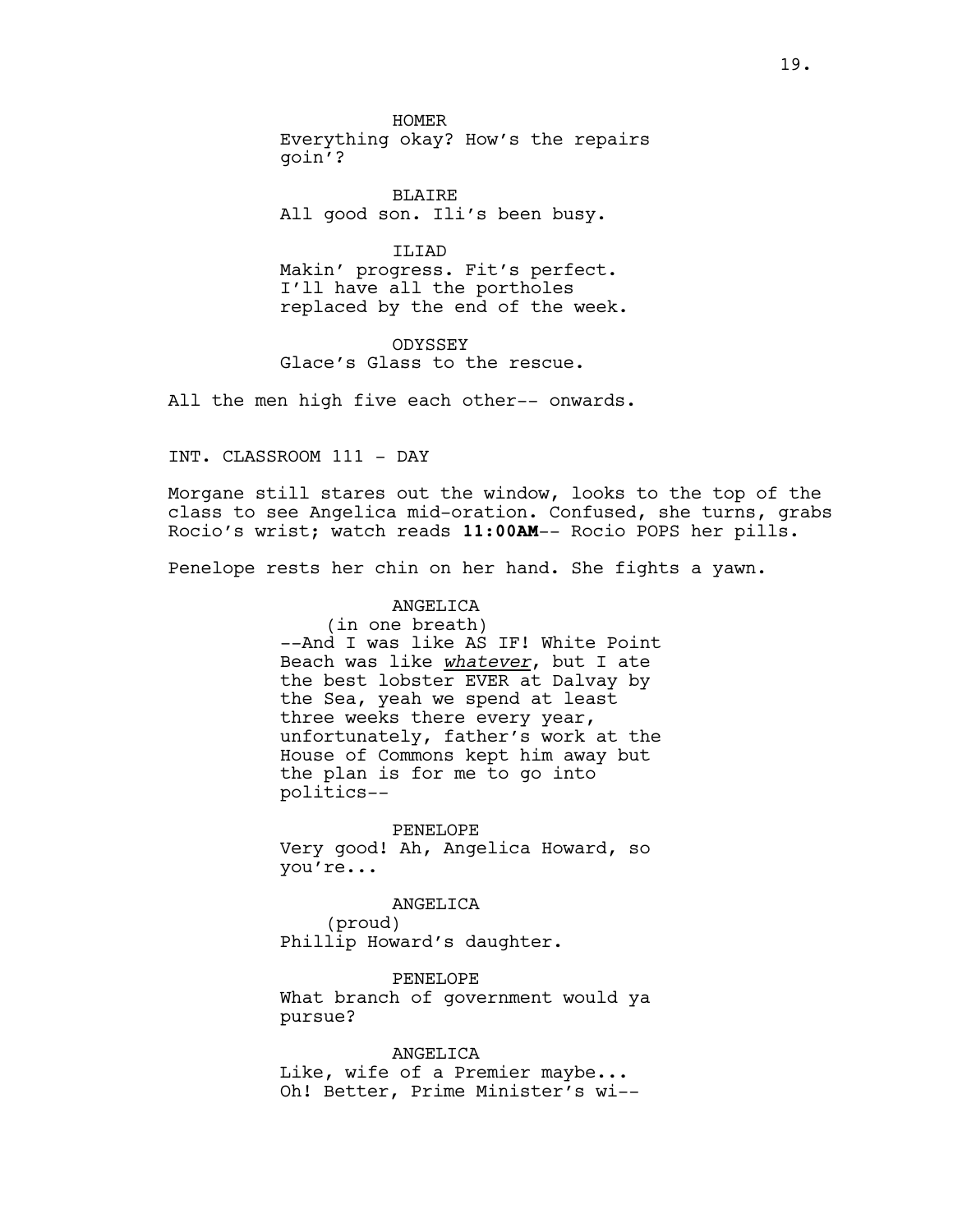CLAP CLAP CLAP

Penelope interrupts the exposition; the class joins in.

Angelica curtsies-- a ballerina at the end of a performance.

PENELOPE Wow, great-- Glad you... really good... really thorough Angelica! Let's see... Morgane? Wanna go next?

Morgane slides out of her desk; shoulders cave-in as she walks the plank to the front of the class.

> MORGANE (snapping her fingers) Wwwhu-- wwwh-- what was the qqu- qqu--question?

> PENELOPE What do you want to be when you grow up?... Oh no-- your glasses!

Angelica makes eyes at Morgane-- don't you dare!

MORGANE Jjjust an acci, acci-dent. I-I'd like to be an asss-asss-

Class laughs.

ELOISE You wanna be ass?!

PRIYA

Awk-ward...

Class laughs harder.

PENELOPE

Shush!

MORGANE Aaastronaut.

PENELOPE Lovely! And what inspired that dream?

MORGANE I-I-I wan-na-na f-fly.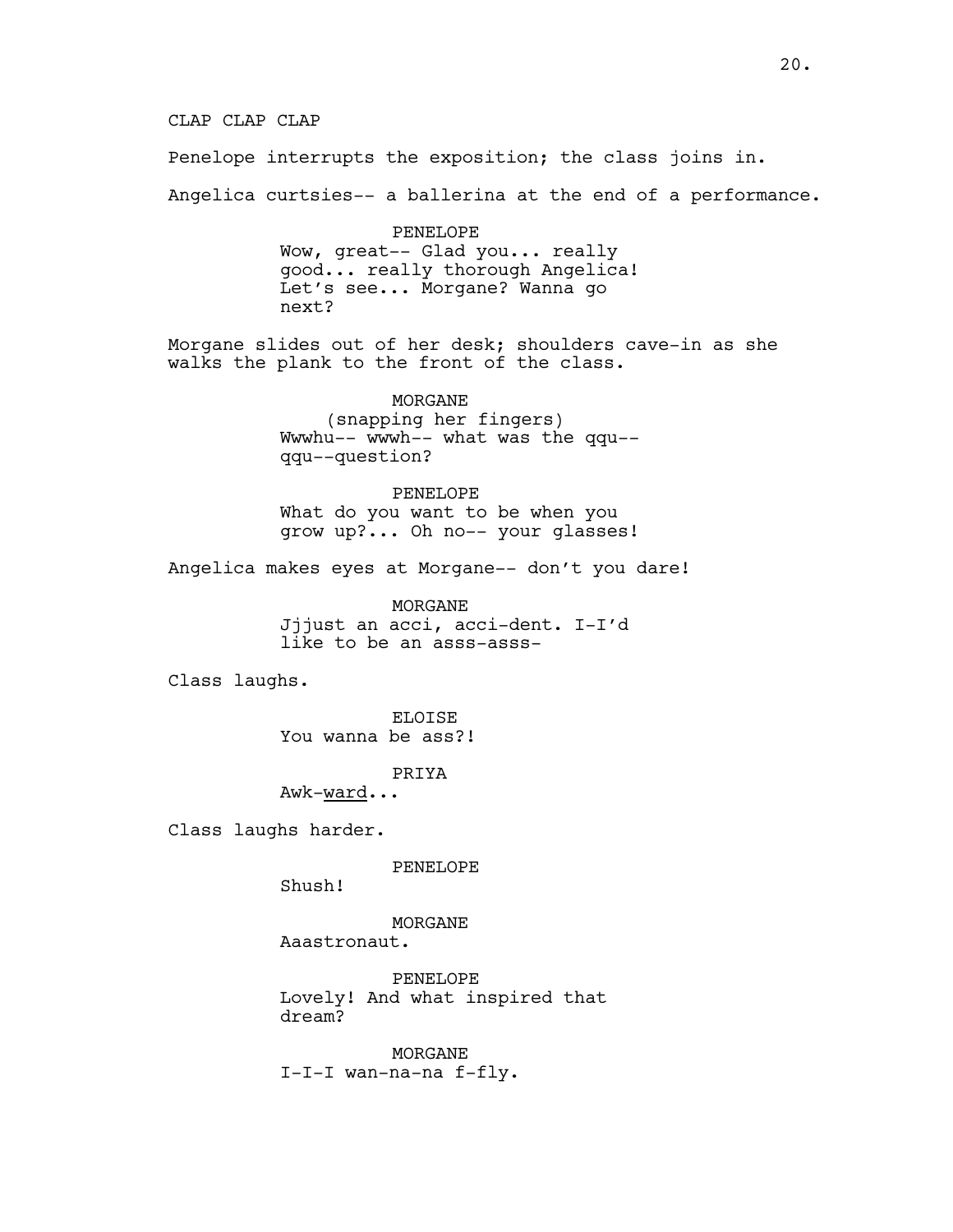BELL RINGS

PENELOPE Well done! So we'll continue tomorrow.

Students exit the classroom.

Morgane and Rocio take out a mason jar with water and retrieve flowers from their backpacks.

Penelope erases the board.

Morgane and Rocio stop by Penelope's desk with a makeshift bouquet.

> PENELOPE (CONT'D) (turns) For me?! So sweet!

**MORGANE** Sss-sorry. I-I-I get nervous in front of sss-so many people.

ROCIO She has to snap her fingers!

PENELOPE Well then I apologize for putting you on the spot!

MORGANE It-it's okay. Daddy says it'll g-gggo away as I get ol-older.

PENELOPE Ya know! I think he's right!-- Now double time!

MORGANE Ya c-comin'?

PENELOPE Right behind ya!

Morgane and Rocio leave.

Penelope places the flowers on her desk; smells them. A lady bug walks across a bloom. She makes a bridge with her finger.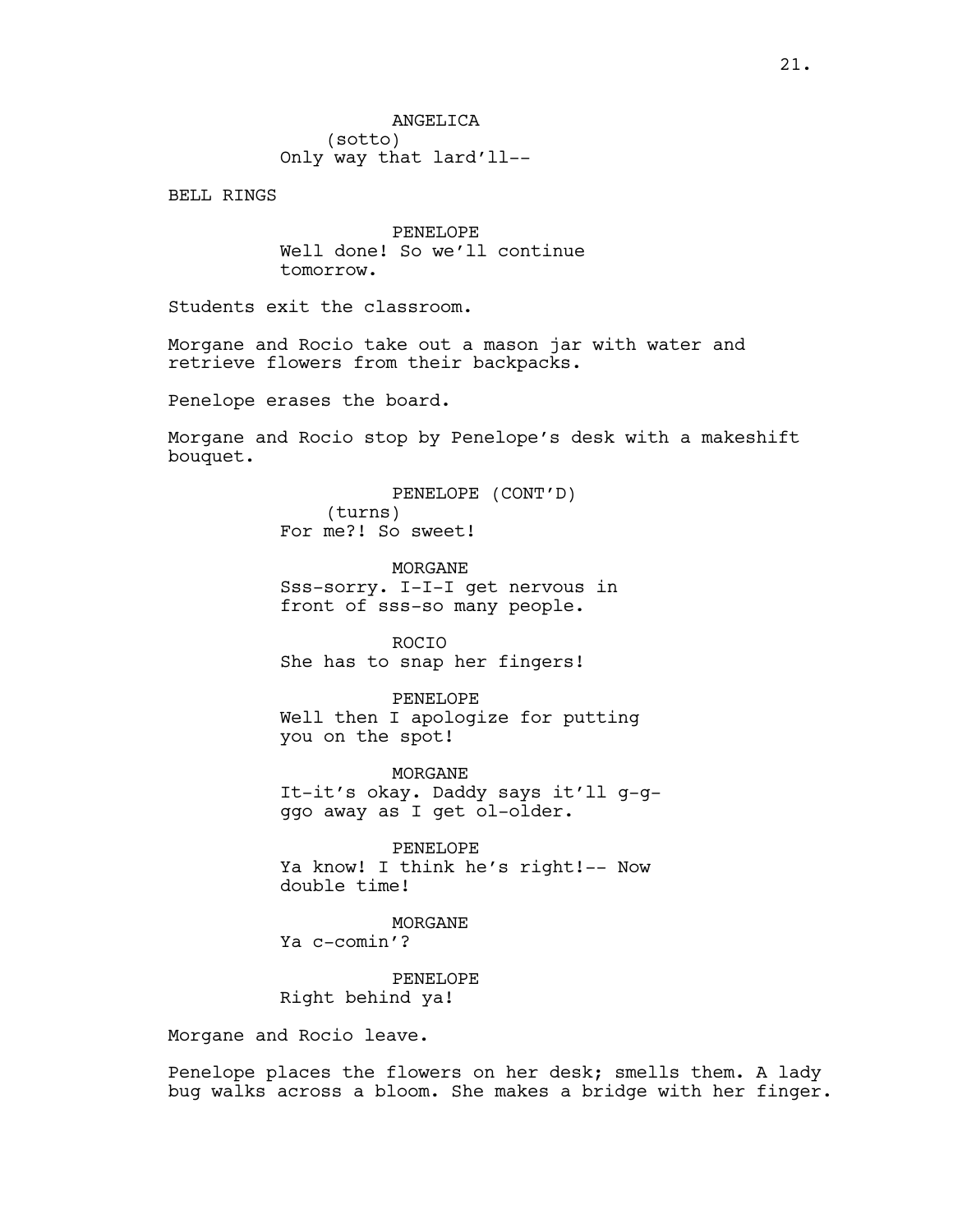BELL RINGS

SETH O'LEERY (35), pudgy, nothing special, enters in a police uniform, he comes up behind/startles Penelope.

> SETH How's the first day goin'?

PENELOPE (annoyed) Lotta energized kids today.

SETH

Oh ya?

### PENELOPE

Ya.

SETH Tell me about it over dinner?

PENELOPE Ya? You wanna make me dinner?

SETH (laughs) You know I can't cook.

PENELOPE Ah... that's right. Well I'm fasting tonight.

SETH Ah, anything particular?

PENELOPE Lunar eclipse.

Penelope's gaze falls on Morgane's seat-- Uh-oh blood smear.

She rushes out.

PENELOPE (CONT'D) Sorry... Duty calls!

SETH Whatabou-- (she's gone) Tonight?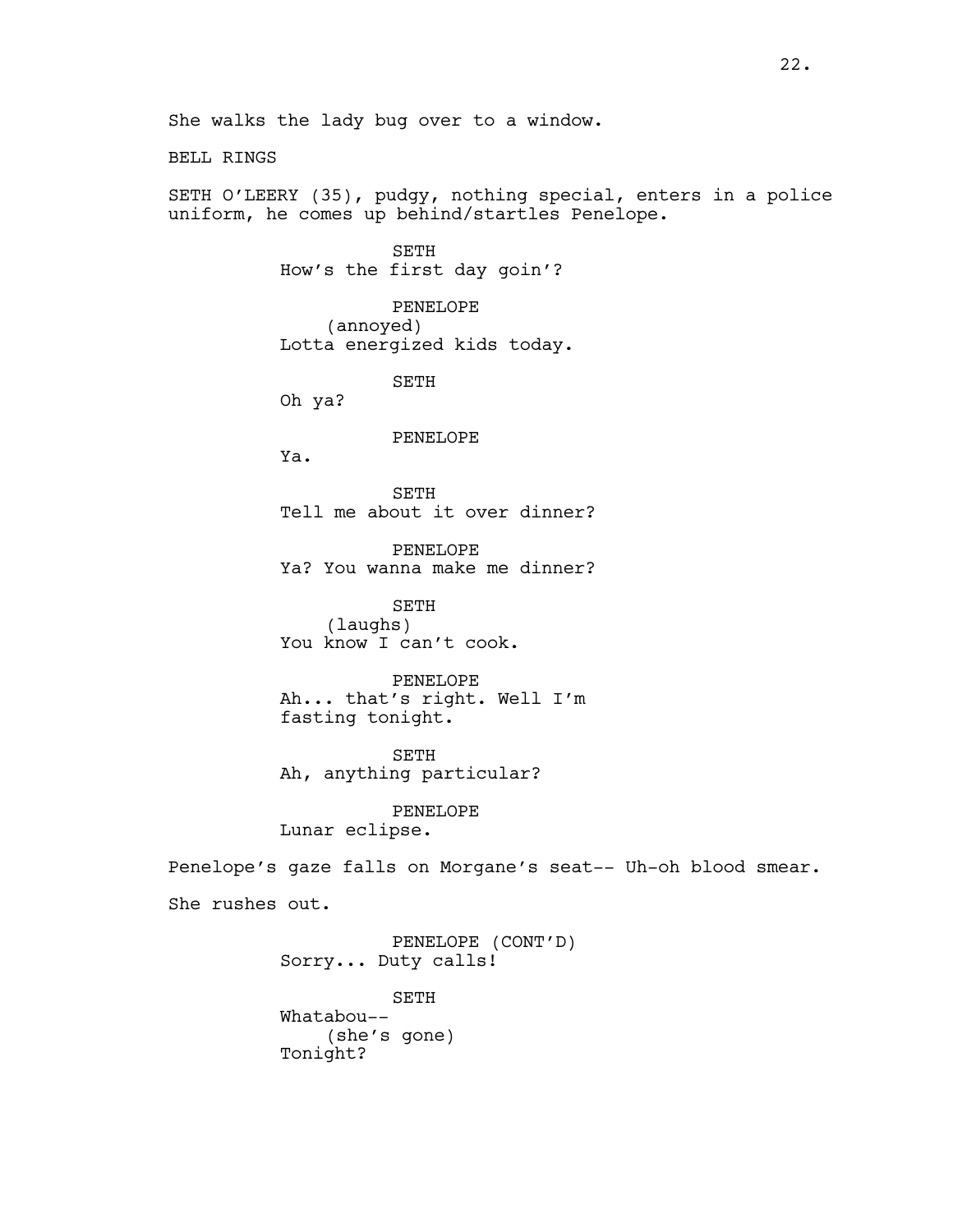Penelope, brisk walk, heads toward the gym entrance.

CAPTAIN HOOK (O.S.) (into mic) All these other people... they were on time ya see!

> PENELOPE (sotto)

Oh no!

Starts to run.

CAPTAIN HOOK (O.S.) (patronizing) --And even waiting a few extra moments means you're stealing from all of us... When that second bell rings you should be seated.

INT. GYMNASIUM - DAY

Rocio and Morgane stand in front of PRINCIPAL JAMES HOOK (66), tall, dark and gangly, with a thin, twisted mustache, a bad toupée and black parade gloves (his left hand doesn't move like his right), at the midline of a basketball court, in front of the whole school-- Roald Dahl-like characters.

BLOOD seeps through Morgane's oversized, sun-washed jeans.

CAPTAIN HOOK --I'll let it slide this one time, but let it be known, to all... (looks around) It's immediate detention in future!

A laugh is held back. Morgane looks around; cowers.

CAPTAIN HOOK (CONT'D) You think this is funny?!

Penelope rushes onto center court.

Another laugh... Another.

LONE TEACHER (yells) Is she okay?!

Oblivious, Captain Hook looks around.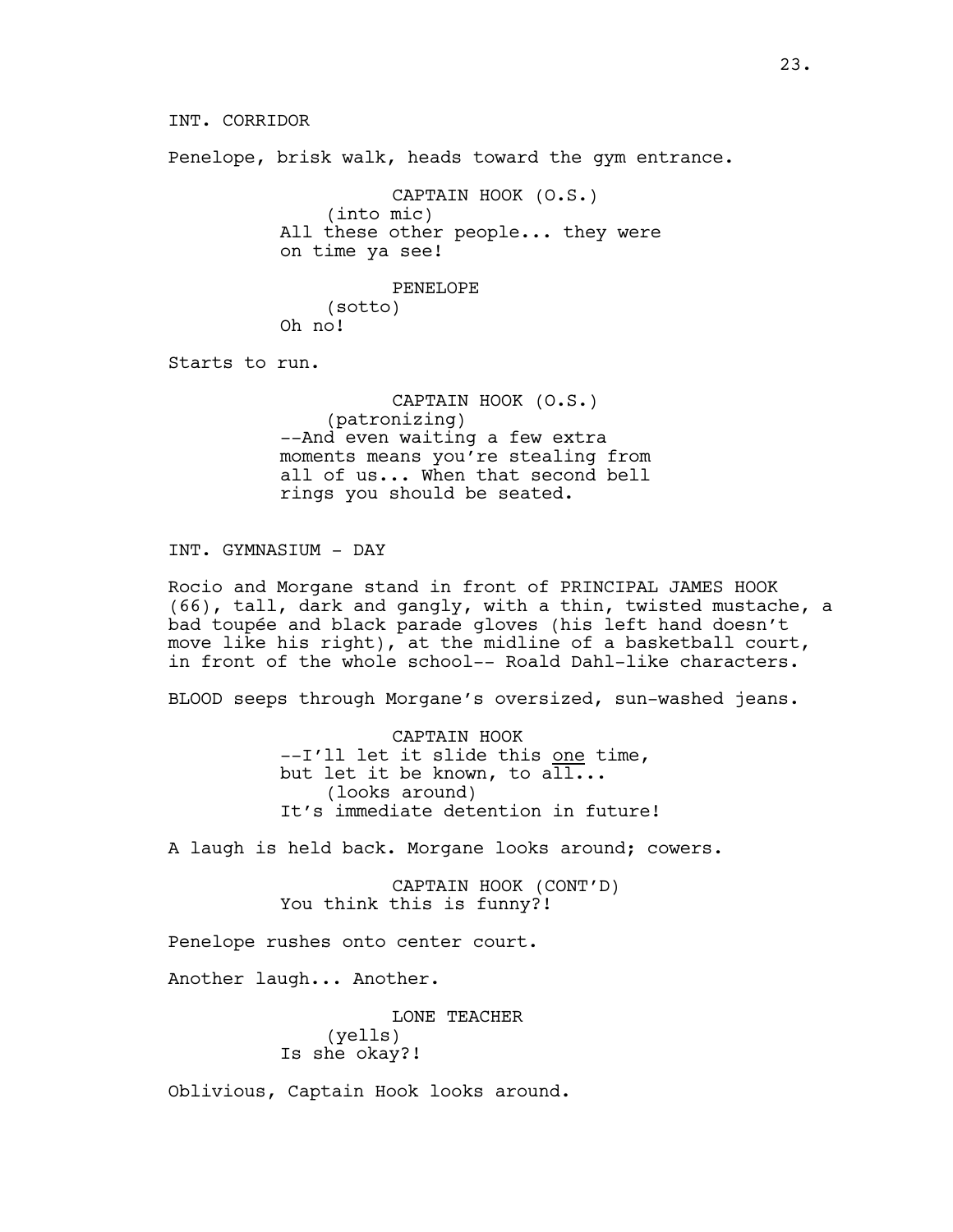Penelope reaches the girls; takes off her sweater and wraps it around Morgane's waist.

PENELOPE

C'mon...

CAPTAIN HOOK Oh dear! Get thee to an infirmary!

The whole gym starts to chatter.

Morgane looks to the floor; blood seeping down her pant leg.

MORGANE AHHHHHHHHHH!

## END ACT ONE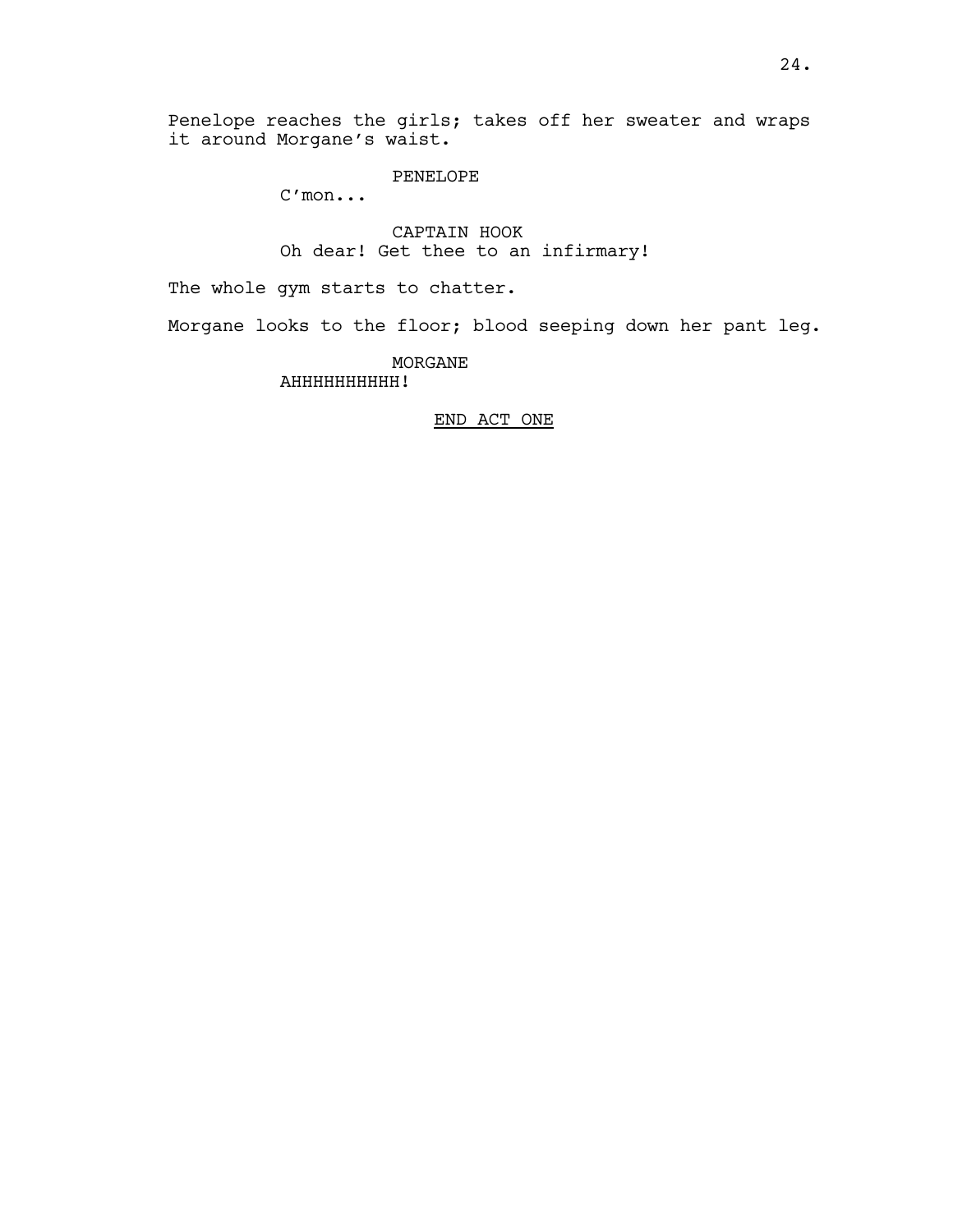## ACT TWO

INT. BATHROOM - DAY

Morgane sits in a lone bathroom stall. Penelope hands her yellow school sweats under the door and moves to the feminine dispenser; gets a pad.

Rocio guards the entrance.

PENELOPE --Your mom hasn't spoken to you about this yet?

The entrance to the bathroom pulls open.

ROCIO (slam) Occupied! Take a walk!

MORGANE (sniffles) She's gone.

PENELOPE Oh, I'm-- I'm so sorry.

MORGANE Not l-like now...

Penelope hands the pad to Morgane under the stall-- goes back for more pads.

> PENELOPE Just peel off that sticker and place it length wise, from bow to stern.

> > MORGANE

It smells.

PENELOPE Yeah-- and sometimes it might feel... uncomfortable.

Morgane starts to cry.

MORGANE And how long does it last?

Morgane opens the stall door. The sweatpants are super tight and too short. She slugs out.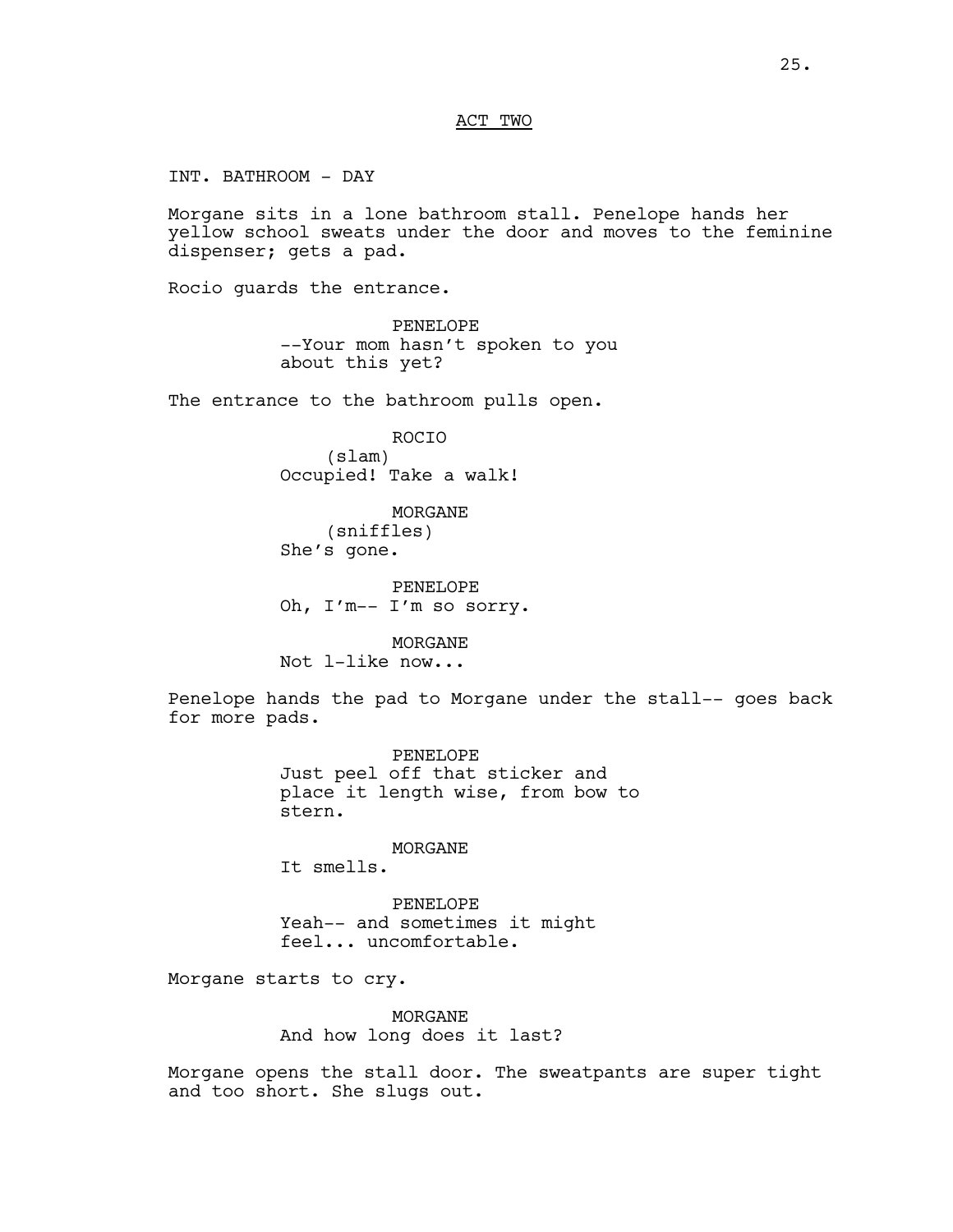PENELOPE Depends... usually a few days.

Penelope holds out the pads. Morgane takes them in her arms.

PENELOPE (CONT'D) For later-- you'll be sure to tell your Pa, eh?

Penelope places her hands on Morgane's shoulders.

PENELOPE (CONT'D) Hey-- it's a beautiful thing. This is your womanhood... Your menstruation cycle is like how the moon sheds its light from full to dark every month, every moonth!

Penelope chuckles. Morgane manages half a smile.

PENELOPE (CONT'D) Get it? Moonth? Month?

Morgane nods.

PENELOPE (CONT'D) And then all that energy will regather, building from dark to a big bright full moon... (no response/sly) You know what else it means?

Both perk up.

PENELOPE (CONT'D) You gals get to miss that boring old assembly and go home!

Penelope runs her fingers through Morgane's bright blonde, thick hair-- mother-like.

> PENELOPE (CONT'D) Whatcha think Rocio? Make sure she gets home, okay?

Rocio folds her arms and puffs up her chest.

ROCIO

On it.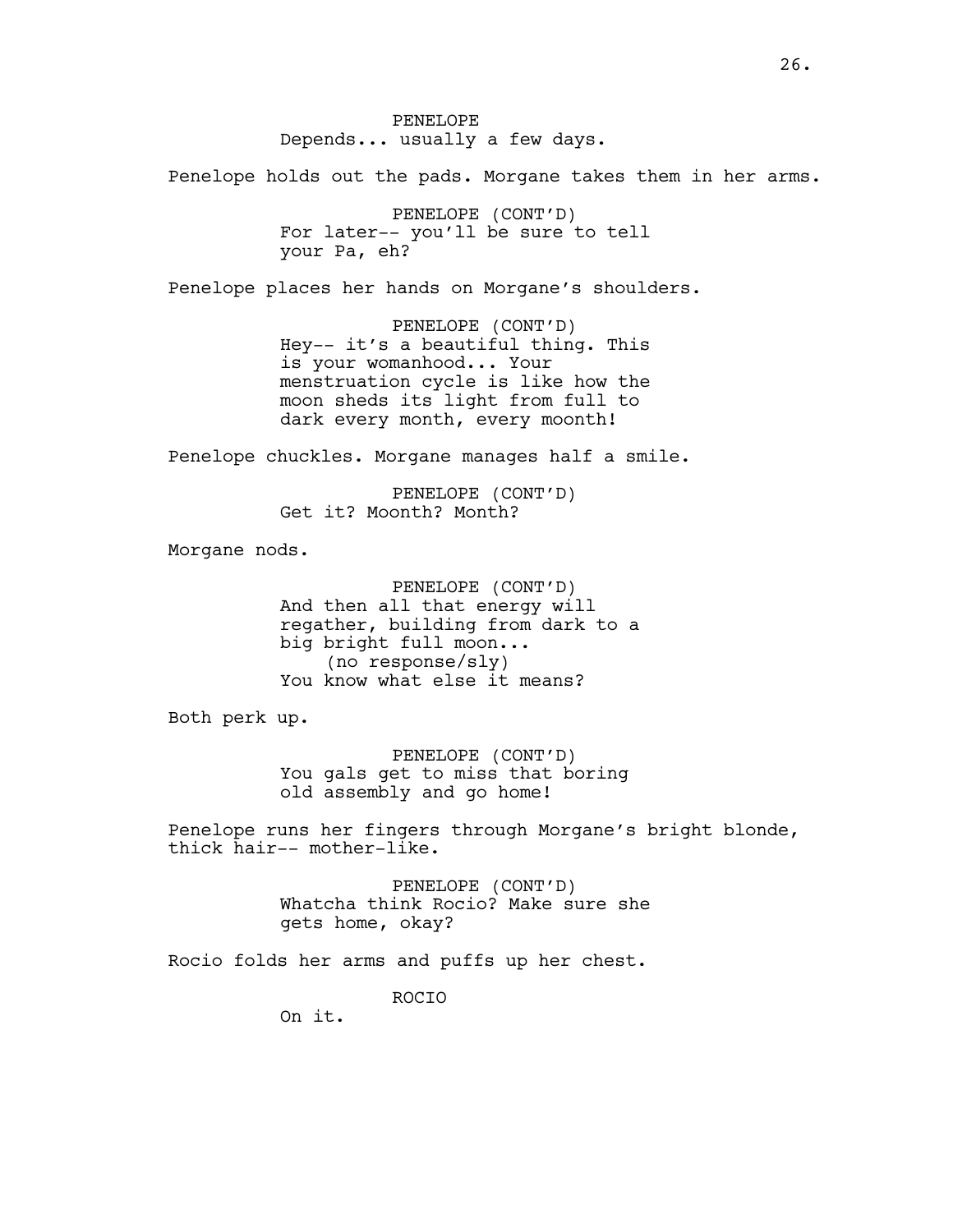INT. CLASSROOM 111 - DAY (LATER)

Penelope sighs as she watches Morgane's awkward gait through the window-- a friendly giant to Rocio's delicate, petite frame.

The girls cross a paved walk; hopping over cracks.

PENELOPE (sings/sways) *Don't step on any cracks or you'll break your--* (stops) *Mother's? Father's? Back...* (shakes her head) Ugh. Dark.

MONTAGE: MORGANE & ROCIO - DAY

- Morgane and Rocio climb up a buttercup flowered hill.

- They roll down the other side of it.

- The girls ask questions to their paper fortune teller.

- They avoid cracks on a side street sidewalk.

- Morgane cries a little; Rocio makes her laugh; three tiny *glowing flecks* flicker behind them.

- In a shallow ocean bay, the girls jump from stone to stone; it's low tide.

- Morgane leans down to cup grape jellyfish in the water.

- Rocio pets starfish.

- Between them, a sea creature-- was that a *mermaid*?!-- SPLASH out of, and right back into the water. They only catch a glimpse of the fin.

- They stop at a fish'n'chip truck.

EXT. DOCKS - DAY

The girls sit on a stone wall that overlooks fishing boats. They pillage the vinegar fries.

> MORGANE --But the reindeer and sled marks! Nah Paloma doesn't know what she's talkin' bout...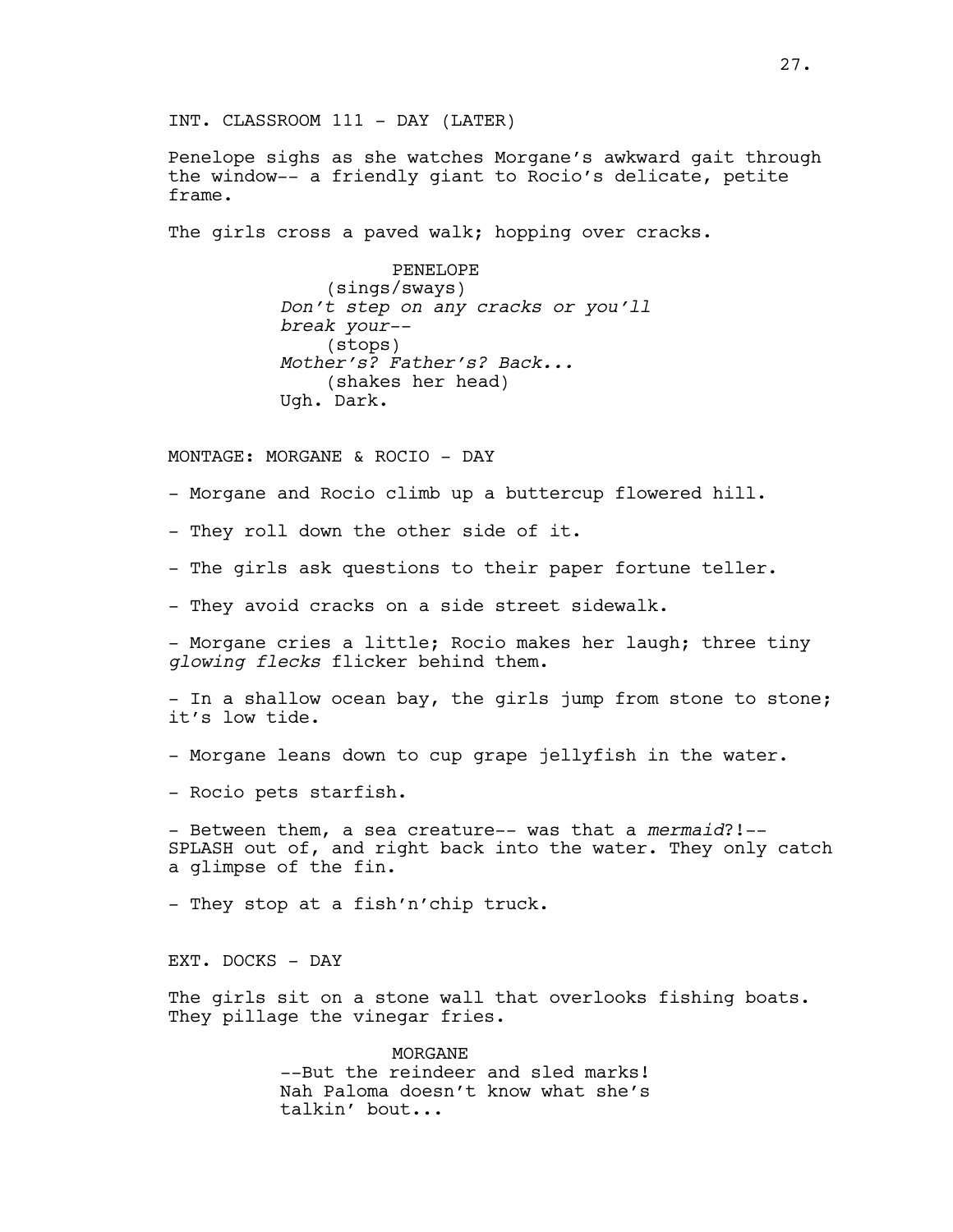ROCIO She said she stopped believing when she was seven...

MORGANE Well there ya go! Santa was like, not even gunna bother with this one... but he had to give *you* presents.

ROCIO That's it! Totally! I mean really, the whole coal thing... I haven't met anyone who got coal! EVER! Even when they shoulda.

### MORGANE

So true.

ROCIO Wanna come see Hector?

Morgane offers Rocio the last fried chip.

ROCIO (CONT'D)

I'm full.

### MORGANE

(eats the last fry) He bit me last time!-- You shoulda got a kitten.

#### ROCIO

Nah man! Every magician needs a white rabbit! He's the best! He was just in a mood. Raoul bounced a ball on 'em poor thing-- stupid little brothers, you're lucky yours are old.

MORGANE Is he still getting presents?

ROCIO Every Christmas...

MORGANE Well that settles it.

EXT. NEIGHBORHOOD STREET - DAY

The girls continue to avoid cracks on their stroll home.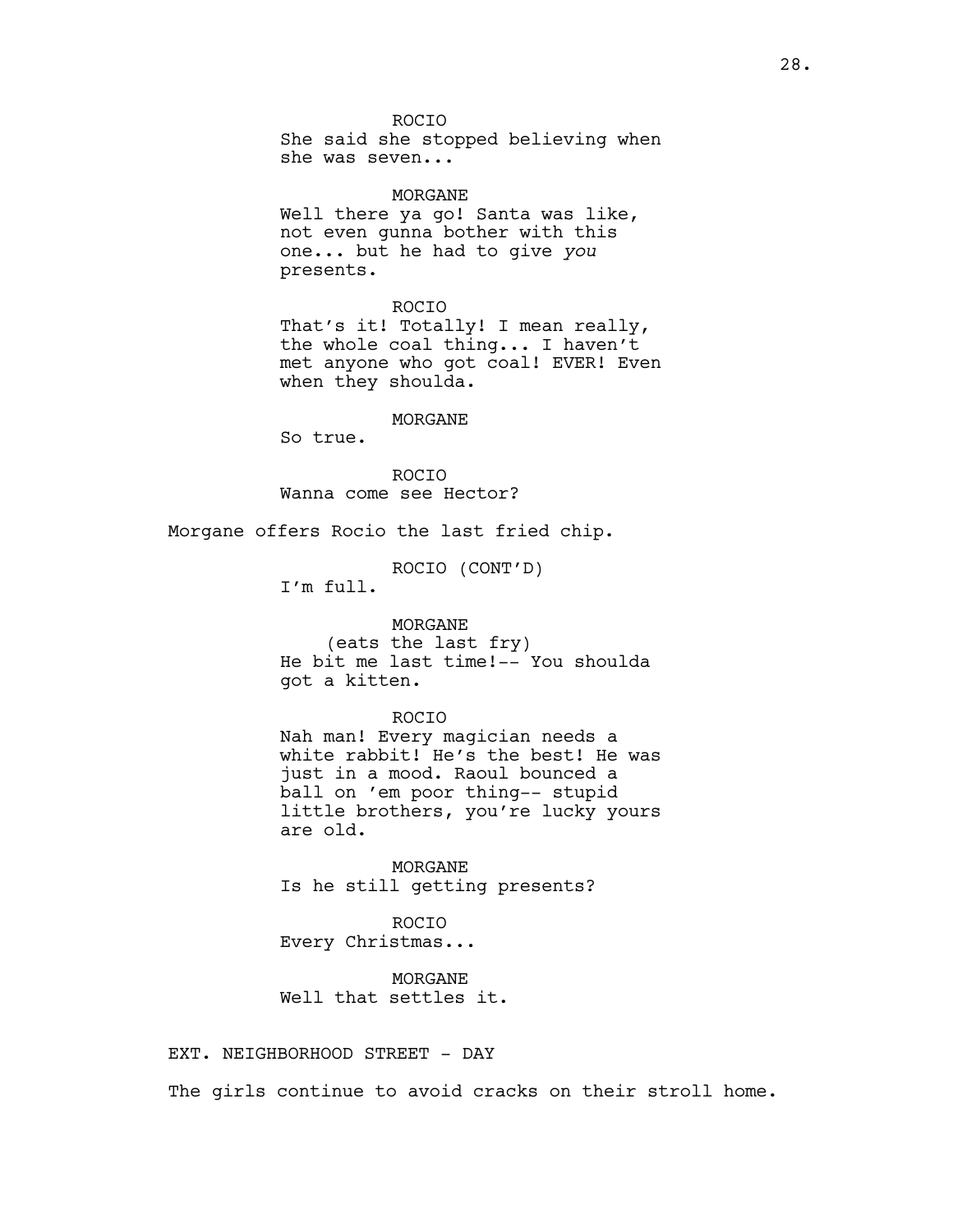The kid who perked up for the haggis, Justice, is in a tree- he crawls across a branch that's pretty high up there.

> MORGANE What the heck's he doin'?!

Morgane forgets her footing; steps on a CRACK.

ROCIO That kid's so weird...

Morgane looks down-- loses it.

MORGANE I'm cursed! I'll be cursed now!

ROCIO (Lackadaisical) No you're not... won't be.

### MORGANE

(weepy) I AM, I AM! How long has it been since I stepped on a crack?!

The toothpick that broke the camel's-- Morgane cries harder.

MORGANE (CONT'D) And now... oh dear lord my brothers! My dad!

ROCIO Here, I'll step on a crack too.

MORGANE Dontcha dare! I can't lose you too!

The girls jump onto the asphalt road.

ROCIO Knock on that tree and we'll do a jinx-back.

Morgane runs to a tree, knocks on it, runs back, locks pinkies with Rocio.

> MORGANE/ROCIO (move pinkies circularly) Jinx back, double pinky round the side. Double pinky, jinx back.

Morgane exhales.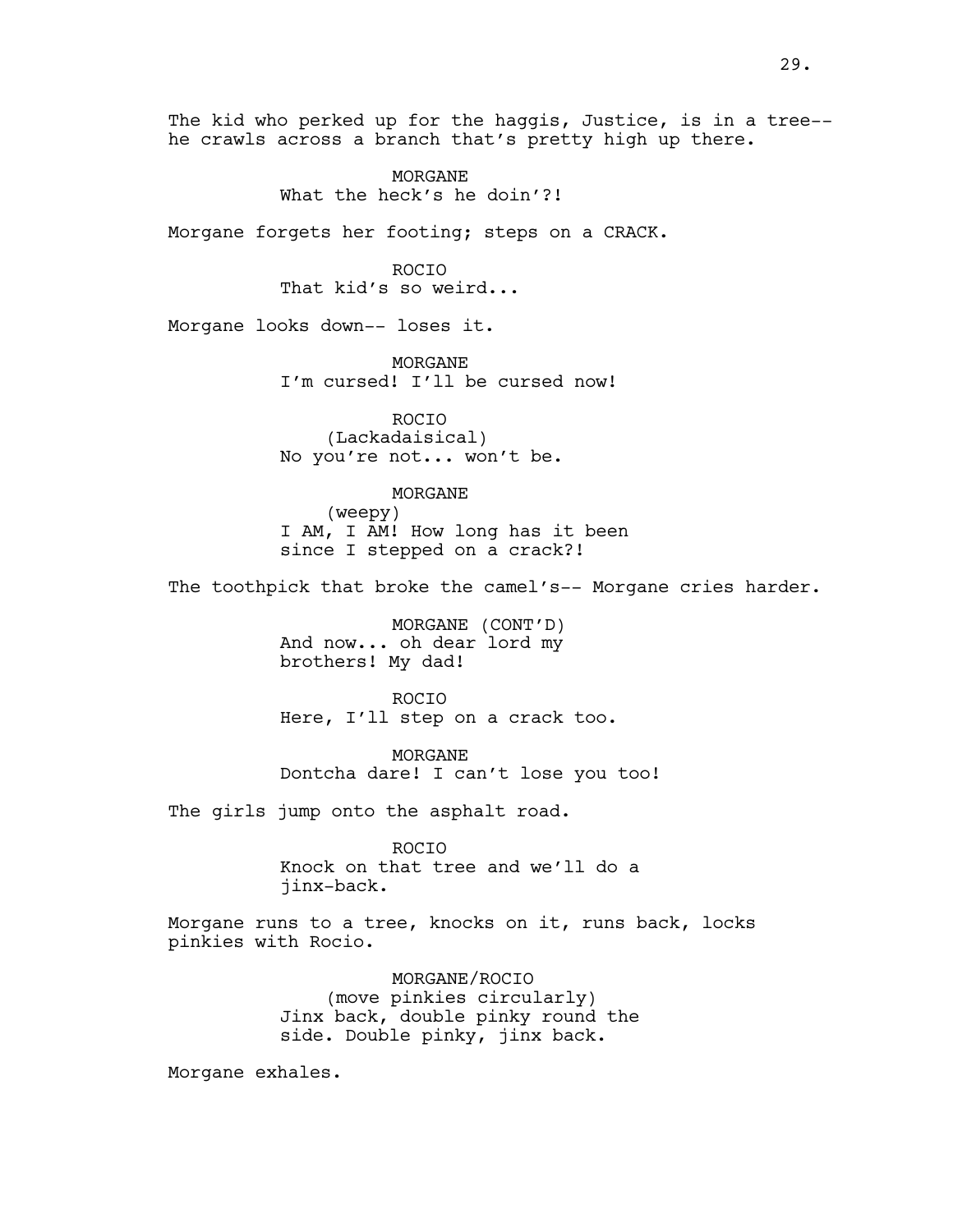MORGANE At least you know magic! Morgane dries her eyes; takes a moment to compose herself. ROCIO You okay? MORGANE Has your mom said anything about... IT?! ROCIO I guess, I just always heard about it 'cause Paloma got hers. But your mom's gone... Makes sense you wouldn't-- (a beat) The doctors say, well, I'm not to expect mine anytime soon-- MORGANE Ugh, so lucky... ROCIO (looks at her watch) All the medicines and everything... they say, my growth is "stunted" or something. BEAT. MORGANE I'm sorry. ROCIO For?

Both girls stop in the middle of a four way intersection. Morgane leans down; gives Rocio a hug.

#### MORGANE

That you're sick.

REVEAL: Rocio's chin, cradled by Morgane's shoulder, gyrates ever so slightly. She squeezes her eyes to close, only for a second though...

Immediate re-composition-- are those them dang *three little light flecks* fluttering by her head?

The *flecks* fly into a tree.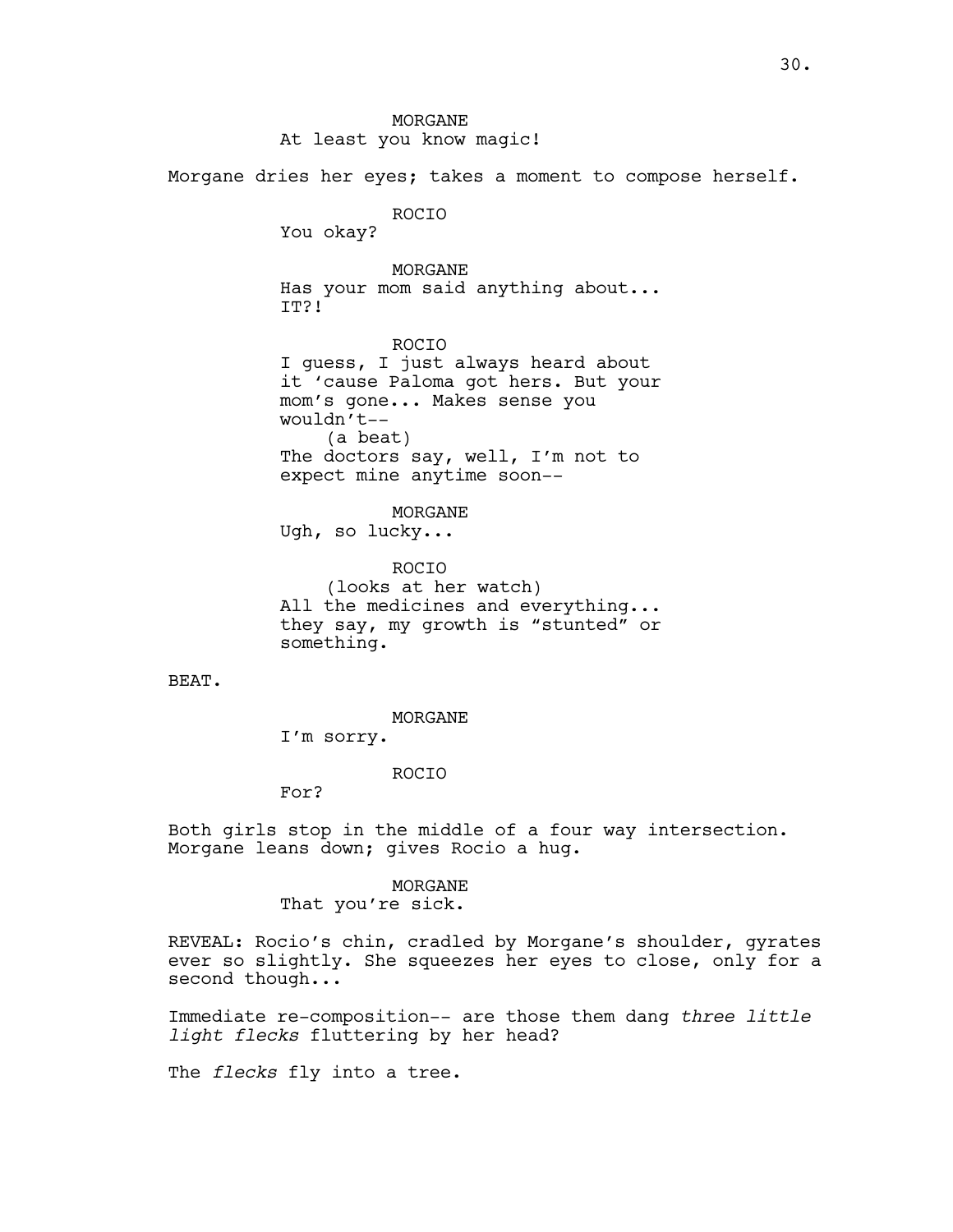The hug releases as they walk backwards down their respective streets-- a slow walk away from the other.

> MORGANE (CONT'D) When's chemo?

ROCIO One thirty-- You'll be okay?

MORGANE Don't worry 'bout me. Just need a shower!

ROCIO (lightbulb) Oooooo... I'll ask if you can come next time! They give you soooo many popsicles. Root beer's my favorite.

MORGANE Ooooo! Yes! Ask them! I'll come.

ROCIO Feliz cumpleaños mi hermana!

Rocio reaches into the side pocket of her backpack; takes out a small velvet box and under-throws it to Morgane.

> ROCIO (CONT'D) Think fast!

> MORGANE (catches the box) Well geez, what's this?!

She opens an adjustable pewter ring that looks like a small cat. Morgane adjusts the cat's head and tail to fit.

> MORGANE (CONT'D) WOWWWWW... Thank you! I LOVE IT!

The girls in dramatic fashion blow kisses to one another across the intersection.

ROCIO Hasta mañana!

MORGANE (CONT'D) Buenas tardes!

They pivot and skip down their respective streets.

REVEAL: Morgane passes a tree-- the *light flecks* follow.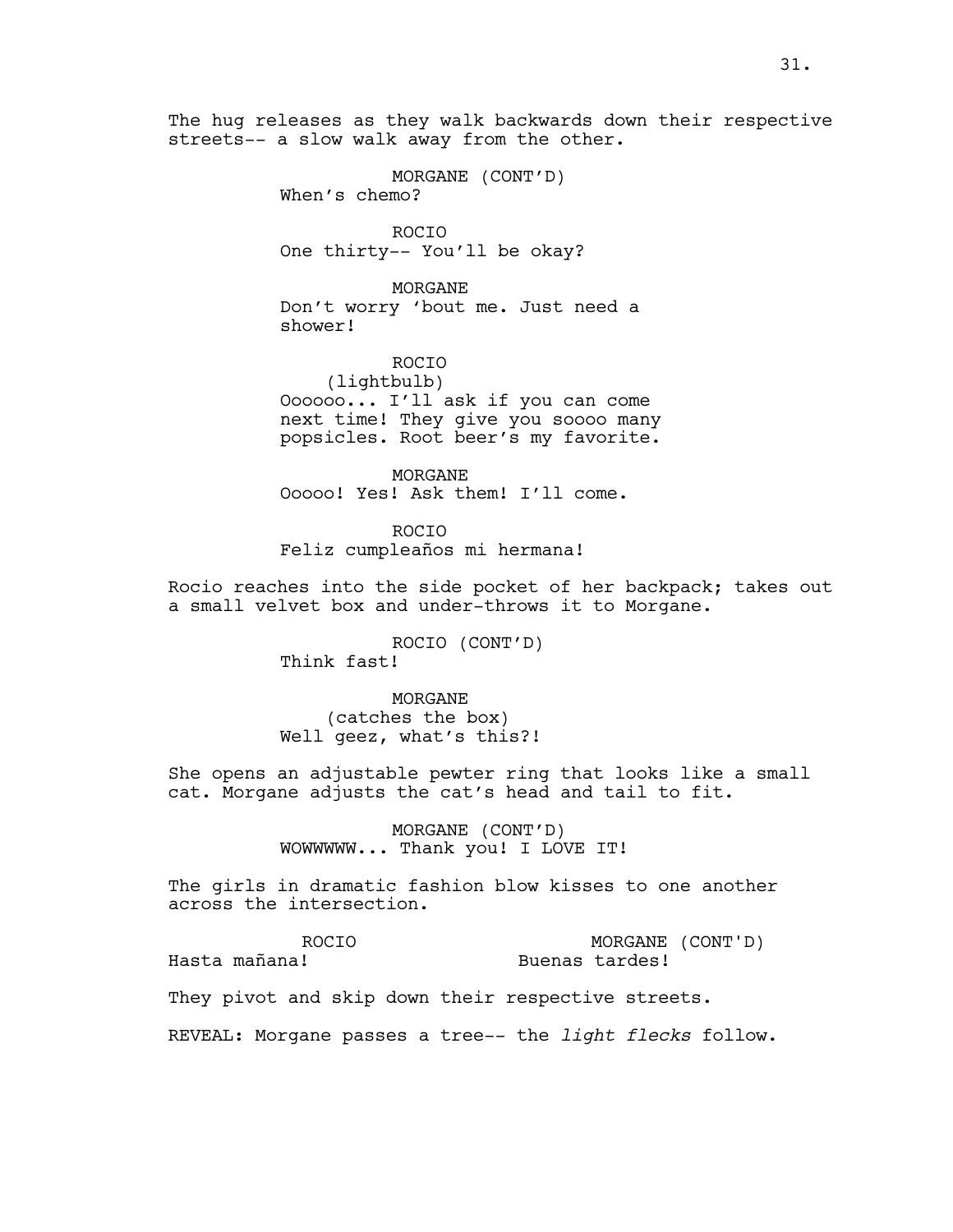EXT./INT. GLACE HOUSE - DAY

Morgane arrives home. It's the cute little Victorian house we saw in the Teaser-- it's beautiful but sad in the overgrown gardens around the property.

She skips the stairs, two at a time, up to the porch; key under doormat--

And she's in. A tail wagging Nan, follows her up the stairs.

INT. MORGANE'S ROOM - CONTINUOUS

Morgane's room has changed a lot, it's still powder pink and THAT rocking chair's in its place.

Now, there's posters of The Spice Girls, Britney Spears, and N'Sync on her walls. A bed with white Christmas lights that thread the bed frame-- where her crib once was.

A wooden dollhouse, Polly Pockets strewn around, a Ninja Turtle Pizza Van; Lava Lamp; some blown up pink furniture.

She runs into an adorable custom bathroom, mini sink, shower. She places her new ring on a stone dish.

INT. SHOWER

Morgane watches blood whirl down the drain.

MORGANE (soft cry) How is this magic?

INT. BATHROOM - LATER

Morgane unravels the pad-- is there an up side to this thing? She turns it around, winces at it.

INT. LIVING ROOM/KITCHEN/LAUNDRY - LATE AFTERNOON

Morgane hops down the stairs, plaid shirt and bloody pants act as her pompoms. She does a CHEER at the bottom-- moves seen earlier from cheerleading tryouts.

REVEAL: the house is kind of a mess-- newspapers cover the coffee table; mens jackets and shoes strewn all around; coffee cups; family photos on every wall.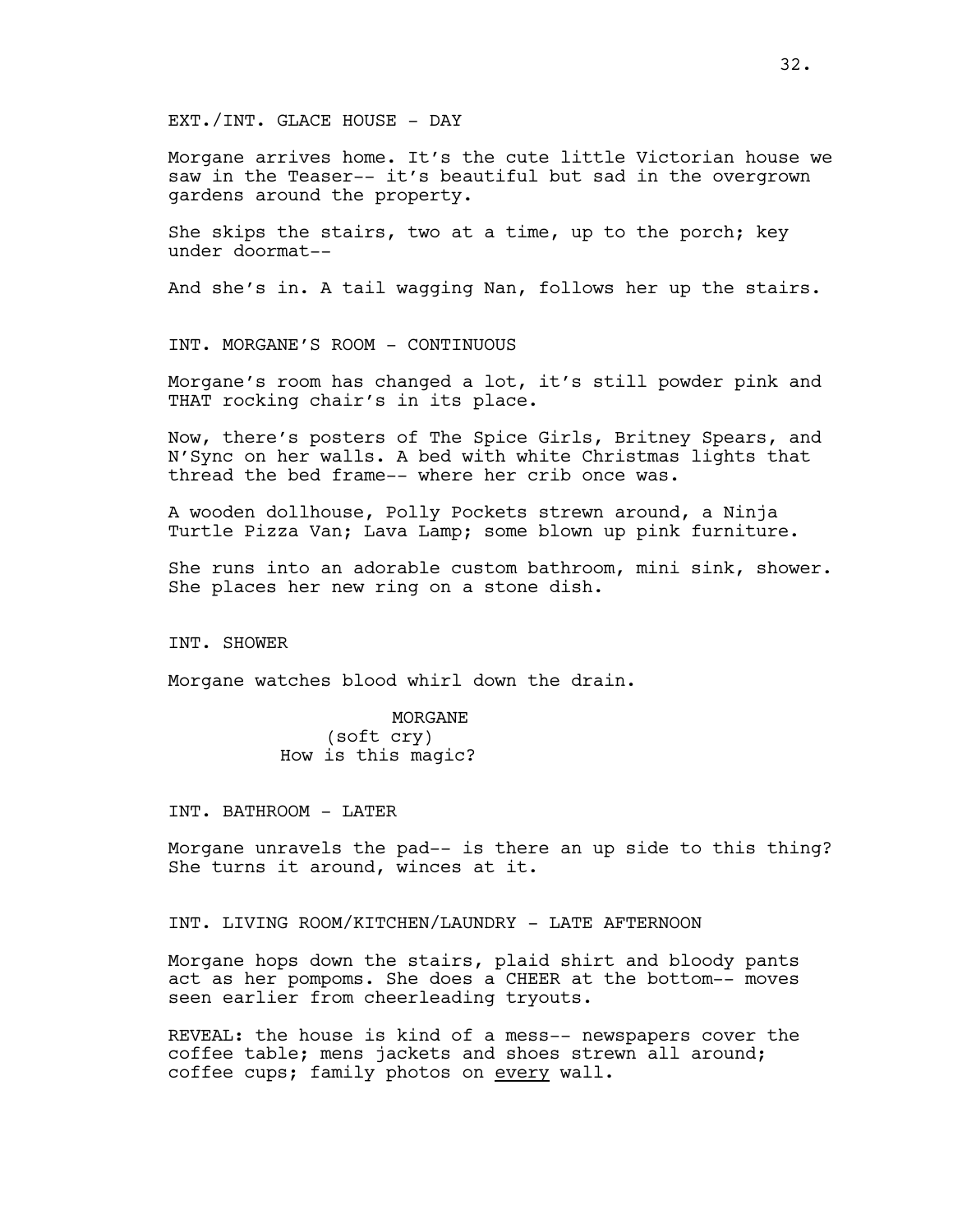Morgane throws her dirty clothes into the washing machine- starts a load.

She tidies; piles mens clothes by the washer; empties the coffee; cleans the mugs. Puts away dishes from breakfast.

She feeds Nan.

Now she's organizing mail on a console by the front door. The only picture of her, as a newborn, and Belle together, sits there in a frame.

A mirror hangs above the table, she leans into it, and again, smooths her face.

BARK BARK BARK

Nan startles her.

MORGANE Okay, okay. Let's go!

She opens the door-- Nan's off.

EXT. GLACE GARDEN - CONTINUOUS

Morgane and Nan 'round the house to a lush herb garden.

She waters the plants; plays with worms, beetles and caterpillars. Her eyes turn BLUE again as she whispers to the creatures; glasses up.

Morgane sits in front of a large Weeping Willow tree with a little library at the base; contains a super old, faded leather-bound version of Peter Pan, original edition of Alice In Wonderland and Through the Looking Glass, a dictionary, a thesaurus, The Way Things Work by Neil Ardley.

Morgane grabs the dictionary. BROWN eyes, glasses down. Looks up **period** and then **menstruation**.

Willow branches dangle and caress her back.

INT. LIVING ROOM/KITCHEN - EVENING

Blaire and the triplets arrive home with presents. Morgane's busy prepping homegrown veggies.

BARK BARK

Nan directs them to the kitchen. She sniffs at one present in particular.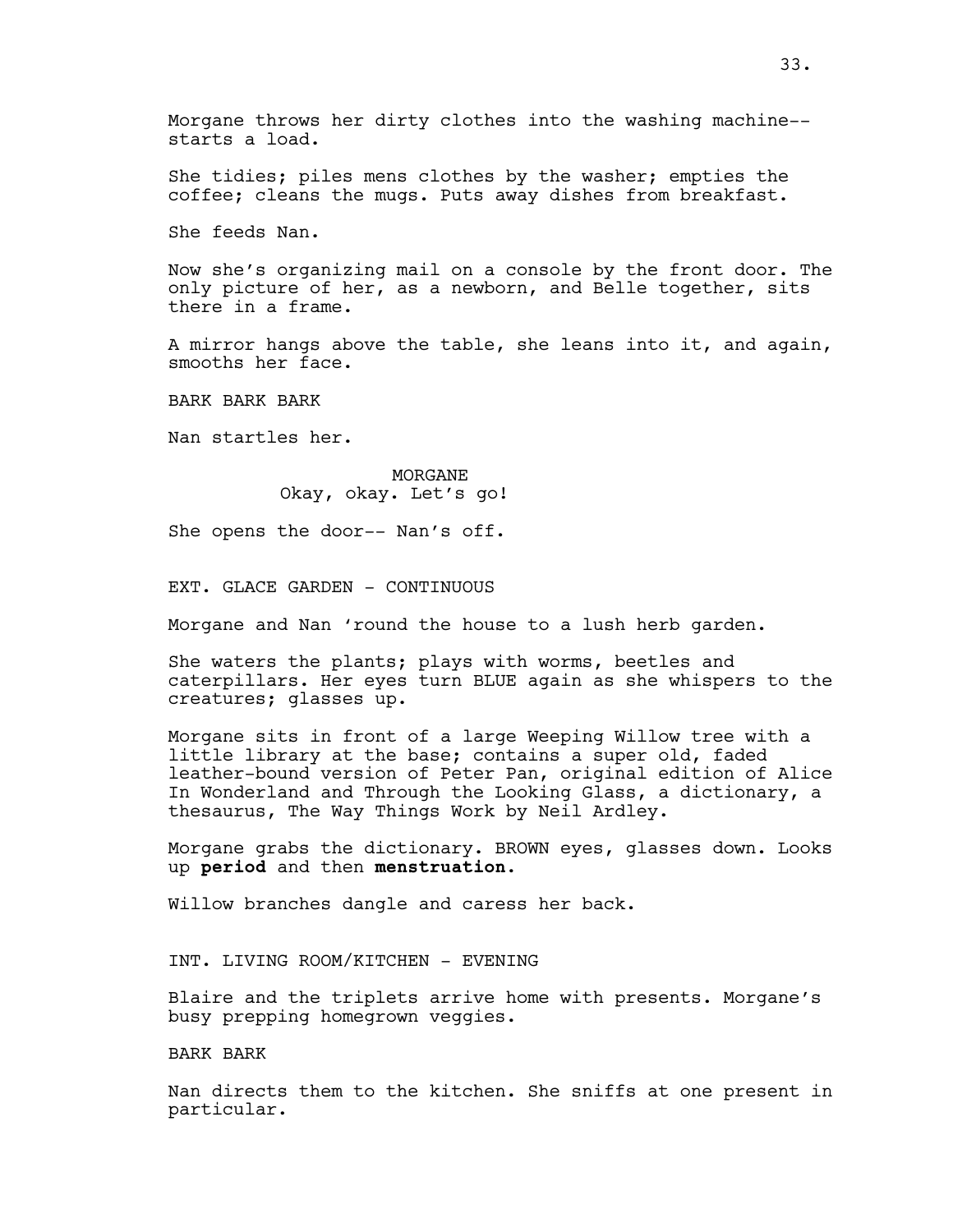**BLAIRE** Where's that birthday girl?!

MORGANE In here! Thought we'd have chowder.

Blaire holds a cube shaped present with a bow.

BLAIRE (excited) Wanna come open your present? --What happened to yer glasses?!

MORGANE Dropped 'em-- Before dinner?!

BLAIRE Aw, well, Iliad'll fix 'em. C'mon!

Everyone goes for the couch.

Iliad places a birthday tiara on Morgane's head.

ILIAD (inspects glasses) I'll give'r a go... Add 'em to the pile. Probly won't be ready 'til Monday.

Blaire places the present in her lap as the guys giggle.

**ODYSSEY** I wonder what it is!

Morgane, meticulous, unties the bow.

HOMER You gotta just git in there!

Homer rips paper from a wrapped side.

MORGANE (jolts the box) I got it, I got it!

BLAIRE Careful! Careful, let'er do it son.

HOMER Fine, fine... where'd you come from?!

Morgane sighs. Odyssey rubs his hands together.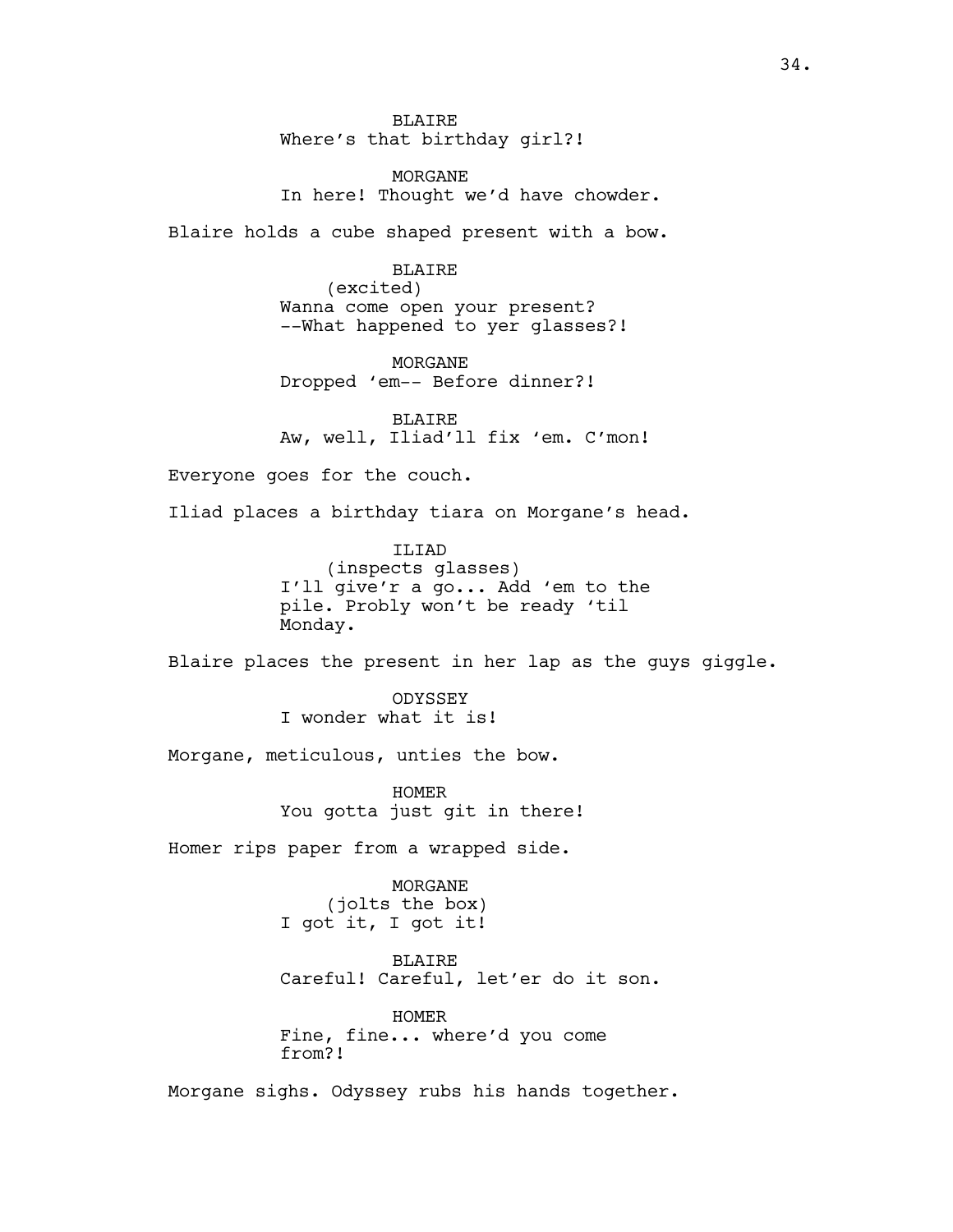Iliad rubs her back.

Morgane unwraps a plain cardboard box; opens the top-- like Olive when she gets into Little Miss Sunshine...

> MORGANE Ahhhhh! WHHHAAA?! This is the best present EVER!!!!!

Her squeal makes the eyes twitch on the men as they laugh. She pulls out a BROWN-EYED SIAMESE KITTEN from the box; its ears cower.

> HOMER How's yer day now?!

MORGANE Wha?! How'd you?!

BLAIRE Is that the one you wanted?!

MORGANE YESSSSSS! Oh thank you daddy! Homer! Iliad! Ody! Thank you!

Morgane hugs Blaire.

BLAIRE

Careful! Don't wanna break the wee thing!-- Old MacDonald was gunna put the poor thing down 'cause didn't have the right eye color.

ILIAD

What's her name?

MORGANE

She's a she?!

ILIAD Well, you got enough guys around here!

HOMER You and poor ole Nan! Hope she doesn't eat her.

MORGANE No, no she won't!

**TLTAD** 

So...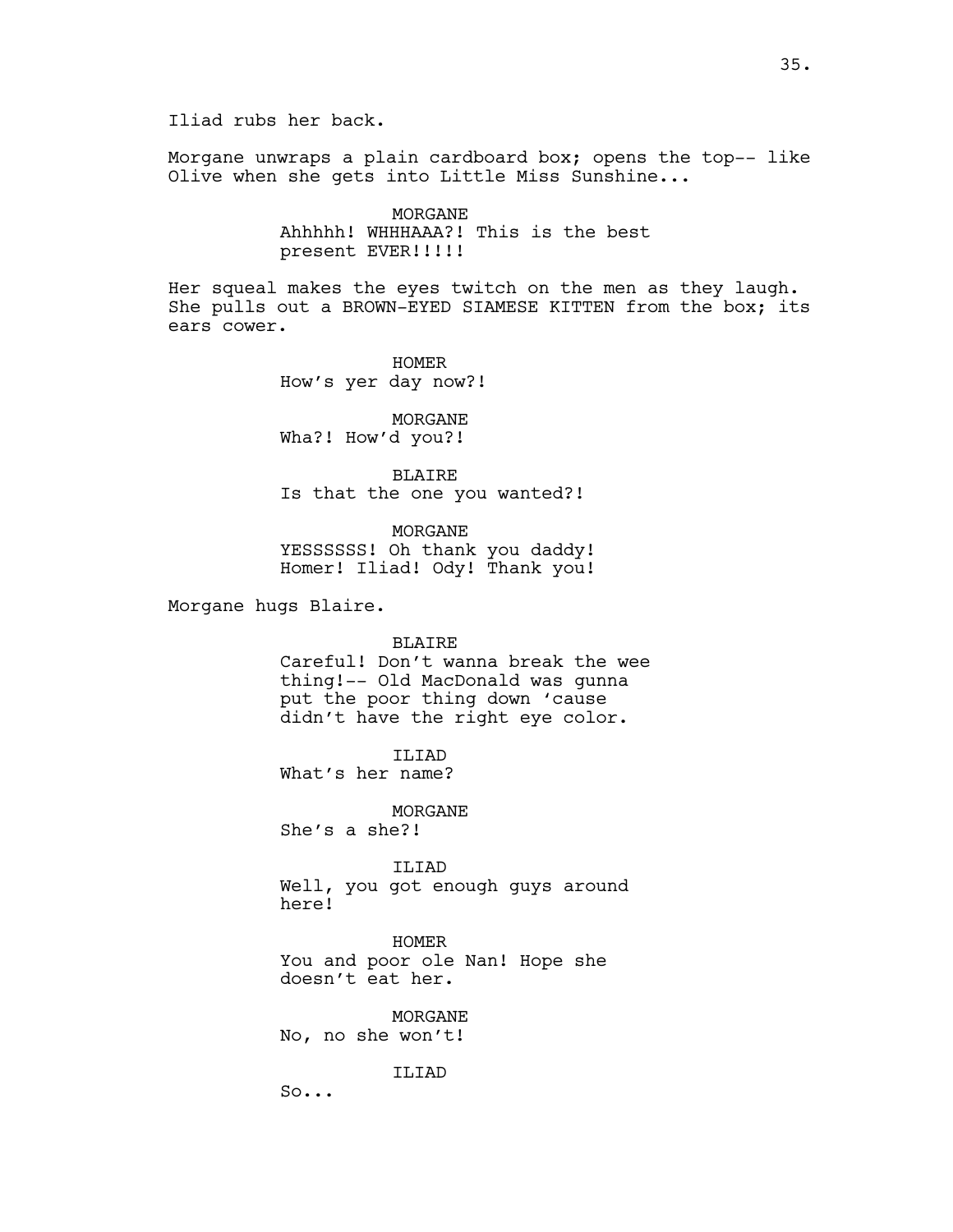She holds up the tiny creature.

MORGANE Definitely a Dinah!

ILIAD Let's see-- I concur.

## BLAIRE

Alrighty, I'ma gunna get started on the famous-- infamously famous! Top secret Glace family chowdah.

MORGANE You need help?!

Blaire kisses his daughter.

BLAIRE Nah, you tend to the wee lass. Relax birthday girl!

Morgane cradles Dinah in her arms.

SNIFF SNIFF

Nan pokes around.

MORGANE Look Nan... a baby kitty!

Nan licks Dinah-- who's the size of her tongue.

MORGANE (CONT'D) You'll be an excellent auntie Nan.

INT. LIVING ROOM - NIGHT (LATER)

Morgane plays with Dinah on the living room floor; the rest of the presents are open-- a litter box, food dish, and cat toys strewn about. Nan eyeballs a cat dancer.

The guys sit around the room with TV trays; Iliad now wears the birthday tiara. They chow down and watch Jeopardy.

> ILIAD (mid-spoonful) Who is Walt Whitman!

HOMER Anyone need more crackers?

Iliad and Blaire raise their hands.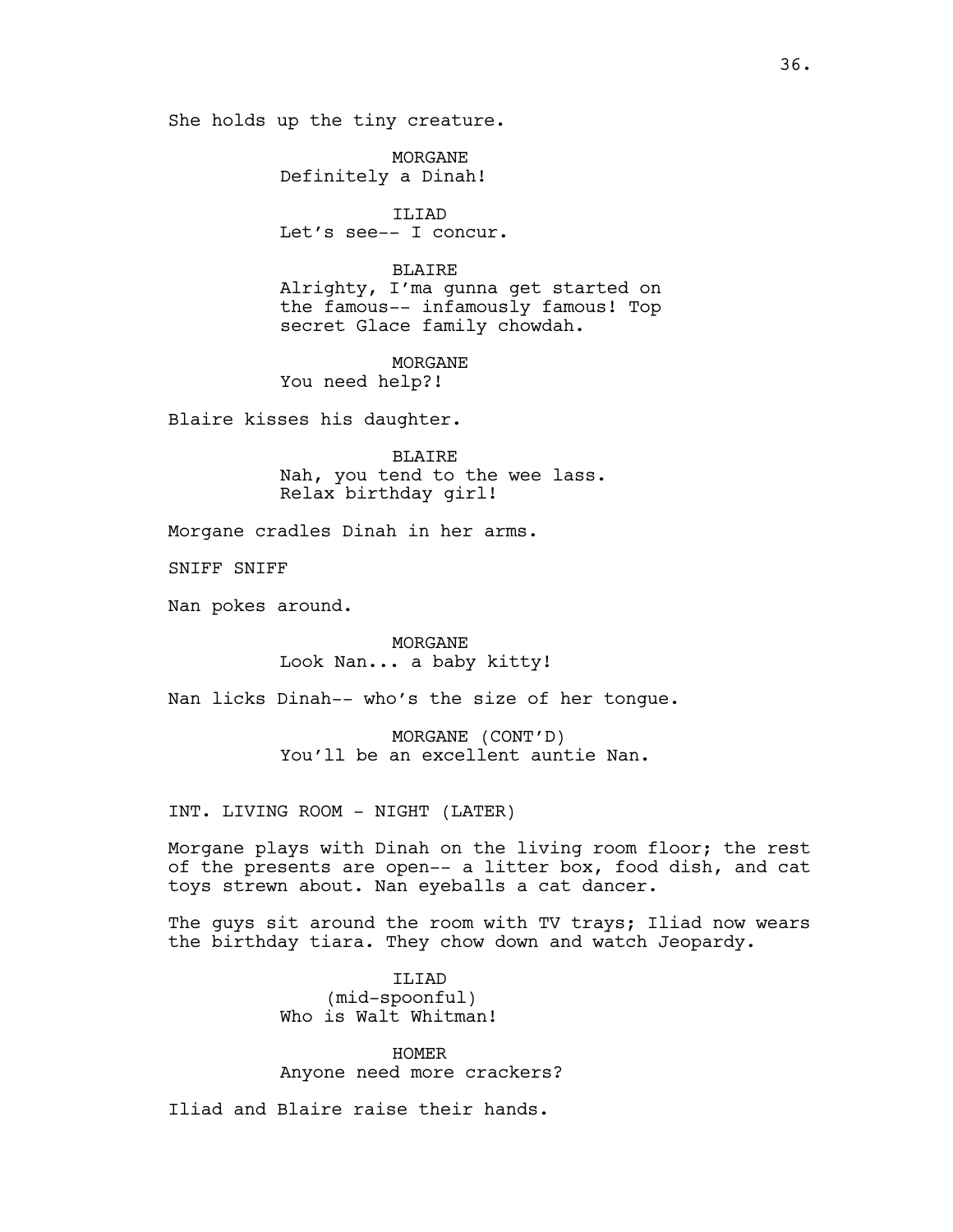Homer's into the kitchen.

Morgane slurps her chowder on the floor.

Then, her eyes go wide, a squishiness below, she drops her head to take an inconspicuous gander-- specks of blood seep through her pants.

> ALEX TREBEK (O.S.) A round of time marked by the recurrence of some phenomenon or occupied by some recurring process or action.

**BLAIRE** What is a PERIOD!

Morgane inhales a piece of bacon-- it's stuck in her airway.

Odyssey sits behind her, a big swat to the back-- the chunk of partially chewed meat hurls out across the room.

CREAK/BOOM-- front door blows open.

**ODYSSEY** 

Ya okay?

BLAIRE Ya gotta chew my love... That dang door!

Blaire's up to inspect the latch/lock.

Morgane coughs and reaches for an afghan atop an ottoman; drapes it over her shoulders.

BLAIRE (CONT'D)

Hey Home?

HOMER (O.C.)

Ya!

BLAIRE Grab a water too... (to himself) Gunna need a new latch again.

HOMER You got it!

BLAIRE

Thanks son.

She grabs the litter box; puts Dinah in it.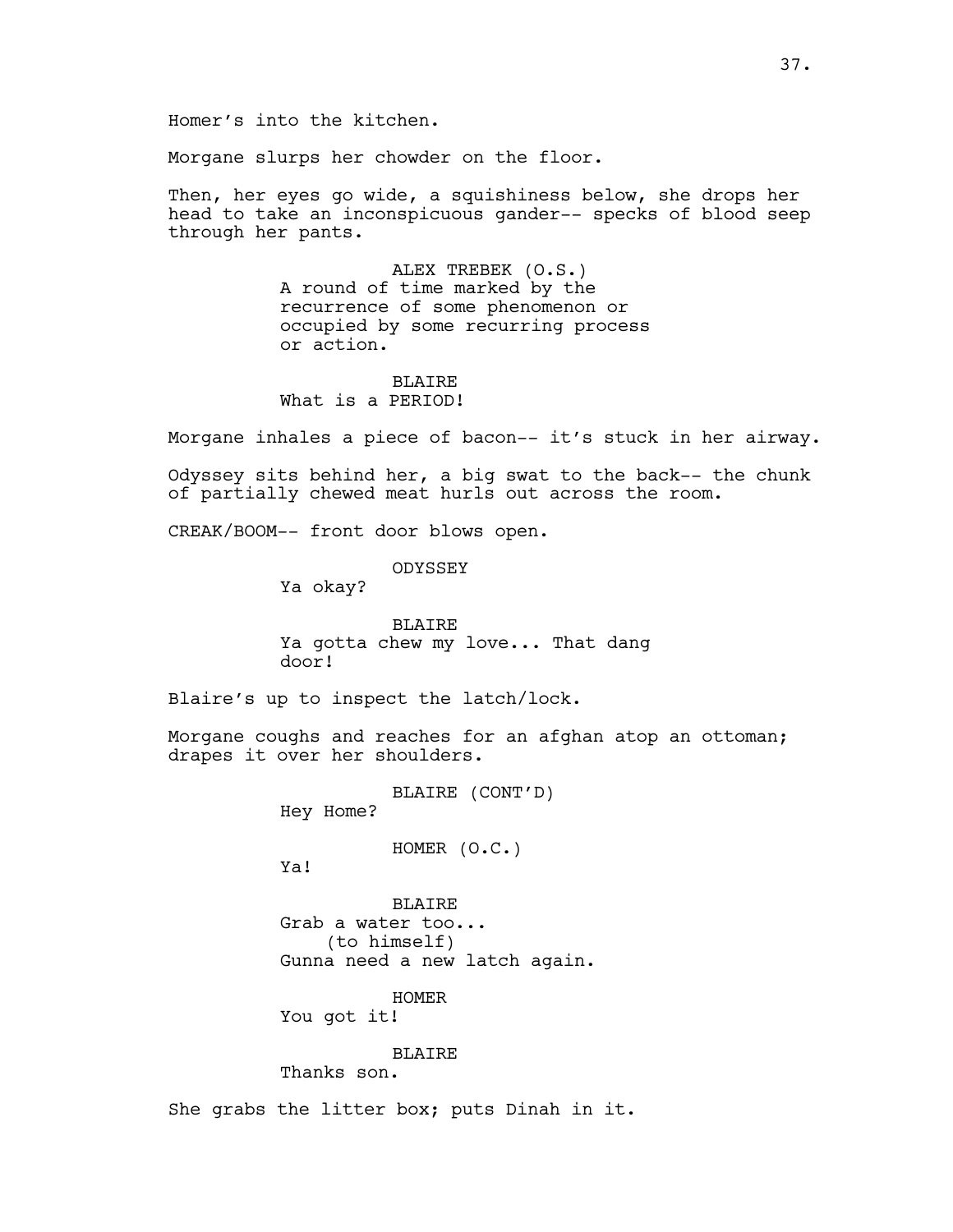Bedtime.

BLAIRE Aw, really? You sure you don't wanna watch Star Trek? Yer fav!

Blaire shuts and locks the door.

Morgane leans into her dad-- a kiss on the cheek.

## MORGANE

Got those tests tomorrow.

## BLAIRE

Alright sweetheart. Night night!

She sends air kisses to her brothers at the base of the stairs. Homer's back, and places a water bottle in the litter box-- kiss kiss.

> HOMER Sweet dreams princess.

She bolts upstairs; the Afghan falls from her shoulders.

BLAIRE

Oi!

All the men stare at her wide-eyed.

Morgane freezes on the stairs. Her chin shakes. She might just burst into tears right here.

END ACT TWO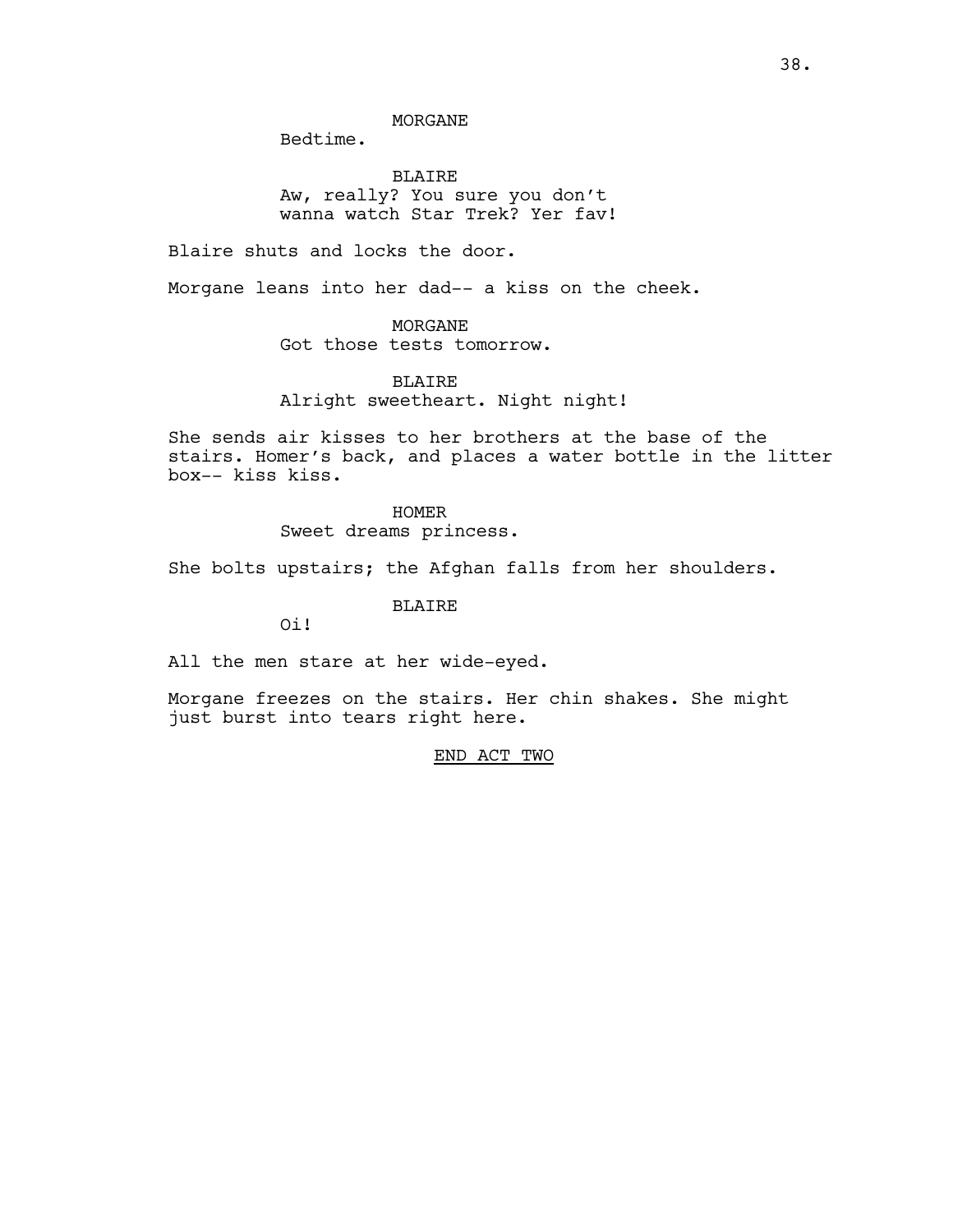## ACT THREE

INT. LIVING ROOM - CONTINUOUS Morgane's gaze falls to Dinah. BLAIRE ...We didn't get a progress report! How was your first day at Gorsebrook? Quick recomposition. She pivots. MORGANE Ya know, school! BLAIRE How's Rocio? MORGANE Still in treatment... full report at breakfast. **BLAIRE** Sounds good. She rushes upstairs. INT. TOP OF THE STAIRS - CONTINUOUS Morgane stops to listen. ODYSSEY (O.S.) That was weird. BLAIRE (O.S.) What? ODYSSEY (O.S.) When doesn't she wanna talk about school? INTERCUT. BLAIRE Probly just tired. INT. MORGANE'S ROOM - NIGHT Nan WHIMPERS outside Morgane's room.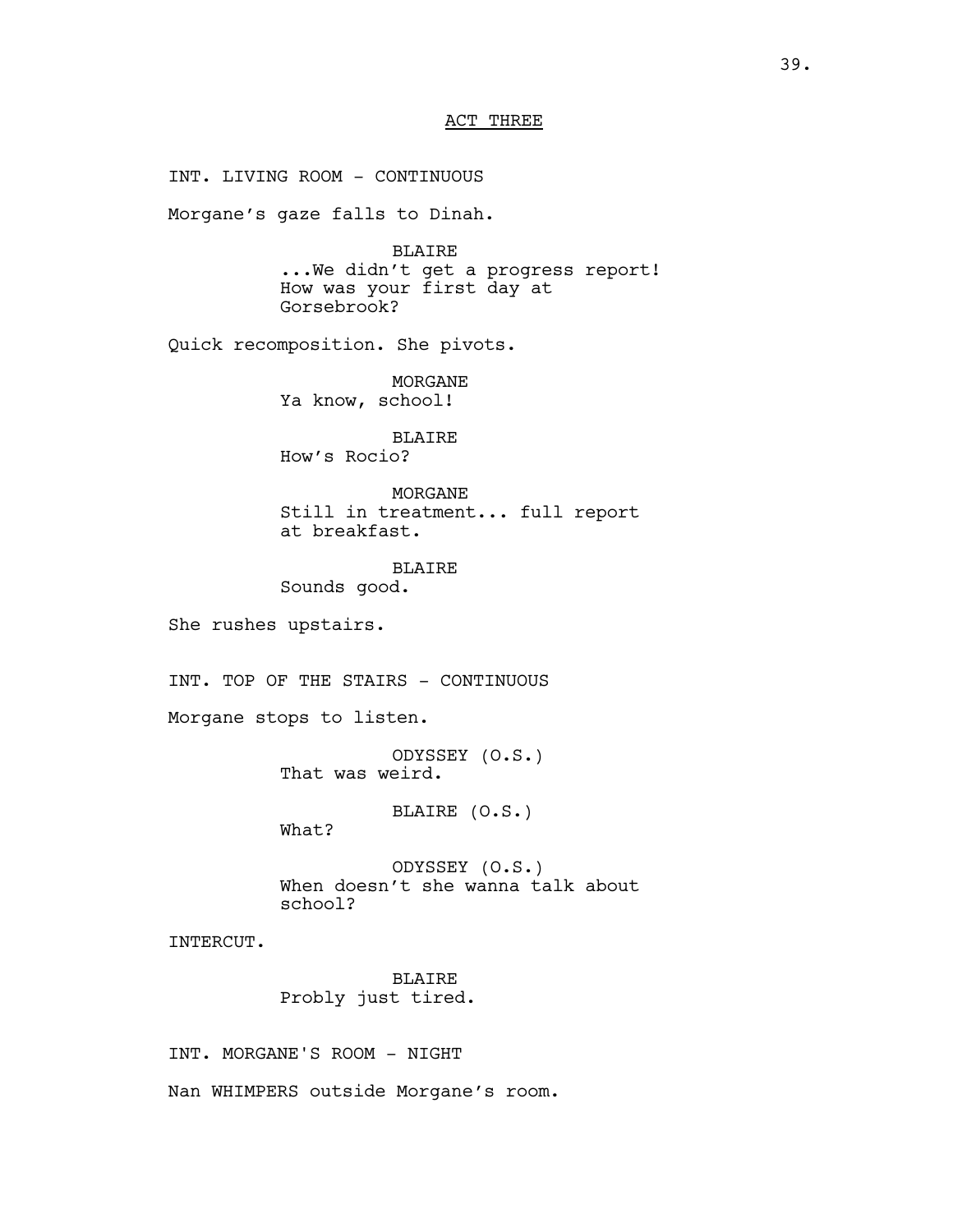MORGANE Nan, you can sleep with us tomorrow- (to Dinah) She needs space.

INT. MORGANE'S ROOM - LATER

Morgane comes out of a steamy bathroom.

Morgane presses play on a boom box.

MUSIC CUE: "HIT ME BABY ONE MORE TIME" BY BRITNEY SPEARS.

Morgane SINGS to the tune-- not a bad lil' voice on her. She dances around, takes a feather boa out of an extremely bling closet; sequins galore.

INT. LIVING ROOM

The MUSIC bleeds through to the living room. The men watch Star Trek: The Next Generation. INTERCUT.

> **BLAIRE** (looks up) She's fine.

The guys chuckle.

Morgane dances around setting up a litter box and food station. Dinah sniffs around.

She grabs some fairy wings from behind her door; jumps onto her bed-- with no effort at all!

She practices choreography from Britney's music video.

Morgane's eyes glow BLUE; wings bounce to the beat.

MUSIC FADES to CRICKETS.

We float out the window and over, into a large blood moon.

PRELAP: DRUM DRUM DRUM

EXT. TWIXT BACKYARD - NIGHT

Penelope beats an elk hide drum, dances in rhythmic movement around a fire.

Hercules rests on a nearby branch.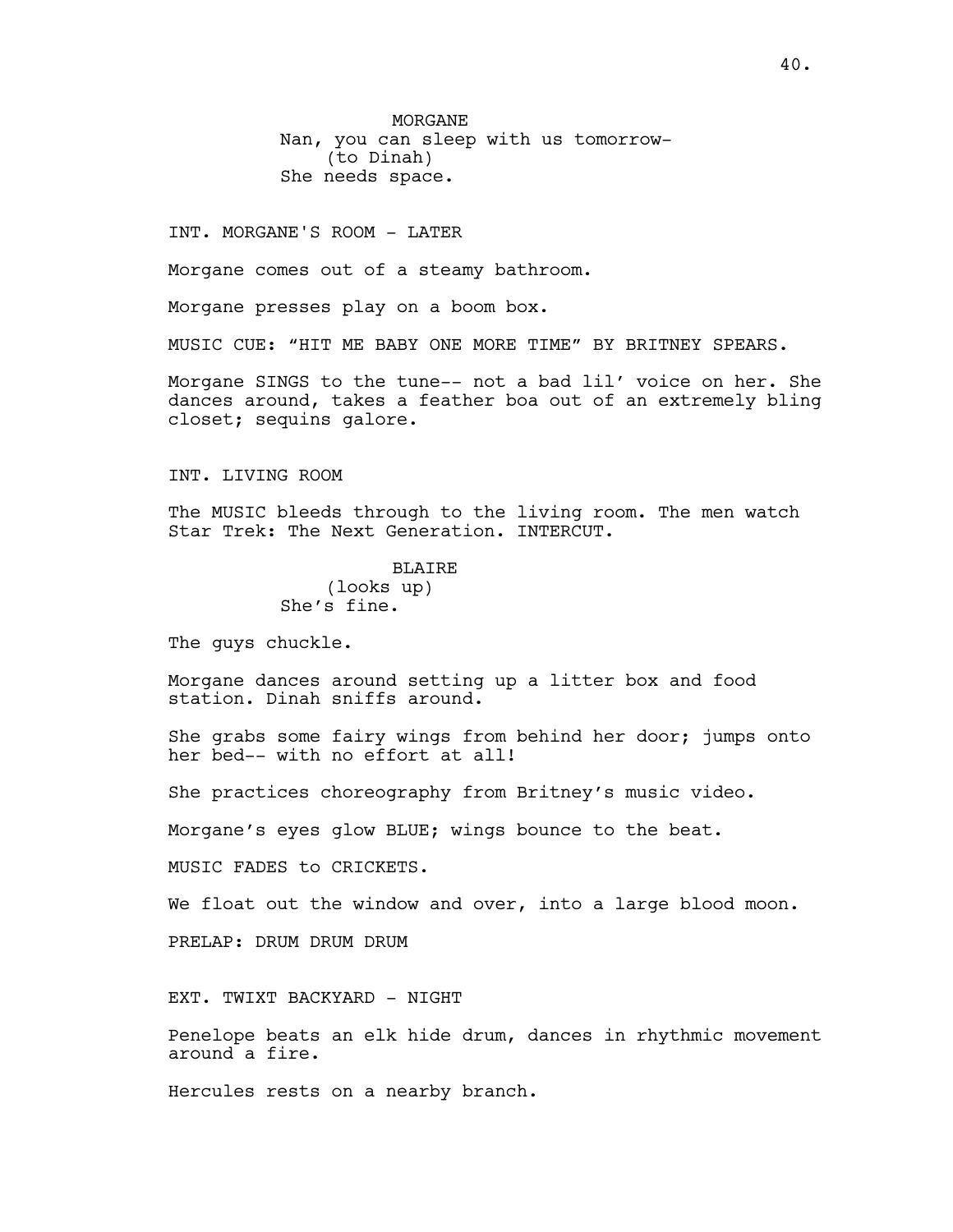PENELOPE Spirit move through me-- I open myself to your power. She stops; throws herbs and spices onto the flames. PENELOPE (CONT'D) I carry the Cosmic codes of Magick and myth making. Made of stardust and water-- I am the dream of the Great mysteries come alive! The fire grows more fierce. WOLF HOWLS SLAM - a door closes. Seth stands in his boxers. SETH Ya almost done? Penelope rolls her eyes; drops the beat. PENELOPE You knew this was happening... Seth turns to go back inside. SETH Ugh. Gets longer and longer every time. Penelope double takes the flames. She winces into them. PENELOPE (to Seth) We need to talk. She takes the engagement ring off her finger. We follow embers back up to the sky where three bright flecks of light, shooting star-like, dance around the moon. EXT./INT. MORGANE'S ROOM - NIGHT The three flecks fly closer/descend into Morgane's Juliet window.

Morgane SNORES LOUDLY.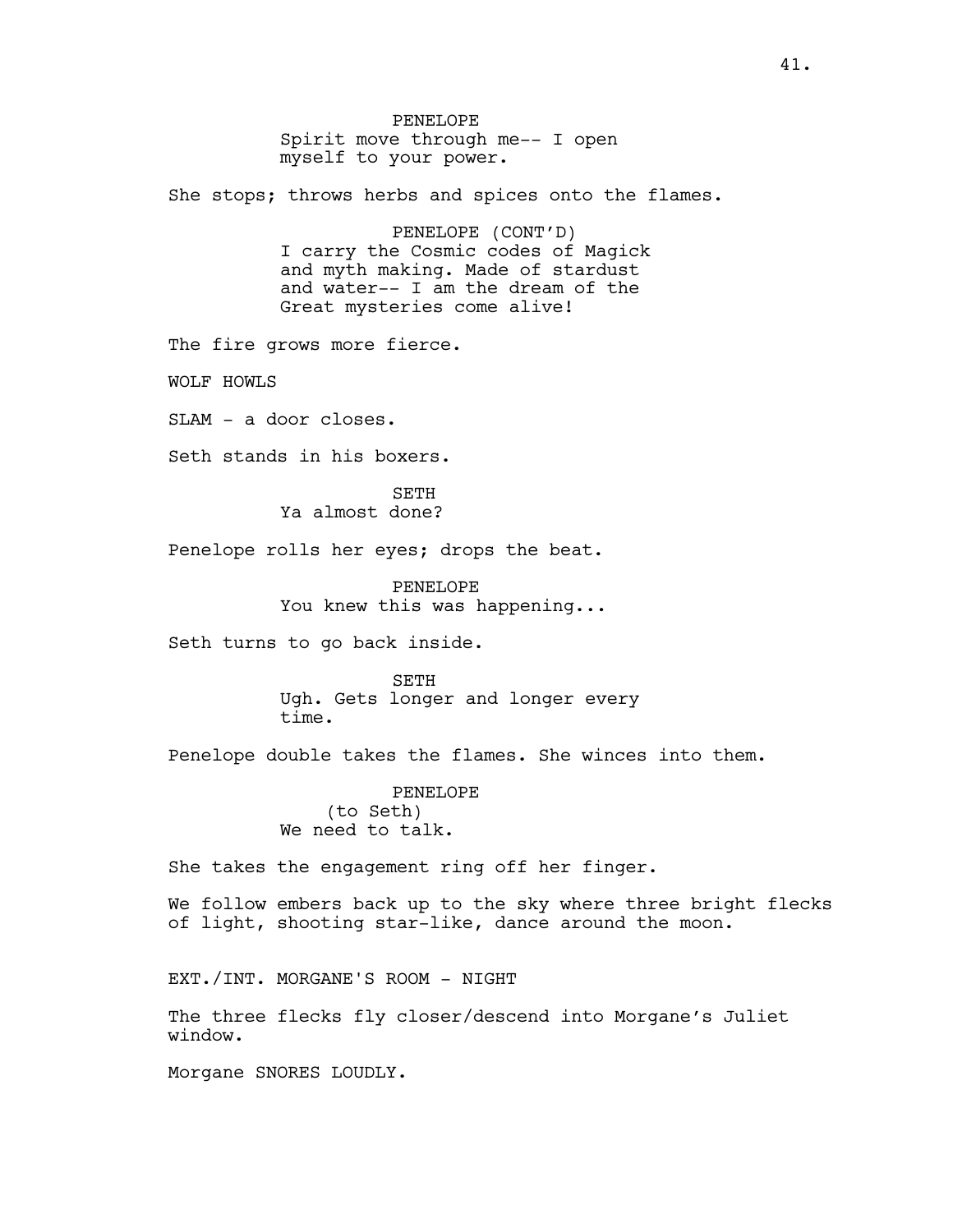Dinah's asleep around her head.

One fleck lands on the Ninja Turtle Truck rooftop Pizza Slinger-- launches a plastic pizza pie. Another's in the wooden dollhouse, lands on a doll's bed. And a third flickers around Morgane's head-- which's at the foot of her bed.

The fleck near Morgane transforms into Mira.

Dinah stirs.

MIRA (hushed tone) C'mon! We've work to do!

TINY LAUGHS as the other flecks play.

Ara materializes into human-size; straddles the pizza truck.

ARA You're right-- she's got good toys though... great workout.

Crysta transforms; but forgets to get out of the dollhouse... she breaks out of it-- Dinah's up.

> CRYSTA Ow!... Well crap.

> > **MTRA**

That's not suspicious at all...

Ara sits in the rocking chair; Dinah joins her.

ARA Do you think she is?

### MIRA

(thinks) Is it beyond coincidence though? Moon cycles come at this age...

ARA The window is closing. Regardless, Belle needs her. We must initiate her.

Crysta shakes the dollhouse from her arm.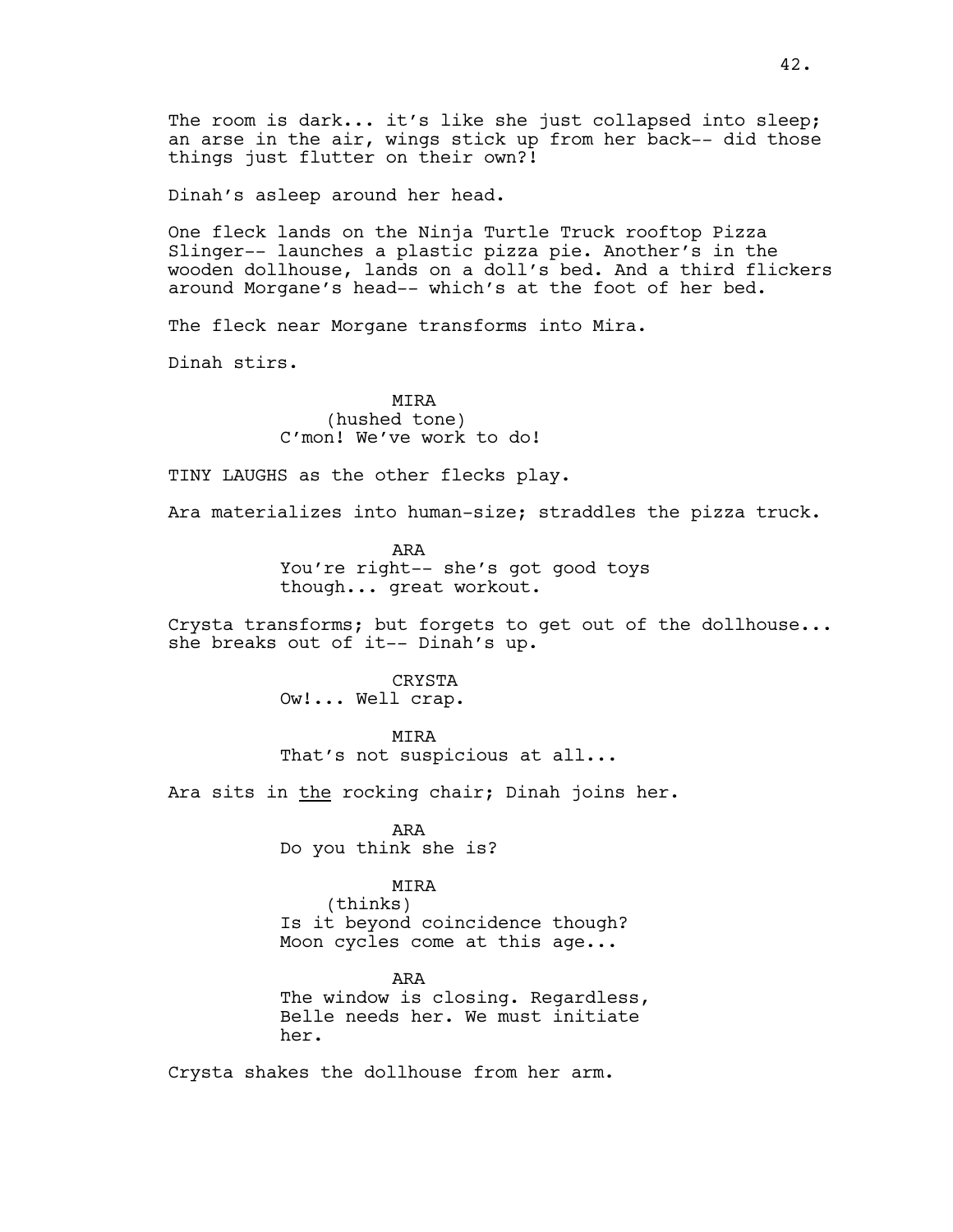**MTRA** Would you stop lollygagging! Morgane SNORES like a train. CRYSTA Is that healthy?! MIRA Had to layer her for protection. CRYSTA You think she'll fly? MIRA The test-- to be sure. ARA Hmmm. But-- how long will it... Crysta takes out a vial of sparkling, glowing emerald dust. **MTRA** Careful with that. Just a micro... that'll wear off by dawn. Crysta holds the vial under Morgane's nose. CRYSTA So if she is then... Morgane inadvertently SNORTS the whole vial of pixie dust. Mira eyeballs Crysta. CRYSTA (CONT'D) (turns slowly) Sorrrrry... MIRA This is why we measure the dosage ding dong. Morgane slowly starts to float above the bed. ARA Can we be nice? We all make mistakes... Mira and Ara fly/rush, to hover, at the top of the bed- where Morgane's feet are.

> MIRA She's one of the chosen.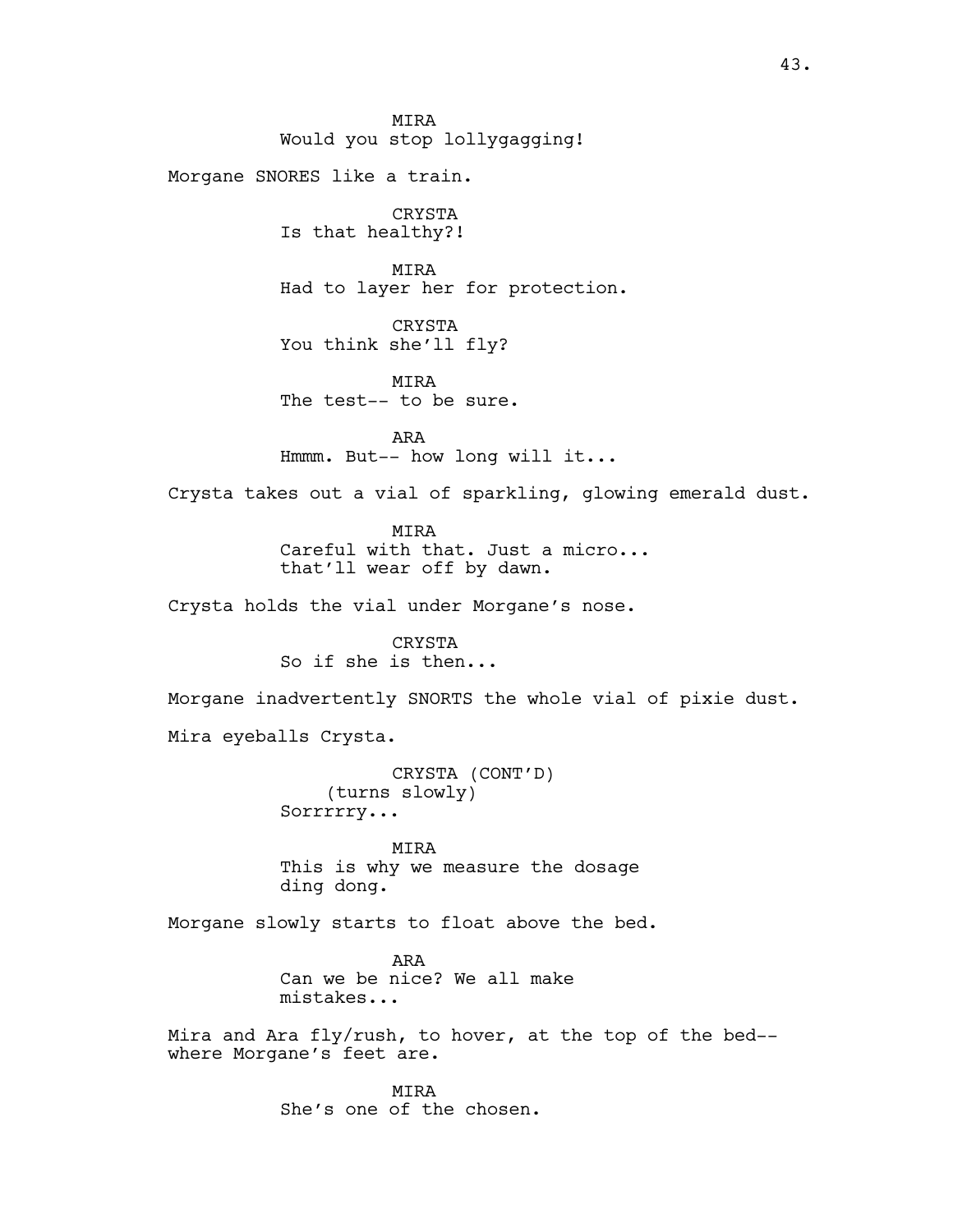Crysta joins them.

Morgane's feet glow green on all their faces. Whatever they're looking at, is hidden to us-- for now.

> ARA (sotto) I knew it!

CRYSTA Huh-- So that's it?

Morgane stirs-- back to that train-like SNORE.

MIRA

SHHH! (whisper) Well... that's that.

Mira looks to Dinah in Ara's arms. She waves her fingers around the kittens eyes, they turn a brilliant BLUE.

> MIRA (CONT'D) (to Dinah) You're to protect Morgane Belle Fae. Understand?

Dinah nods-- like she understands.

CRYSTA So if she wasn't...

MIRA She'd only be floating. (moves her wand like a pointer) You see this pattern here?

CRYSTA

The Emerald Crest!

MIRA How long do you think 'til it wears off?

ARA Sans clapping? Maybe twenty-four hours?

MIRA We must register this with the Imperial House of the Emerald Fae immediately...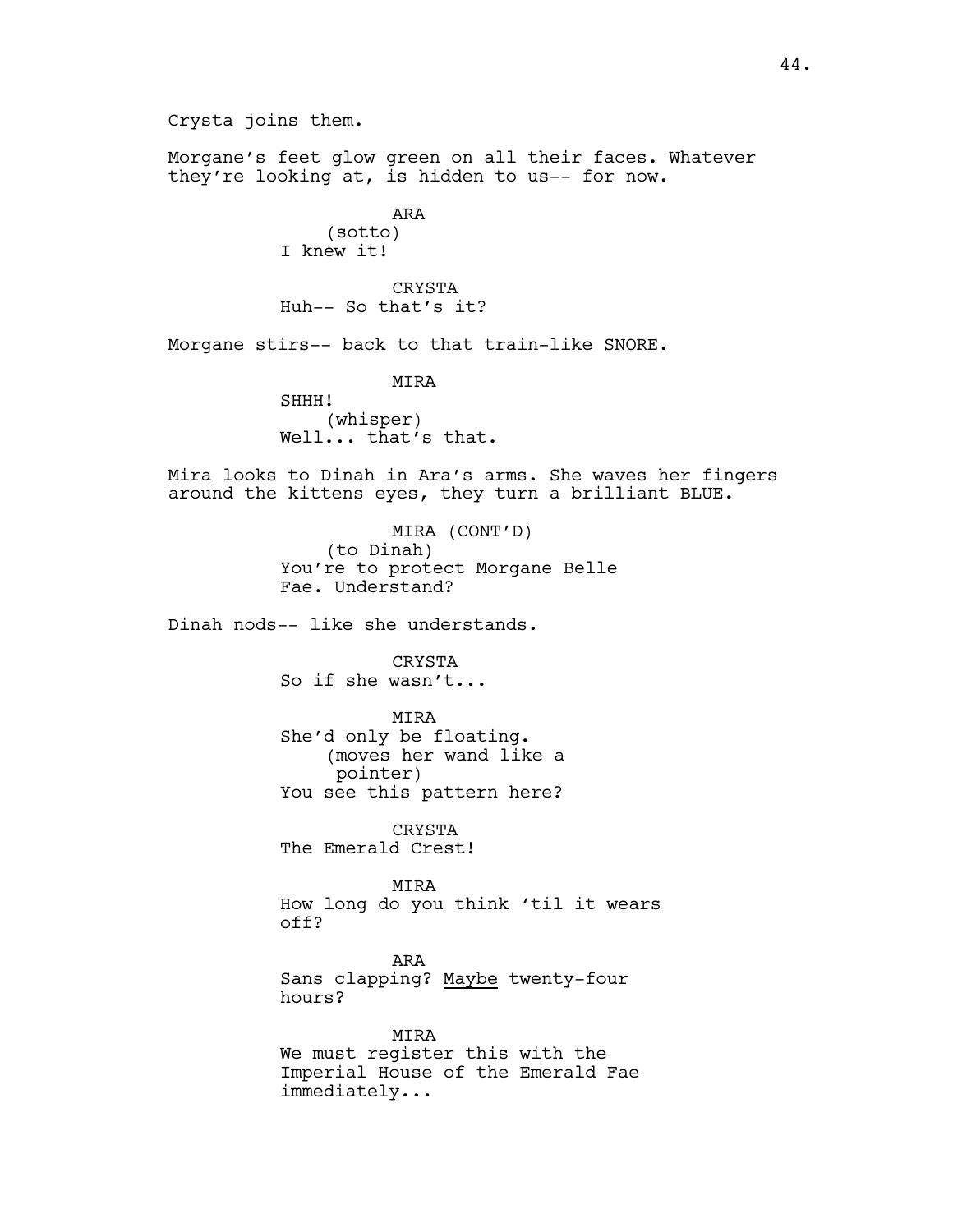Ara kisses the kitten; places Dinah back on the bed.

ARA Really? Just leave her like this?!

Mira rolls her eyes over to Crysta.

MIRA Nothing to be done-- 'cept wait!

CRYSTA --Said I was sorry!

MIRA You're lucky Glace knows of this potentiality! But you'll have to explain yourself to the I.H.E.F. on an incident report regardless...

CRYSTA Wha? Nuh-uh... was an accident!

MIRA

Yes-huh.

Crysta looks to Ara.

ARA

(shrugs) We make mistakes... and then we file reports, and then we don't make mistakes again kiddo.

CRYSTA

You guys suck.

Mira shrinks back to a speck of light; then Ara; then Crysta. They're out the window; Crysta's glow lags behind-- sulking.

INT. KITCHEN - EARLY MORNING

SIZZLE

Blaire breaks eggs into a skillet.

Homer reads the newspaper.

AHHHHHHHHHH - from upstairs.

Blaire races out of the kitchen, Homer's behind him.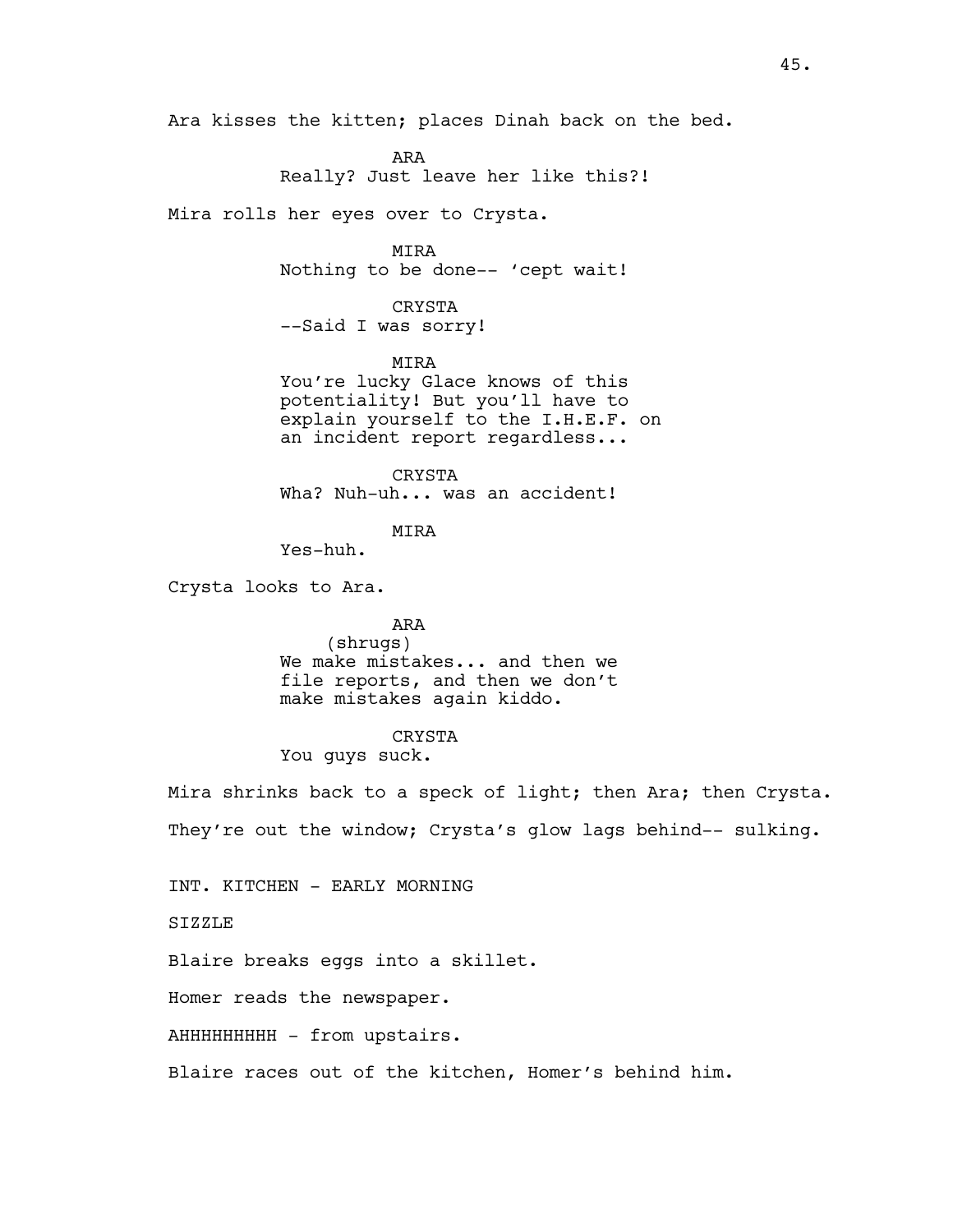INT. MORGANE'S ROOM

Morgane SCREAMS bloody murder. She tries to swim back down toward her bed.

> MORGANE AHHHHHHHHHHH! HELP! DADDY!

BLAIRE (O.S.) HOMER (O.S.) You okay?!

Morgane?!

Blaire and Homer rush in.

BLAIRE (slow approach) Dinnae fash, dinnae fash iníon... it's okay, Daddy's here!

Blaire stands on the bed. Morgane reaches for him. Iliad and Odyssey arrive lickity split.

Iliad kneels by the broken dollhouse.

ILIAD What the--?

INT. KITCHEN - LATER

Morgane sits at the kitchen table with a fishing net around her shoulders, tied to the legs of the chair.

Blaire is back at the stove-- take two.

BLAIRE Baby... you gotta tell us what happened yesterday.

MORGANE NOTHING! I woke up like this!

ILIAD (to Blaire) Well obviously she needs a sick day.

MORGANE NOOOO! Today is placement tests.

BLAIRE I'm sure we can arrange to take them another time.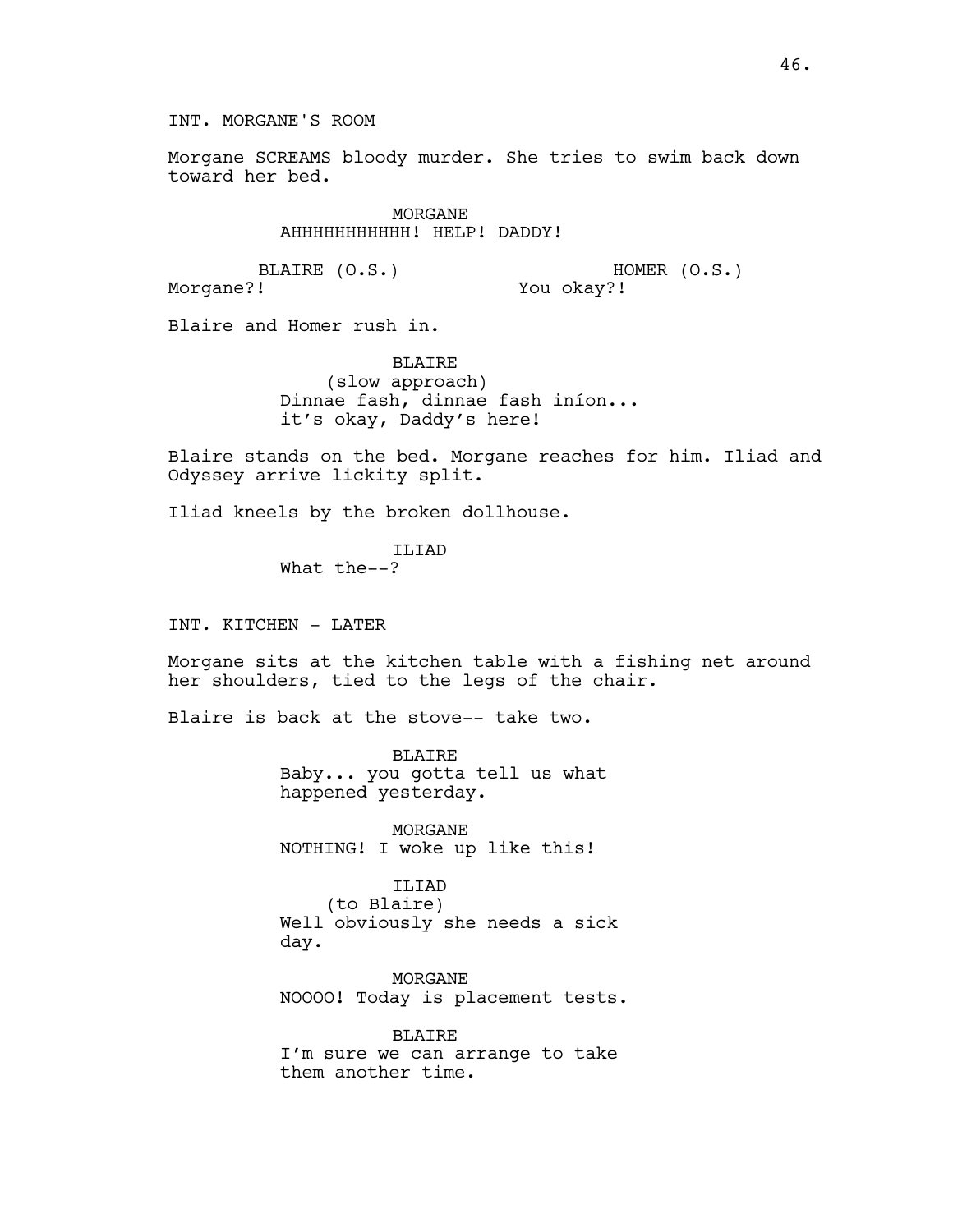MORGANE But Mist--Cap'n Hook said this is the only time! Otherwise, I'm in BASIC!

ODYSSEY (shakes his head) Ugh, that bugger.

ILIAD Is he still weird 'bout clocks?

HOMER

Just for a year.

Blaire places egg eyes with a cantaloupe smile in front of Morgane.

She gives Homer a death stare through her broken lens.

HOMER (CONT'D) Okay, okay... kind of... (a beat) Passionate? This morning aren't we?

MORGANE (seething) I can't have any basic classes on my record... starting when? (more passionate) Starting now! This year affects where I will place in high school and if I don't have all A.P. classes in high school... (more passionate) Say *bye-bye* McGill engineering!

Blaire perks up, lightbulb; leaves the kitchen.

ODYSSEY Are ya sure that's what ya want?

Morgane's death stare shoots to Odyssey.

MORGANE What. Do. You. Mean?

ODYSSEY Dang girl, yer so cold! (drinks coffee) I mean! Ya don't have to go there because we went there. Jus' sayin'- are ya sure that's what *you* want?

MORGANE I want to be an astronaut!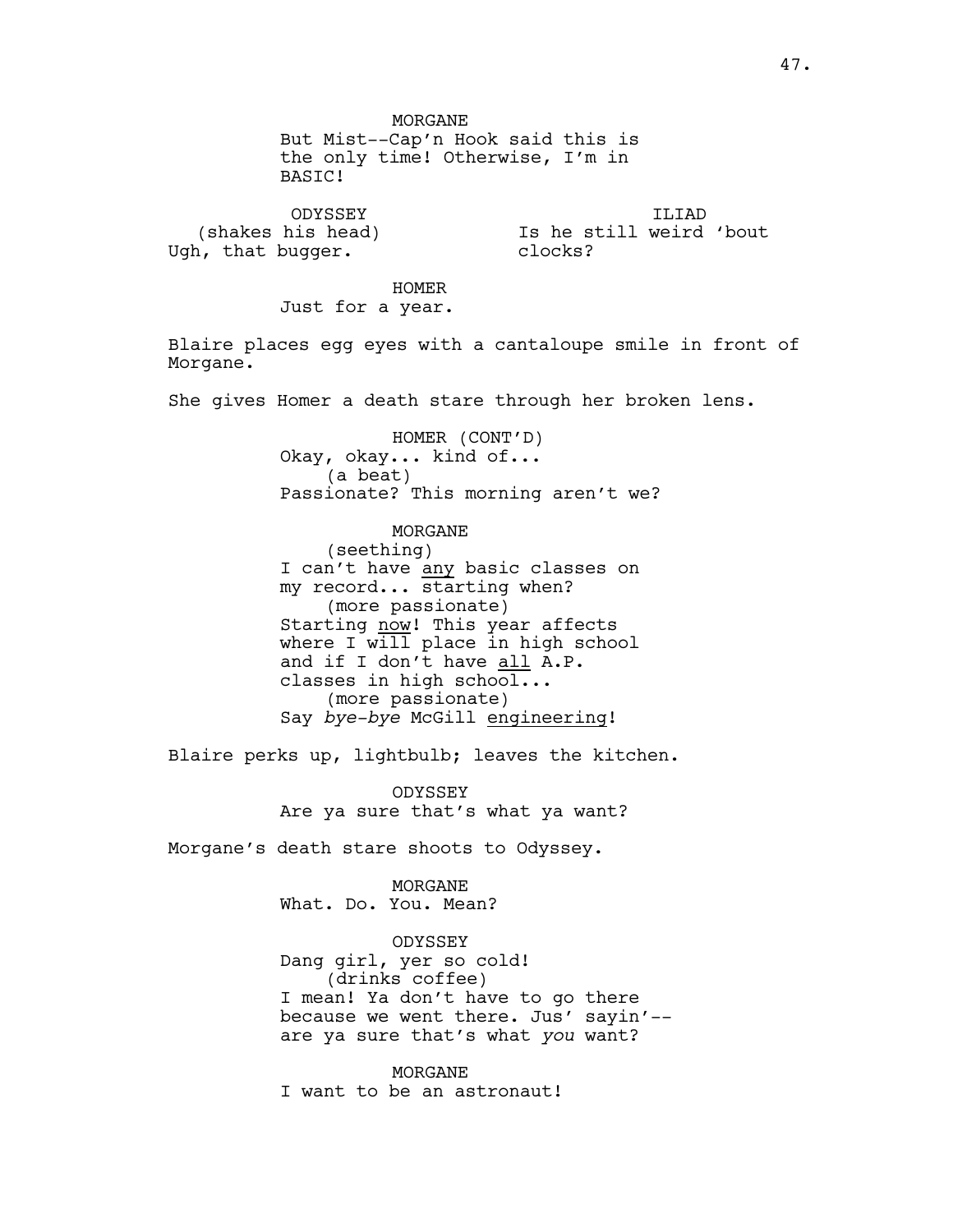Okay, okay.

MORGANE That's totally different from what you do! (stabs her egg) See, you're the one who followed daddy into the sea.

ODYSSEY And you might wanna do that too.

MORGANE NOOOOOO... I wanna fly! I wanna be weightless.

ODYSSEY Well happy dang birthday then!

Silence.

ILIAD You know... the deep ocean, it is like space. (Homer/Odyssey shoot a look-- don't start again) Jus' sayin'... They train in water.

### SLURPS/CHEWS/UTENSIL DINGS

All eat their breakfast.

Blaire comes back with some old Doc Martens.

**BLAIRE** What about these?-- (everyone's quiet) What happened?--

ILIAD (looks up) Mom's old shoes?

Odyssey reaches to knock the sole of one.

ODYSSEY Oh yeah! Lead!

INT. LIVING ROOM - MORNING The guys sit on the couch; twiddle their fingers.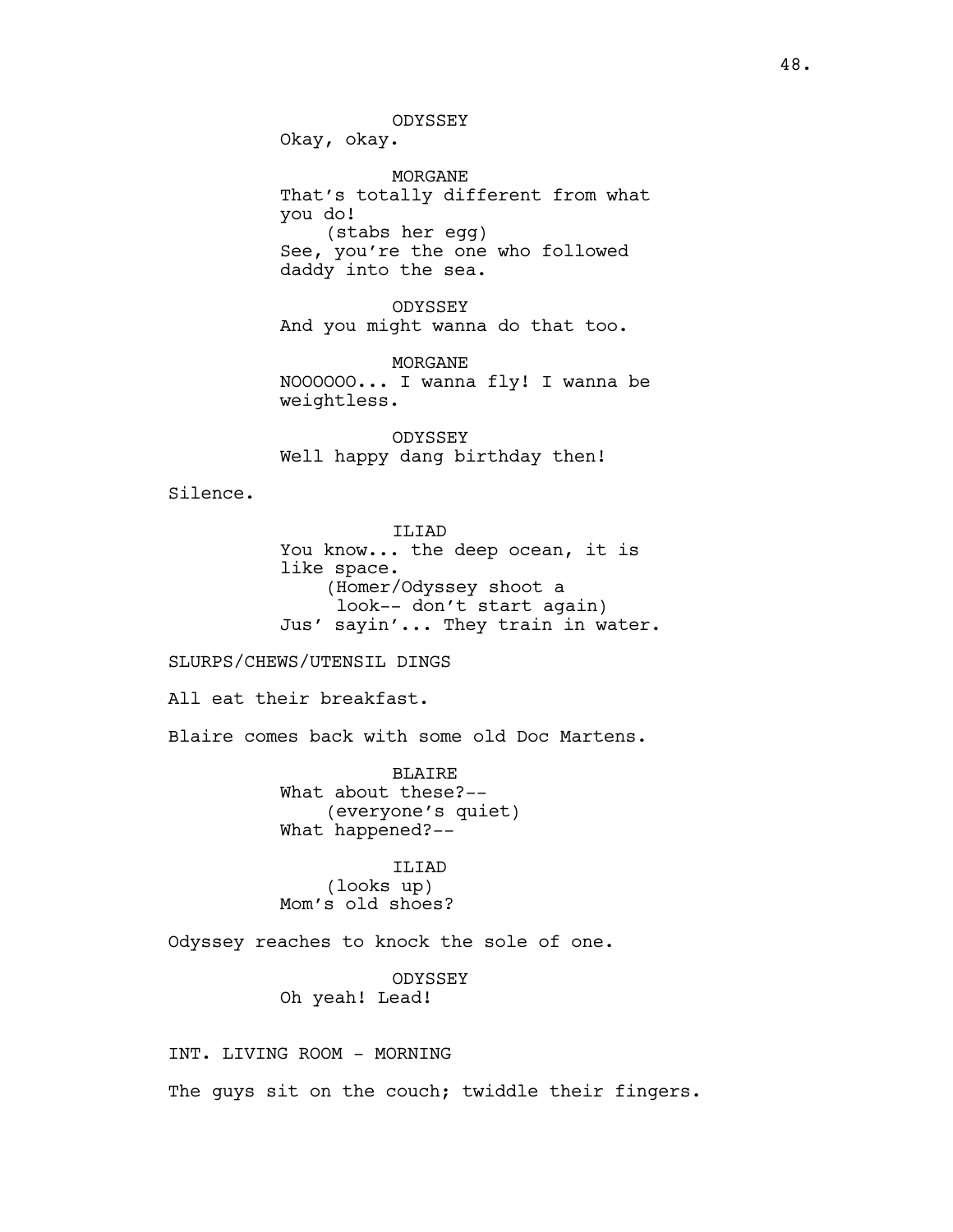Morgane descends the staircase in her hand-me-downs, dark pants this time. She steps very slowly/careful-- she's barely on the ground.

> HOMER (looks to Odyssey) Whatabout yer ankle weights?

> > JUMP CUT:

INT. LIVING ROOM - MORNING (LATER)

Odyssey straps on 80's style sandbag ankle weights.

ODYSSEY These my ole pants?

MORGANE

Ya.

ODYSSEY They comfy?

MORGANE

Ya.

Odyssey pulls the pants down over the weights.

ODYSSEY You can't even tell. (stands) Wanna ride?

MORGANE

Ya.

ODYSSEY I'm so much smarter than you.

MORGANE

Ya-- Nooo!

ODYSSEY (winks) Gotcha.

On Morgane's feet-- 'walking' like a sting-ray shuffle. The floor DISSOLVES from wooden floorboards to grass.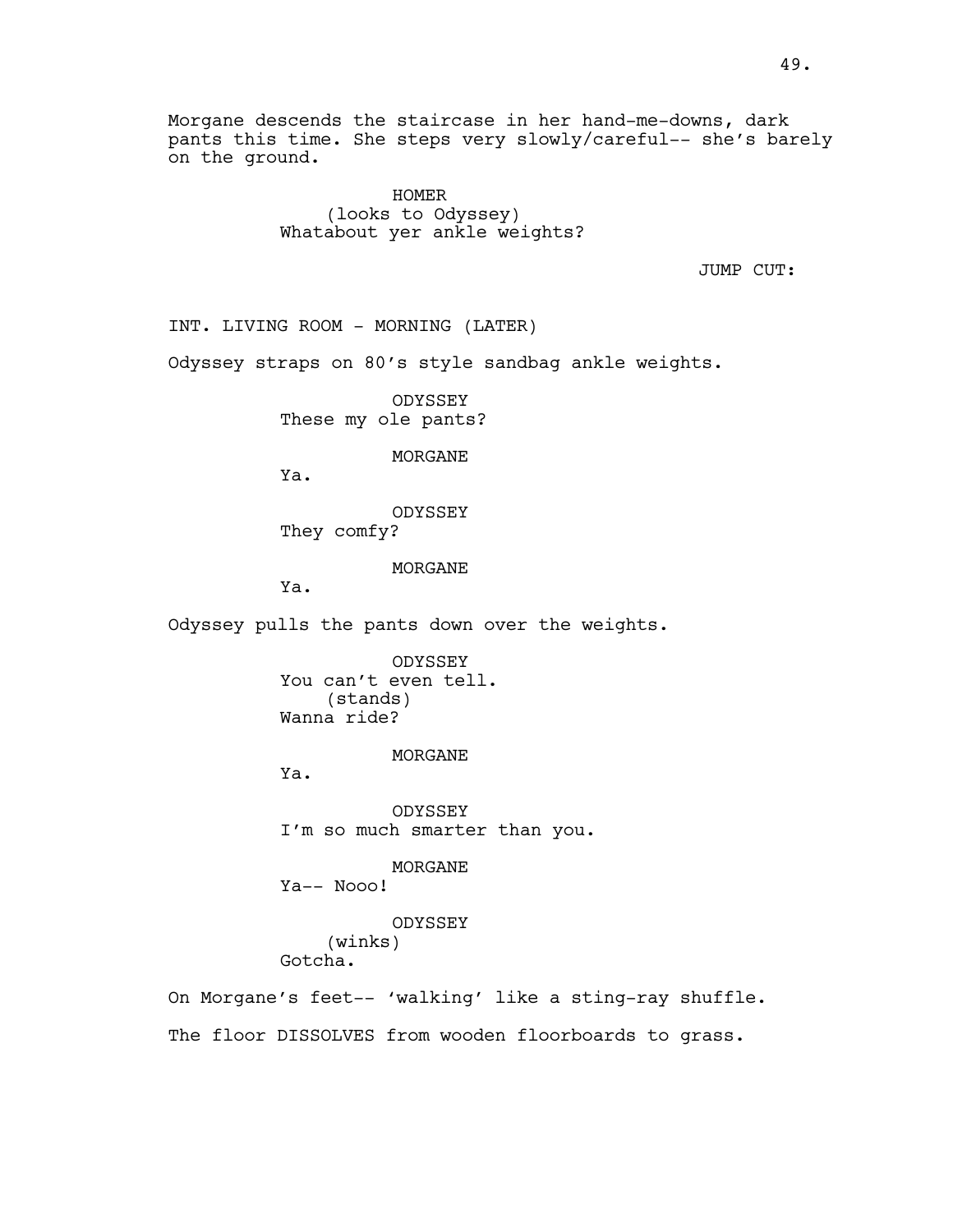EXT. GORSEBROOK PARK - MORNING

Morgane shuffles over grass into a hollowed out tree trunk; Gorsebrook Junior High in sight.

Rocio sits inside. She stares at her watch/talks to a beetle.

ROCIO --You think she forgot? I wish I slept longer... (turns to shuffling) 'Bout dang time!

MORGANE I woke up floating!

ROCIO Well you don't have to...

MORGANE I'm serious!

ROCIO

Sure...

Morgane leans down to take off her ankle weights.

MORGANE I might need help putting them back on.

ROCIO Are you for real?!

They're off.

MORGANE Huh? That's weird.

ROCIO Did you hit your head?

MORGANE (stomps feet) No! I swear! I don't know why?!

ROCIO It's okay but we gotta-- where's yer ring?

MORGANE Oh no I forgot it!

Rocio's head hangs.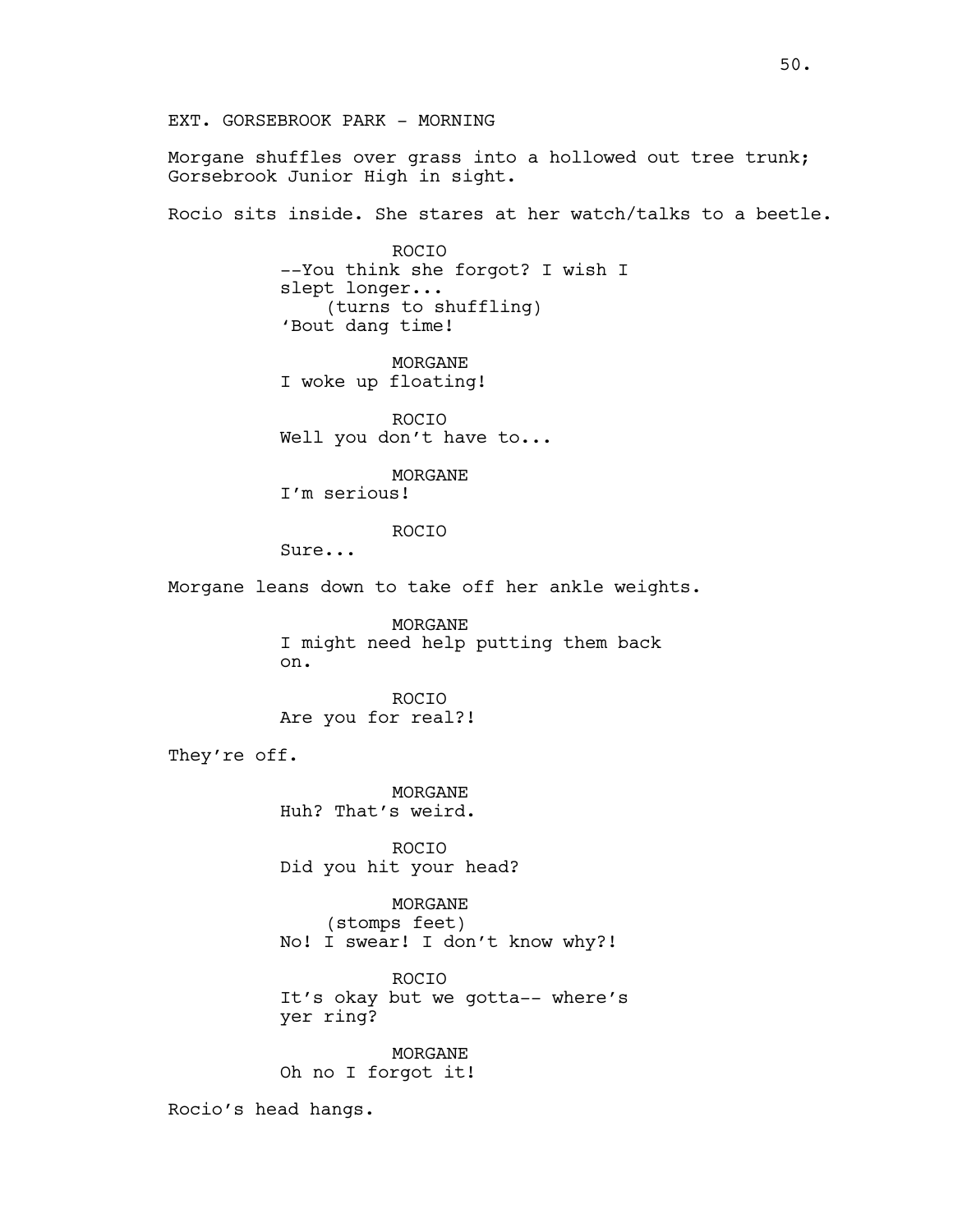Morgane picks up the weights-- confused.

MORGANE (CONT'D) I swear! It happened!

ROCIO Well if, you're not gunna fly... (looks to the weights) You still need them things?

MORGANE Guess not...

We float onto and stare at the deserted ankle weights.

MORGANE (O.S.) (CONT'D) I got a kitten last night!

ROCIO (O.S.)

No way!

PRELAP - BELL RINGS

INT. GYMNASIUM - MORNING

Morgane and Rocio just make it in the door. They grab the last two desks in the back--

Captain Hook stands on an elevated platform with a mic in his good hand; gloves still on, they never come off.

He notices the girls; shakes his head.

CAPTAIN HOOK (sotto) Tsk, tsk. These children...

Rocio retrieves medication. She POPS the bottle; swigs a pill.

> CAPTAIN HOOK (CONT'D) (into mic) Ahoy! This morn we shall commence upon placements for this year. Mr. Smee, would you do the honors of turning our beautiful hour glass?

Captain Hook turns to Vice Principal STANLEY SMEE (early 60's), short, round, overweight with small, circular teashades, he struggles to turn an oversized hour glass.

> MR. SMEE Aye-aye! Good luck students.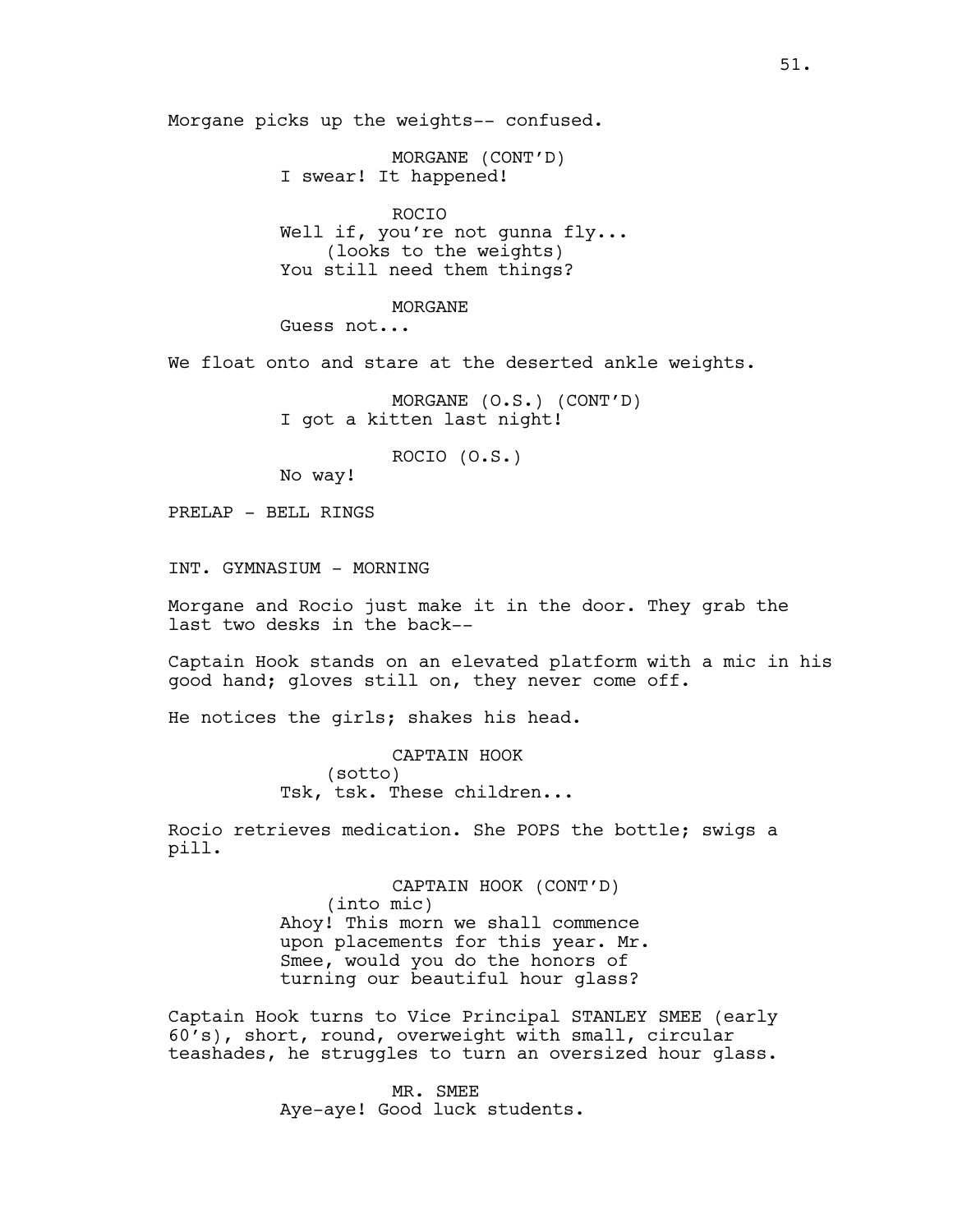## CAPTAIN HOOK

## BEGIN!

The students open their test booklets.

Morgane looks through the booklet, smiles; scribbles like an unleashed windup toy. Her booklet fills, the pages turn.

DISSOLVE:

INT. GYMNASIUM - LATER

Morgane shakes out her hand.

Captain Hook and Mr. Smee walk up and down the aisles of the rows of students.

Rocio looks to her watch; **10:32 A.M**. Captain Hook sees her and scowls... He heads her way as she takes another pill.

> CAPTAIN HOOK (confiscates Rocio's booklet) Come with me.

Morgane watches as Rocio's led out of the room-- but she's quick to refocus. A gentle BURP, she continues writing.

INT. CAPTAIN HOOK'S OFFICE - MORNING

Rocio sits in an ornate, oversized chair-- Captain Hook paces, hands clasped behind his back as he orates:

> CAPTAIN HOOK We use the sands of time in this school. The ticking of clocks is quite distracting you see--

> > ROCIO

But my doctor says...

## CAPTAIN HOOK

Don't worry about your doctor. If you need reminders, you can use the class bell... or we can send a student if that's *too* much for you to remember! But no personal clocks are allowed on campus ya hear?

ROCIO

Uh-huh.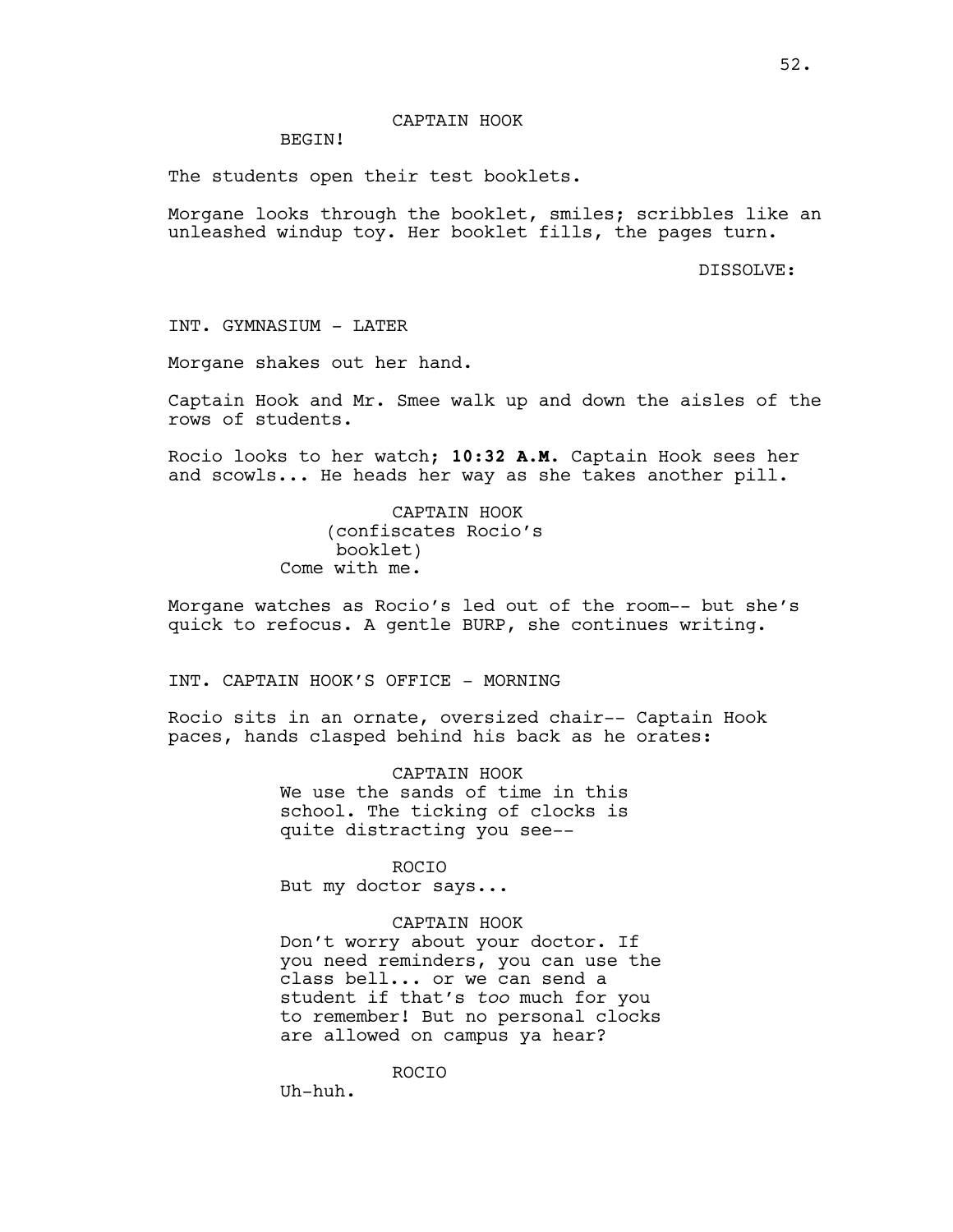CAPTAIN HOOK The way you children use language these days. It's all, like-likelike, but-but-but, um-um-um, me-meme... this generation has no respect! Spoiled! The lot of ya! (a beat) Now... try again. ROCIO

Yes-- no clocks.

CAPTAIN HOOK

 $Yes--?$ 

ROCIO

Yes sir.

Captain Hook's secretary, MRS. FITCH (50'S), a large woman resembling a pig, wears a beehive hairdo, sits outside his open office door-- she's an obnoxious gum chewer.

> CAPTAIN HOOK (yells) Mrs. Fitch!

She types on an antique Royal.

MRS. FITCH (O.C.) Yes sir?!

CAPTAIN HOOK Please allow our Miss Ugarte here an extra ten minutes to complete her examination.

Rocio moves out of the office.

ROCIO Can I get my--

CAPTAIN HOOK At the end of the school year.

Rocio widens her eyes.

ROCIO But it was my--

CAPTAIN HOOK I've heard it all missy... end of the year.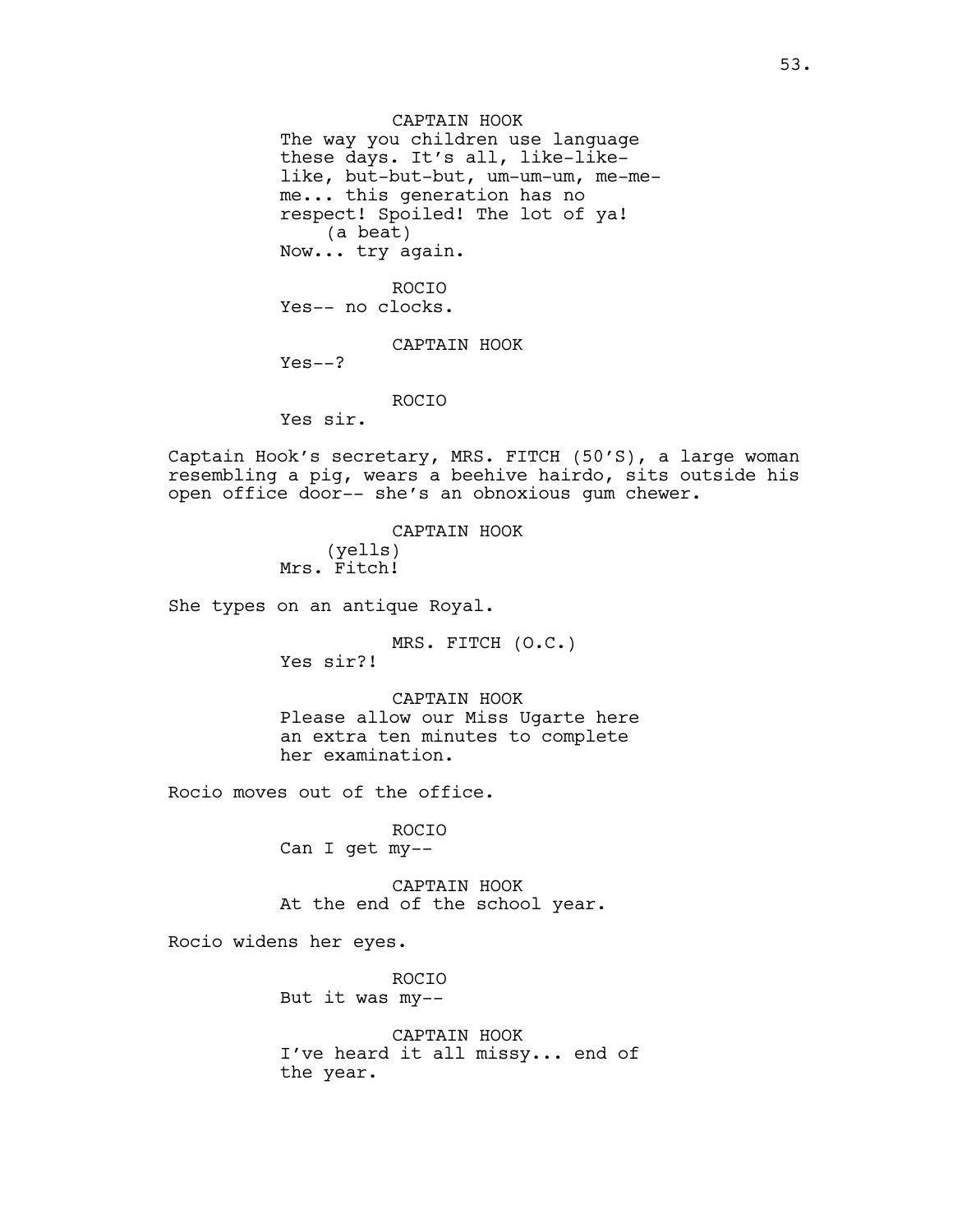Captain Hook places the watch in a sound proof safe full of confiscated watches-- locks it.

INT. FRONT OFFICE

Rocio sits at the edge of Mrs. Fitch's desk; opens her booklet.

Captain Hook turns over a small hour glass.

CAPTAIN HOOK I'll even give you those extra thirty seconds-- my generosity surprises even me sometimes Mrs. Fitch!

Captain Hook chuckles at himself; leaves the office.

INT. GYMNASIUM - LATE MORNING

The large hour glass is almost done. Morgane looks over her work, BURPS more audible; an ever-so-light glow comes out.

Angelica makes eye contact with Morgane from across the gym- she makes an "L" with her hand on her forehead.

> ANGELICA (mouths) LOSER!

RING RING RING - Mr. Smee RINGS a handbell as the last grain of sand runs out.

> MR. SMEE PENS DOWN!

Morgane places her pen and paper on the desk.

Captain Hook re-enters the gym. He gets a thumbs up from Mr. Smee.

> CAPTAIN HOOK (claps) Well done children! Well done!

CLAP CLAP CLAP

Mr. Smee, the teachers, and the students all begin to clap.

Morgane stands from her desk and becomes weightless again. She sits back down; clings to the desk.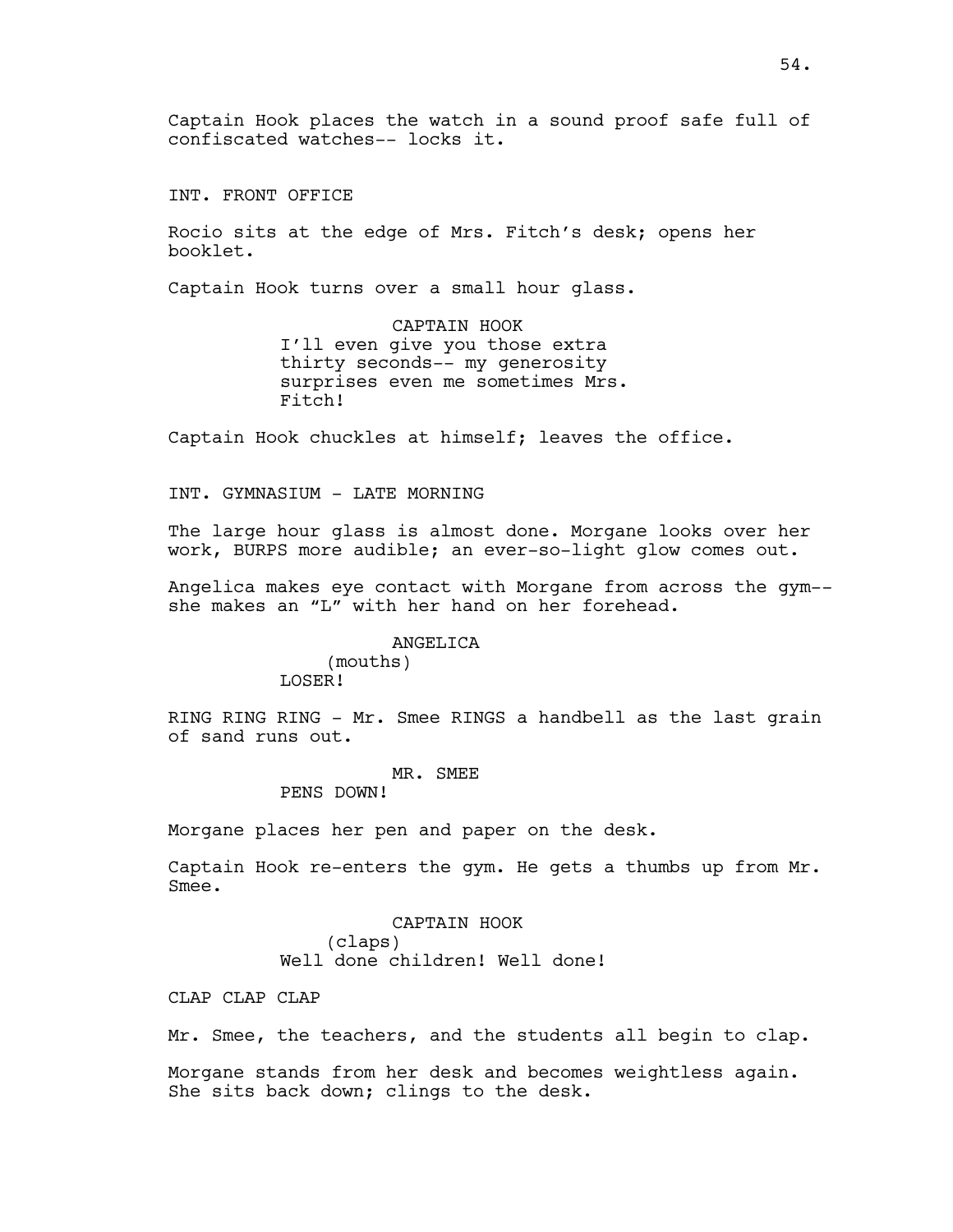Oh no...

Students clear out around her. The shoes aren't enough to keep her on the ground.

She puts her backpack on, still not enough.

Morgane sees/grabs Rocio's pack and shuffles out the door.

INT. HALLWAY - CONTINUOUS

Morgane stumbles to the bathroom. She holds onto lockers and door handles along the way.

Penelope's down the hall. She's mid-conversation with another teacher-- a double take at Morgane's odd behavior.

> PENELOPE But testing isn't the be all, end all-- So sorry, will you excuse me--

Penelope starts toward Morgane.

Morgane burps and flatulates into the bathroom.

INT. BATHROOM - CONTINUOUS

Angelica applies mascara in the mirror; looks over.

ANGELICA Ugh. You. Period pants again?!

BURP/FART

Morgane emits barely glowing pixie dust from both ends.

ANGELICA (CONT'D) EWWWW! Could you be more gross?!

Morgane tries to respond but burps and farts interrupt her. She drops Rocio's bag; tries to pick it up but floats up to the ceiling.

> ANGELICA (CONT'D) (drops mascara) What the?!

Penelope enters. Both girls are terrified.

PENELOPE Clear out!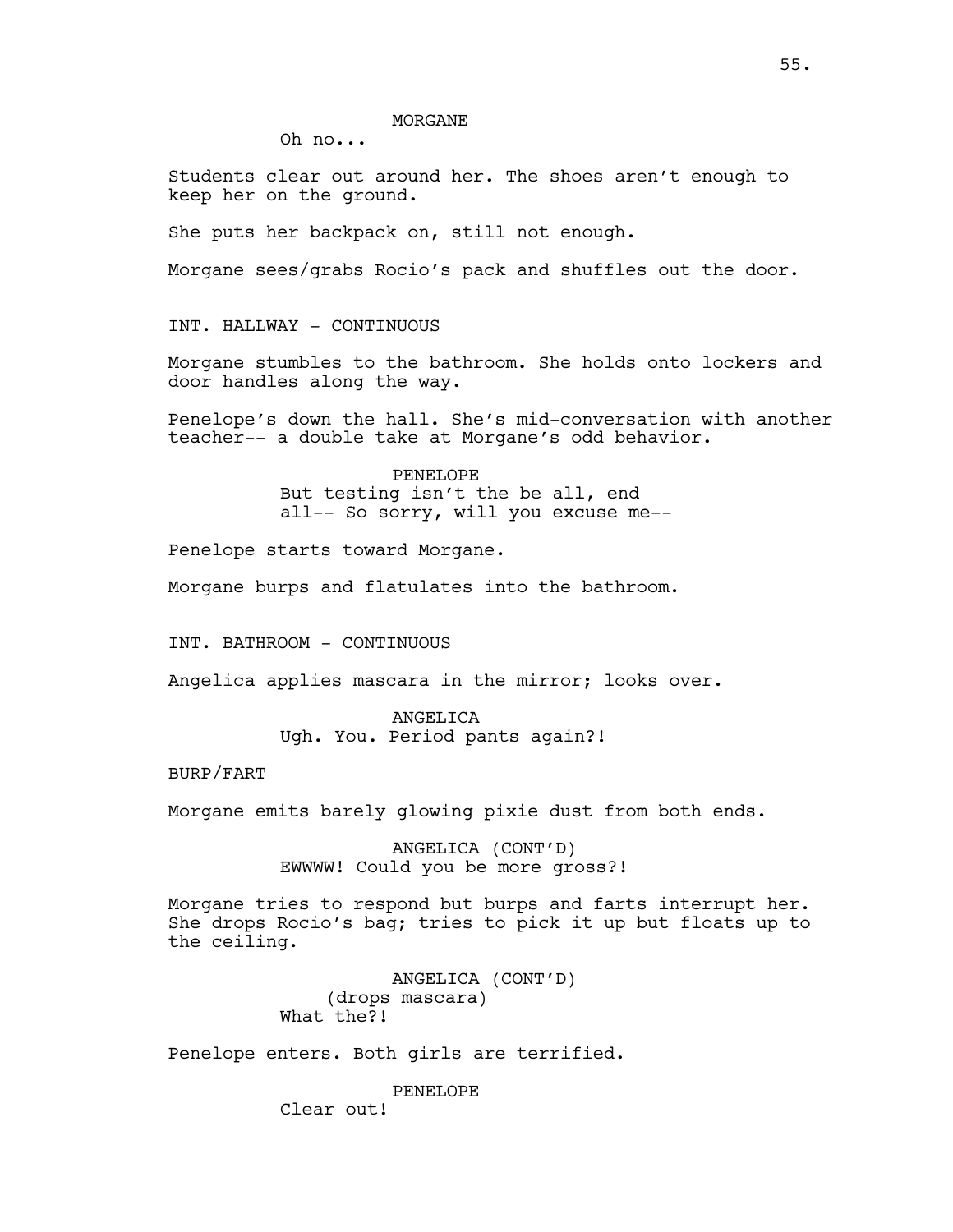Angelica high tails it.

MORGANE I-I-I d-don't-- (burp) Know-- (fart) How to c-c-control i-i-it!

Penelope starts a quiet chant.

PENELOPE Aad Guray Nameh, Jugaad Guray Nameh, Sat Guray Nameh, Siri Guru Dayvay Nameh.

Rocio rushes into the bathroom.

ROCIO

Morgane?!

She spots her backpack.

MORGANE (quick descension) AHHHHHHHHHH.

ROCIO (to backpack) Phew! There you are!

Rocio sees Morgane hit (and lightly bounce off of?!) the floor.

Angelica rushes in with Eloise and Priya. They trip over Rocio.

ROCIO (CONT'D) What happened?! ANGELICA I'm tellin' ya she's fly--

Morgane rolls over onto her back. A TOOT emits from below.

Priya and Eloise, incredulous, roll their eyes to Angelica- yeah right.

END ACT THREE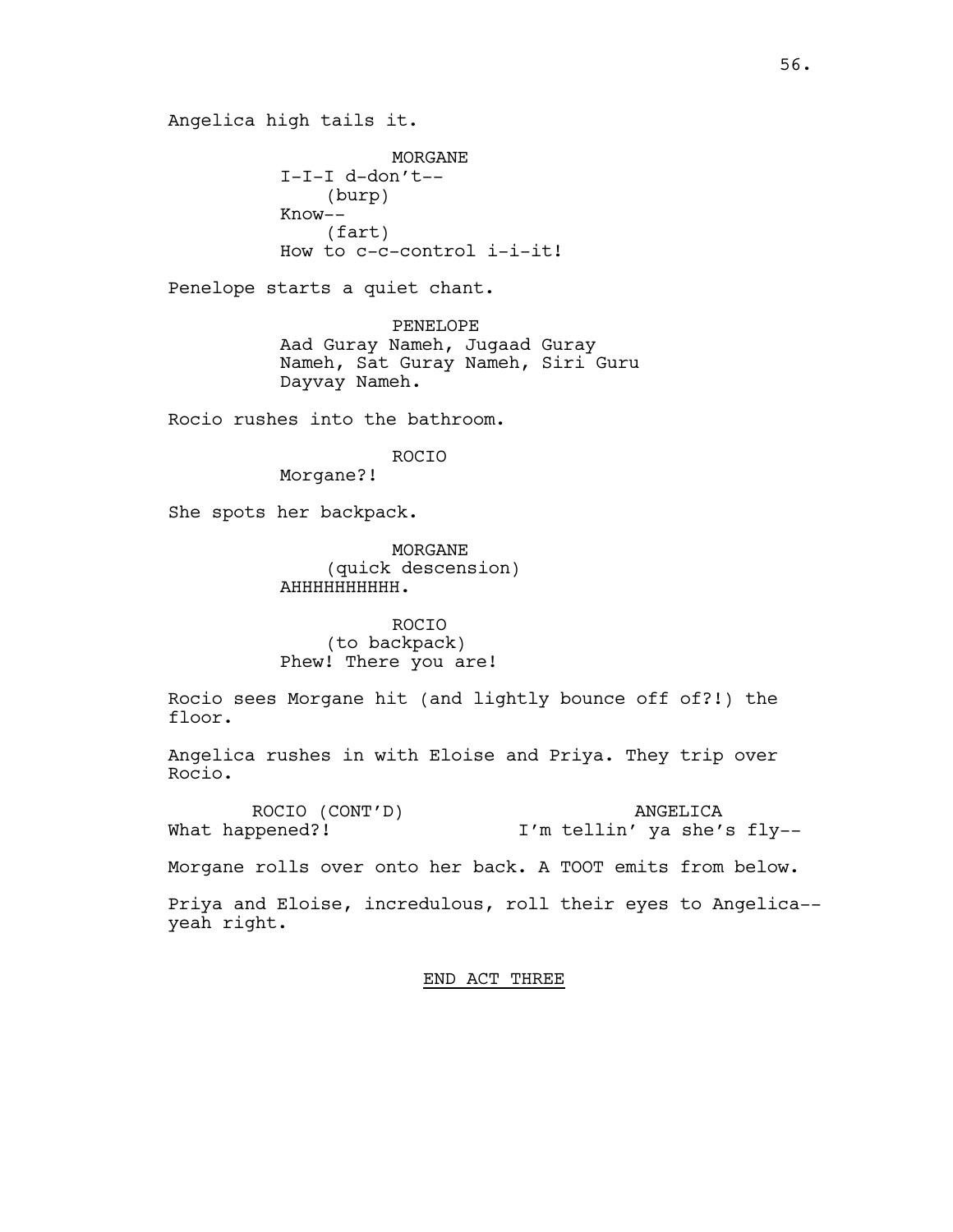## ACT FOUR

INT. CLASSROOM 111 - AFTERNOON

Penelope sits at her desk. She stares at her wildflowers.

Angelica sulks in a student desk. Her stepmother, DRUSILLA HOWARD (30), dressed in a sophisticated grey suit, talks on her flip phone.

> DRUSILLA (into cell) Yeah, we're almost done here... (low but audible) AS IF! She's just tryin' to get attention again--

Penelope shifts in her seat; looks to Angelica-- poor thing.

DRUSILLA (CONT'D) (louder) Fine, fine I'll make the appointment... But I'm getting that Hermes. (listening) Love you too.

Drusilla flips the phone shut.

DRUSILLA (CONT'D) We done?

ANGELICA I'm not lying! I saw her!

DRUSILLA We are THIS close to sending you away for professional help ya hear! (to Penelope) I'm so sorry, her mother had a history of psychosis so, ya know.

PENELOPE What was her condition?

DRUSILLA Well, she had a psychotic break when Phil and I...

TAP TAP TAP - on the window part of the classroom door. Blaire's here.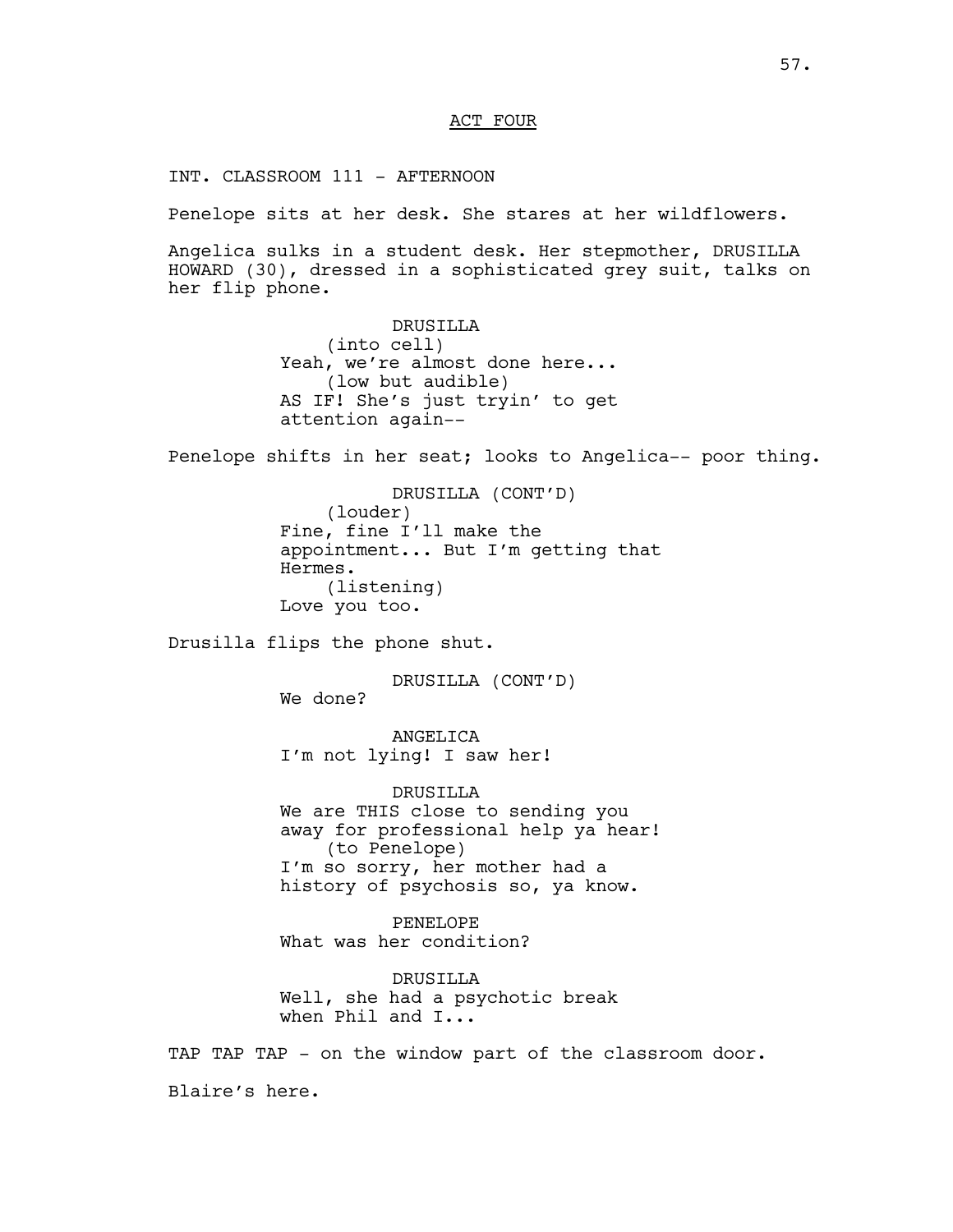Penelope walks Drusilla to the door.

DRUSILLA (CONT'D) (sotto) She's committed now-- thank the Lord! She tried to kill me!

DRUSILLA (CONT'D) C'mon Pin, make moves!

Angelica grabs her backpack; stuffs a sweater into it.

PENELOPE

Pin?

DRUSILLA (sotto) Pinocchio-- she's definitely going to need a nose job.

Penelope opens the door as Angelica leaves in a huff; followed by Drusilla.

INT. CLASSROOM 111/HALLWAY - CONTINUOUS

Drusilla passes by Blaire out into an empty hallway.

DRUSILLA Well hello! And you are?

**BLAIRE** Blaire-- Blaire Glace.

DRUSILLA You must be Morgane's father! My sincere apologies for this child's behavior. She's a menace. (leans into his chest) And not mine!

Blaire moves toward Angelica. He bends down.

BLAIRE Are you okay?

ANGELICA (yells) I saw her fly!

Drusilla shrugs her arms at Penelope-- what to do with this child!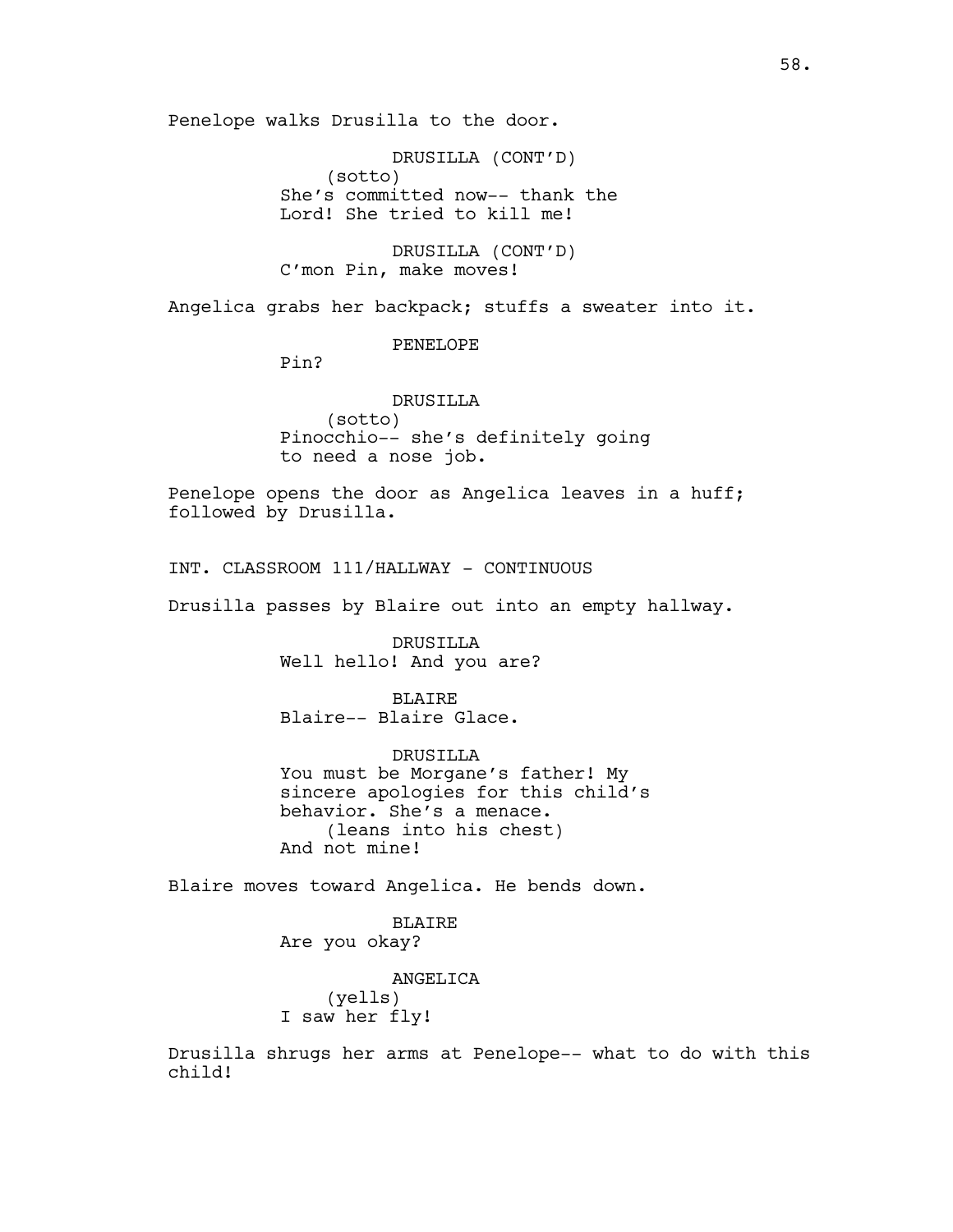Blaire's eyes widen as he looks both ways, ensuring the hall is empty. He lowers his tone.

> BLAIRE I bet you did! But ya know what?

> > ANGELICA

What?!

BLAIRE I'd sure appreciate it if you'd keep that between us for now. What's your name?

Angelica softens into Blaire's kind eyes.

ANGELICA (sotto) Angelica.

**BLAIRE** Oh wow! From St Francis?! (Angelica nods) You've grown so much since I last saw you! A beautiful young woman now!

Angelica smiles-- an actual, organic smile!

BLAIRE (CONT'D) It's just best for everyone, until we can figure out what's going on... Okay?

Angelica has tears in her eyes.

ANGELICA

Okay.

BLAIRE Okay... Best be off now.

DRUSILLA

Let's go!

Blaire heads into the classroom. Drusilla storms down the hall; Angelica tries to keep up.

> DRUSILLA (CONT'D) And now I'm so late for tea with Cordelia... she's a major donor for you're father's reelection-- you're so inconsiderate ya know! Are you trying to ruin his campaign?!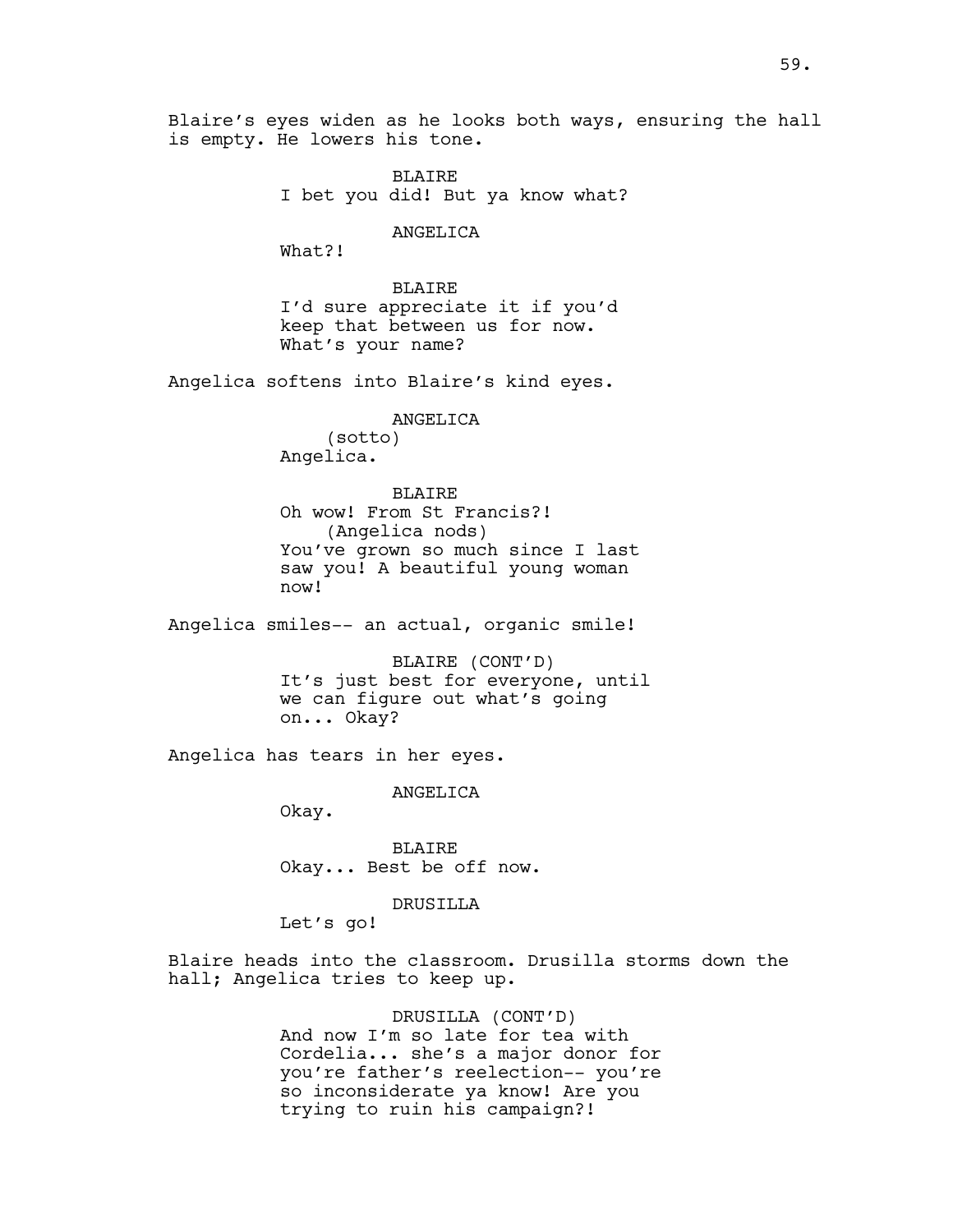Angelica wipes tears.

DRUSILLA (CONT'D) *Your* maternal side-- I tell ya. Glad I'm not your mother--

Drusilla flips her phone open and dials as they pass an intersecting hall-- we see Smee standing alone with a large grin on his face as the Howards exit the school.

INT. CLASSROOM 111

Penelope sits at her desk; Blaire's in a student desk.

PENELOPE Thanks for coming so promptly.

BLAIRE Of course-- we decided to keep 'er docked today. Mrs...?

PENELOPE Miss Twixt... Penelope-- I was moved by you're interaction with Miss Howard.

Blaire looks out the window at Rocio with her arm over a teary Morgane's shoulders.

> BLAIRE Well, she's not wrong is she? Seems like there's more going on to incite her behavior... Angelica's I mean. They were friends throughout elementary...

PENELOPE And... does your daughter have a history of flying?

BLAIRE I shoulda kept her home today...

Outside the window Rocio does a funny dance. Morgane laughs through her tears.

> PENELOPE I really want to help Mr. Glace--

BLAIRE Blaire-- please.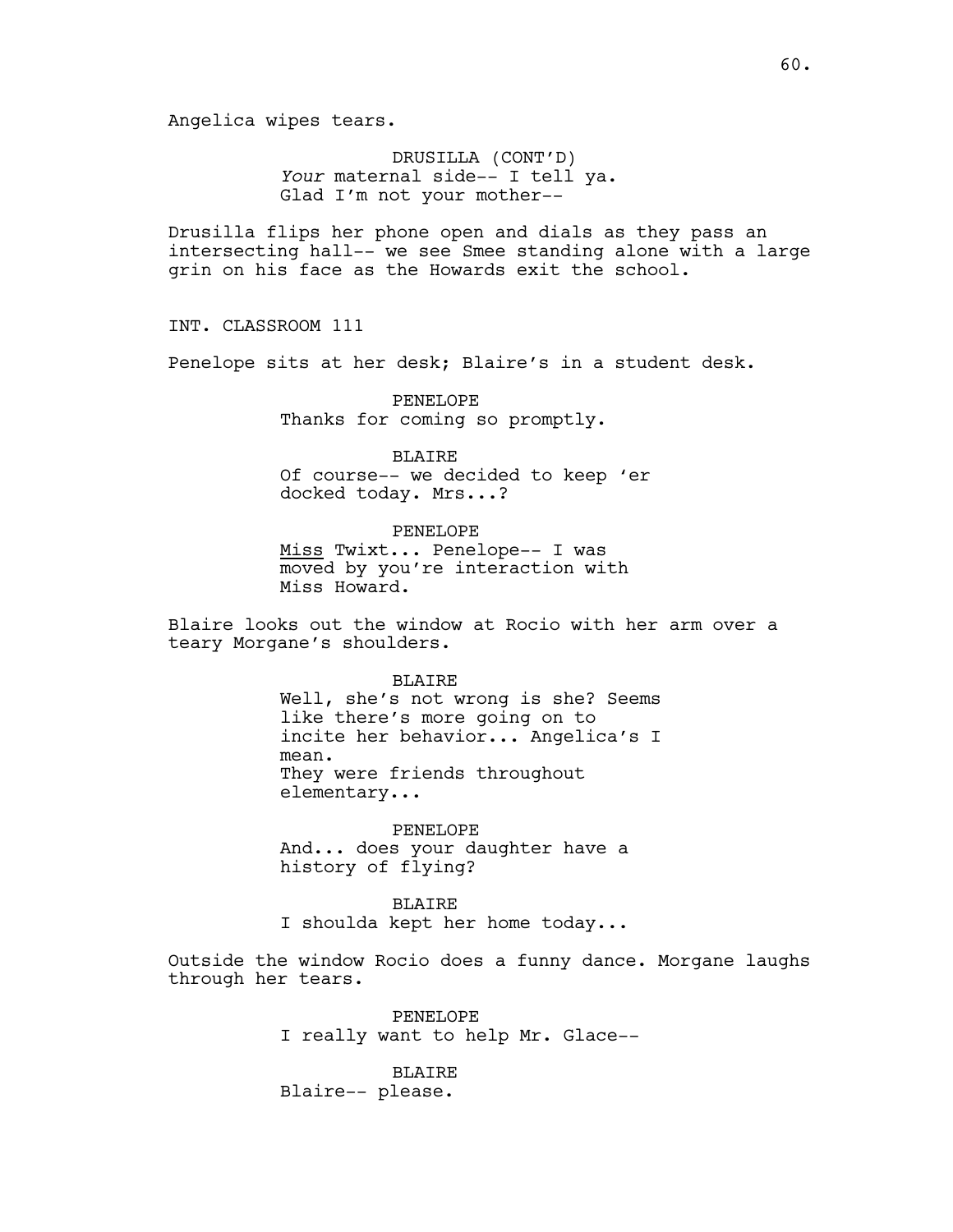PENELOPE Blaire... I want to help if I can. There's a fear of the unknown in this town that's dangerous for those like Morgane-- (clears throat/sotto) And myself.

Penelope looks around the room-- is it bugged?

Blaire looks into Penelope; she into him.

BLAIRE Wanna take a walk?

CUT TO:

INT. HOOK'S OFFICE - AFTERNOON

Smee enters breathless. Hook dips a quill into ink; fills out paperwork.

> CAPTAIN HOOK 'Tis it, Smee?

Smee flaps his arms like wings, winded and unable to speak. He points to the sky. Hook sits at his desk; writes.

> CAPTAIN HOOK (CONT'D) Can't understand you Smee...

Smee flies over to and falls halfway onto Hook's desk; grabs his arm. Drinks water out of Hook's glass-- Hook aghast.

**SMEE** 

NEVERLAND!

Hook lights up; both men giddy.

EXT. SCHOOLYARD - GORSEBROOK - SIMULATNEOUS

Morgane and Rocio sit on the grass.

MORGANE Where'd he take ya?

ROCIO Got a warning... Something about no clocks?

MORGANE So it's true! How bizarre! Where's--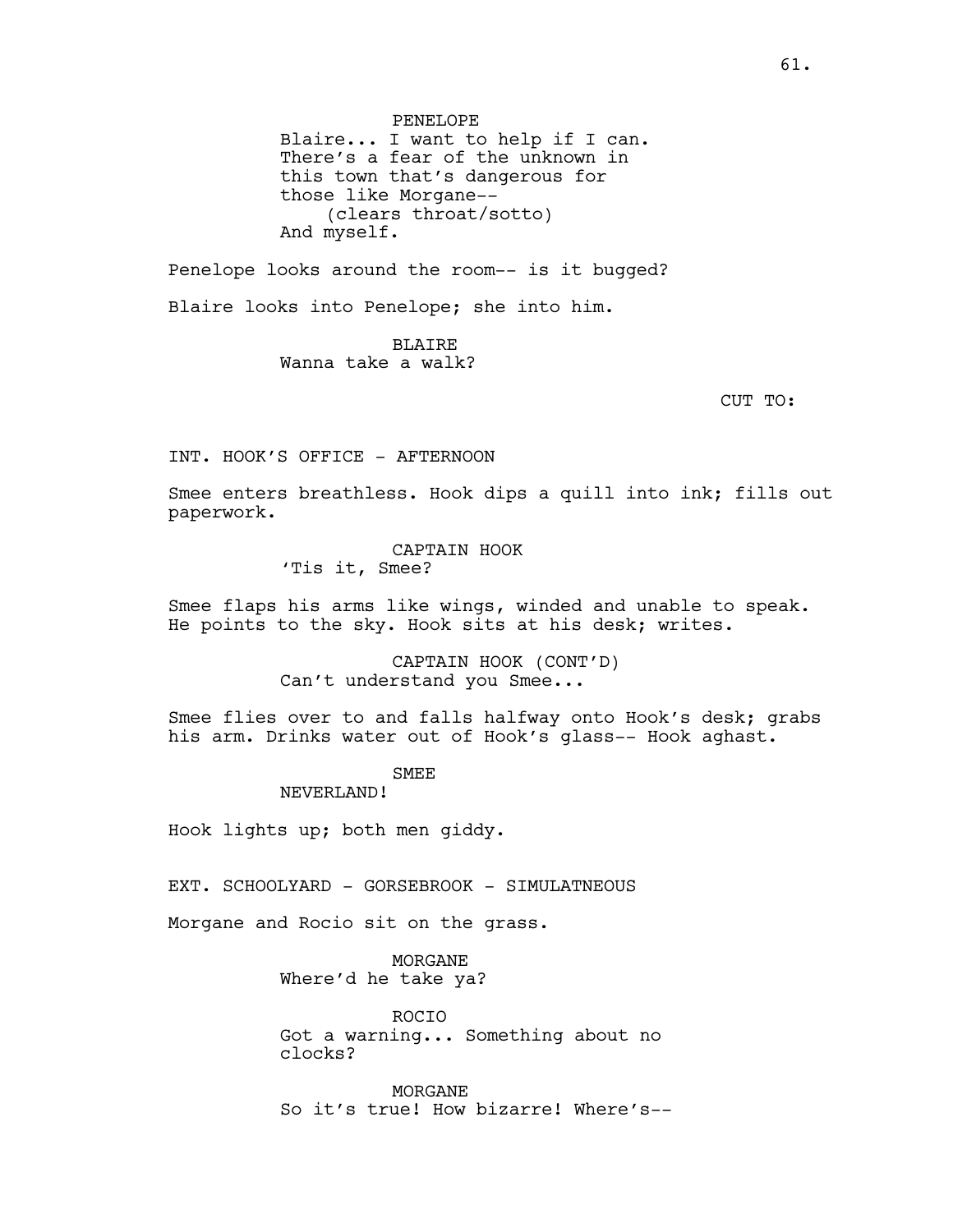ROCIO He said I can't get it back 'til end of the year-- Rocio's teary now. ROCIO (CONT'D) Papa got it for my birthday-- he said it's for when I get back on the swim team... Mom's gunna be so

#### MORGANE

Why?

mad.

ROCIO She'll think I lost it! (a beat) Who doesn't use clocks in school?!

INT. GLACE HOUSE - KITCHEN - AFTERNOON Blaire sits in a chair at the kitchen table. The triplets are spread out around the kitchen.

> HOMER Can you trust her?

#### BLAIRE

I believe I can, son.

ILIAD You shoulda talked to us first.

BLAIRE I know, son, I know. Things are

changing. Changing fast... again.

ODYSSEY (looks to Iliad and Homer then to Blaire) We trust you, Pops. If you think this was right. I just don't think *we're* ready yet.

BLAIRE Penelope feels pretty strong about us telling her.

HOMER But Da... She's just a kid.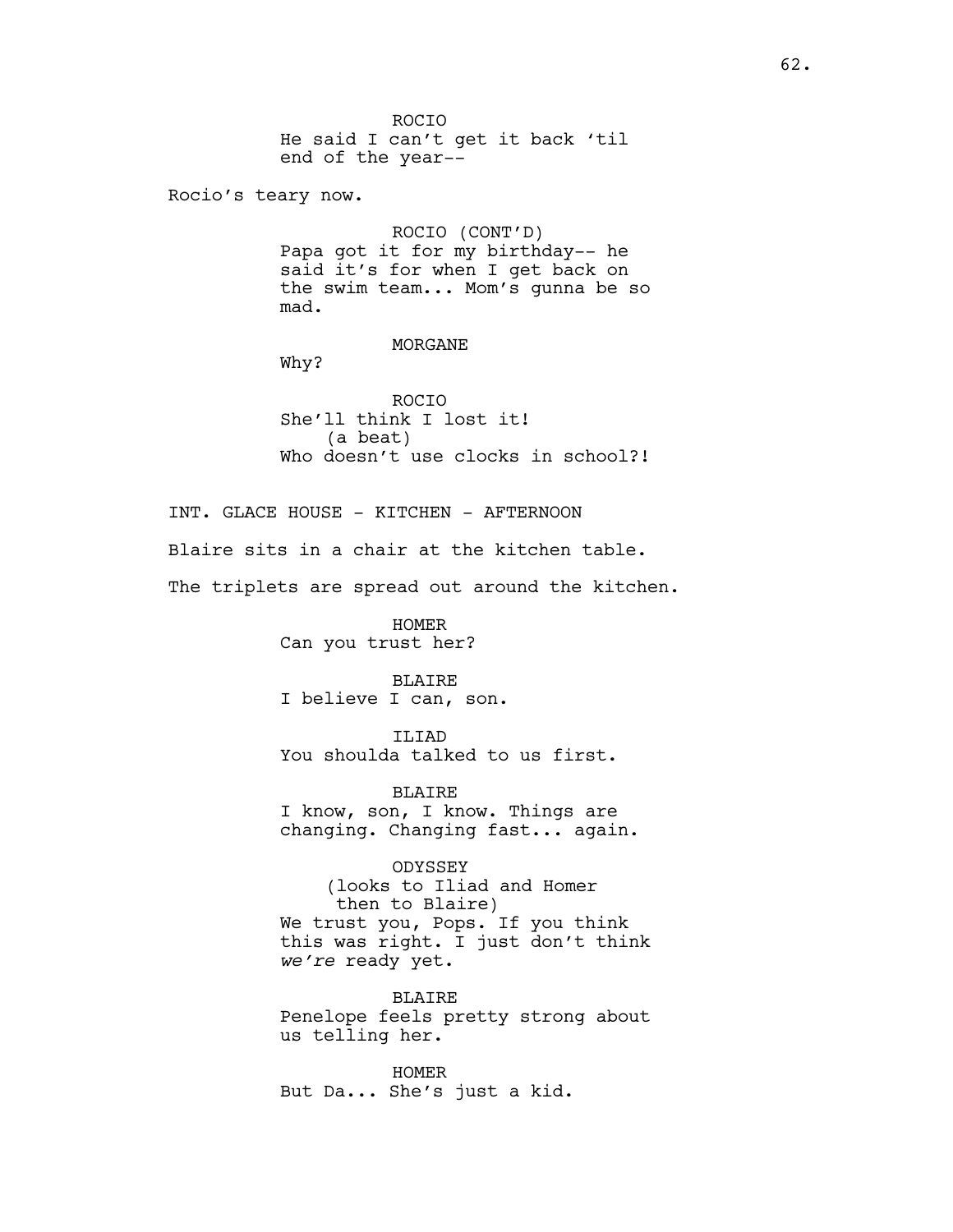He walks over, picks up some clothes to put in the washing machine; takes clothes out. REVEAL: blood stained jeans.

Blaire transfers Morgane's clothes to the dryer.

BLAIRE (sotto) She's not a kid...

ODYSSEY

Was' that?

BLAIRE (starts dryer/turns) She's not only a kid... got more of yer mother then she knows.

ILIAD I wish mom was here... Do you think she's okay? She'd know what to do.

Blaire's over to Iliad; Homer wraps around them; Odyssey around them.

> BLAIRE I hope so... We'll be alright ya know. Whatever comes.

ILIAD (chuckles through tears) Ya just had to fall in love with an heir to a fairy empire!

BLAIRE Eh now! That's your mother you're talking 'bout.

We back out of the kitchen as Iliad wipes his eyes and FLOAT up to the...

INT. TOP OF THE STAIRS - CONTINUOUS

Morgane sits with fishing net, tied to the banister, over her shoulders. She's wide-eyed through busted glasses, she listens and brushes Dinah with vigor on her lap.

> BLAIRE (O.C.) (chuckles) You think anyone'd believe us?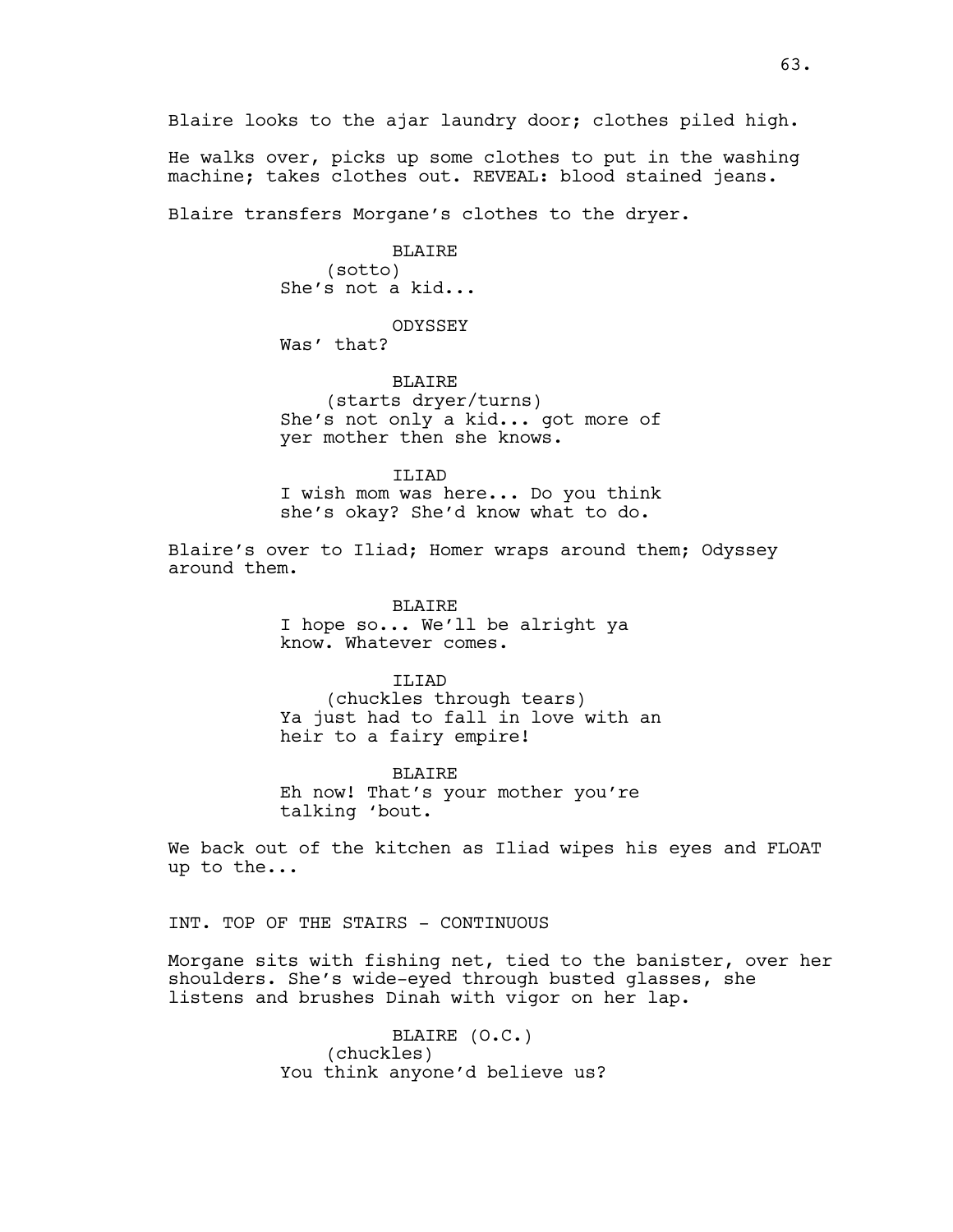ODYSSEY (O.C.) I don't think Morgane's gunna believe us-- Whata we say? It's true, it's all true?! All those bedtime fairytales mom told.

INTERCUT. Odyssey breaks into a giggle-- the absurdity!

The guys drop like dominoes until everyone convulses with hysterical laughter.

ILIAD

And that she-- and that Morgane's--

HOMER (barely audible) A fairy empress.

Morgane tries to listen harder through the laughter.

**BLAIRE** 

No, no, no son! (everyone quiets) She *might* be the next fairy empress! Tink's grand niece. (a chuckle) Tasked with protecting the fae world from the greed of humanity... (more serious/quieter) Lord knows what else.

Morgane's jaw drops.

The wind blows the front door open at the bottom of the stairs.

Dinah jumps from Morgane's arms. She reaches for Dinah but--

THUMP THUMP THUMP - somersaults and lightly bounces down the stairs.

The guys are up.

BLAIRE (CONT'D) Shhh!-- Morgane?!

INT. FRONT DOOR - CONTINUOUS

Blaire rushes to the open front door.

Morgane's already out-- running after Dinah.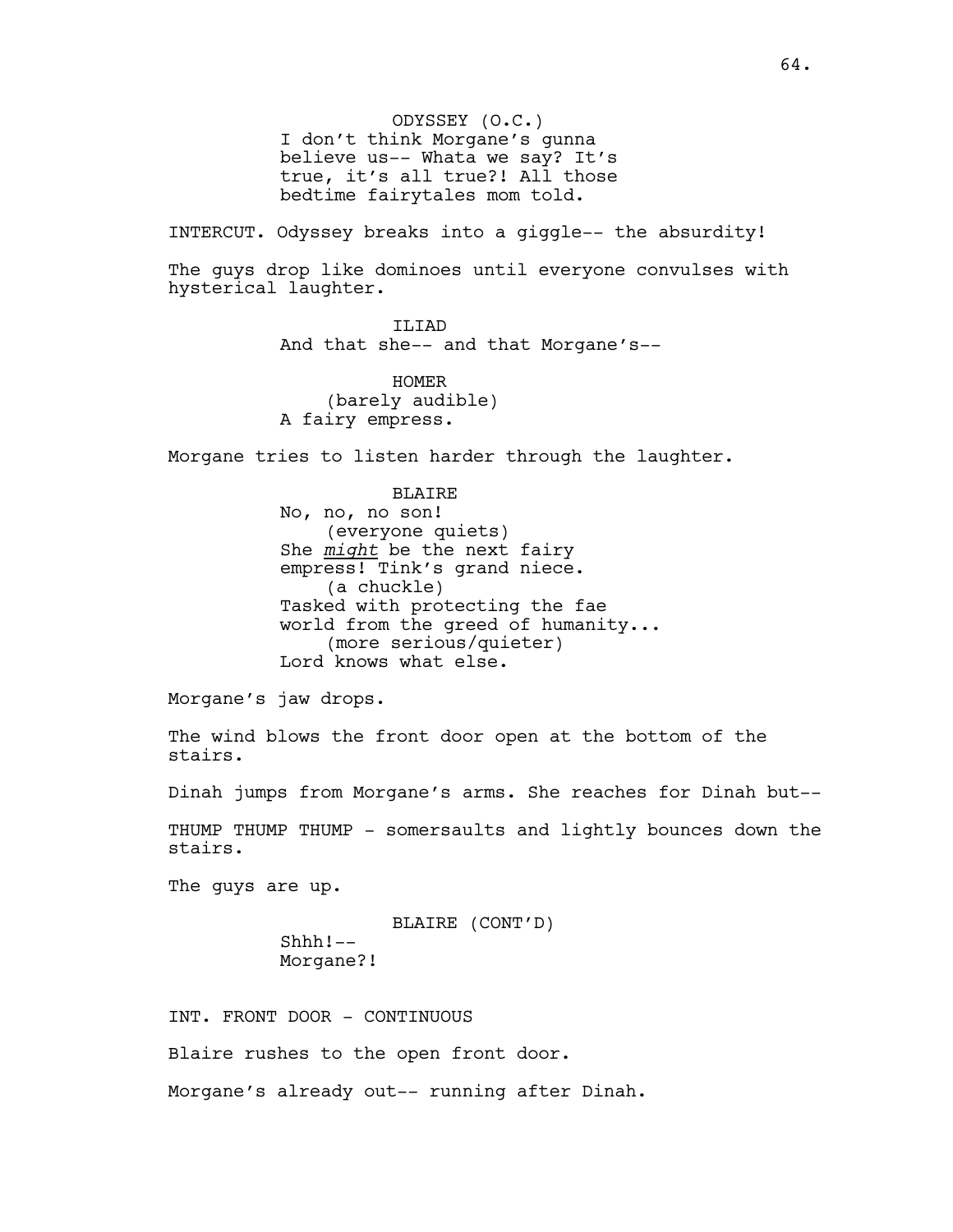BLAIRE (Gaelic) *Shit.*

The boys rush up behind him. Blaire puts his arm up to block them from going out the door.

> HOMER Eh! Use them words better!

> > BLAIRE

Touché.

ODYSSEY Shouldn't we?

Morgane disappears into the woods.

BLAIRE She needs time--

Blaire closes the door, but then opens it again.

He turns back inside, picks up a framed photo of Belle.

BLAIRE (CONT'D) She's on her way beloved.

Blaire brings the photo to his chest.

END ACT FOUR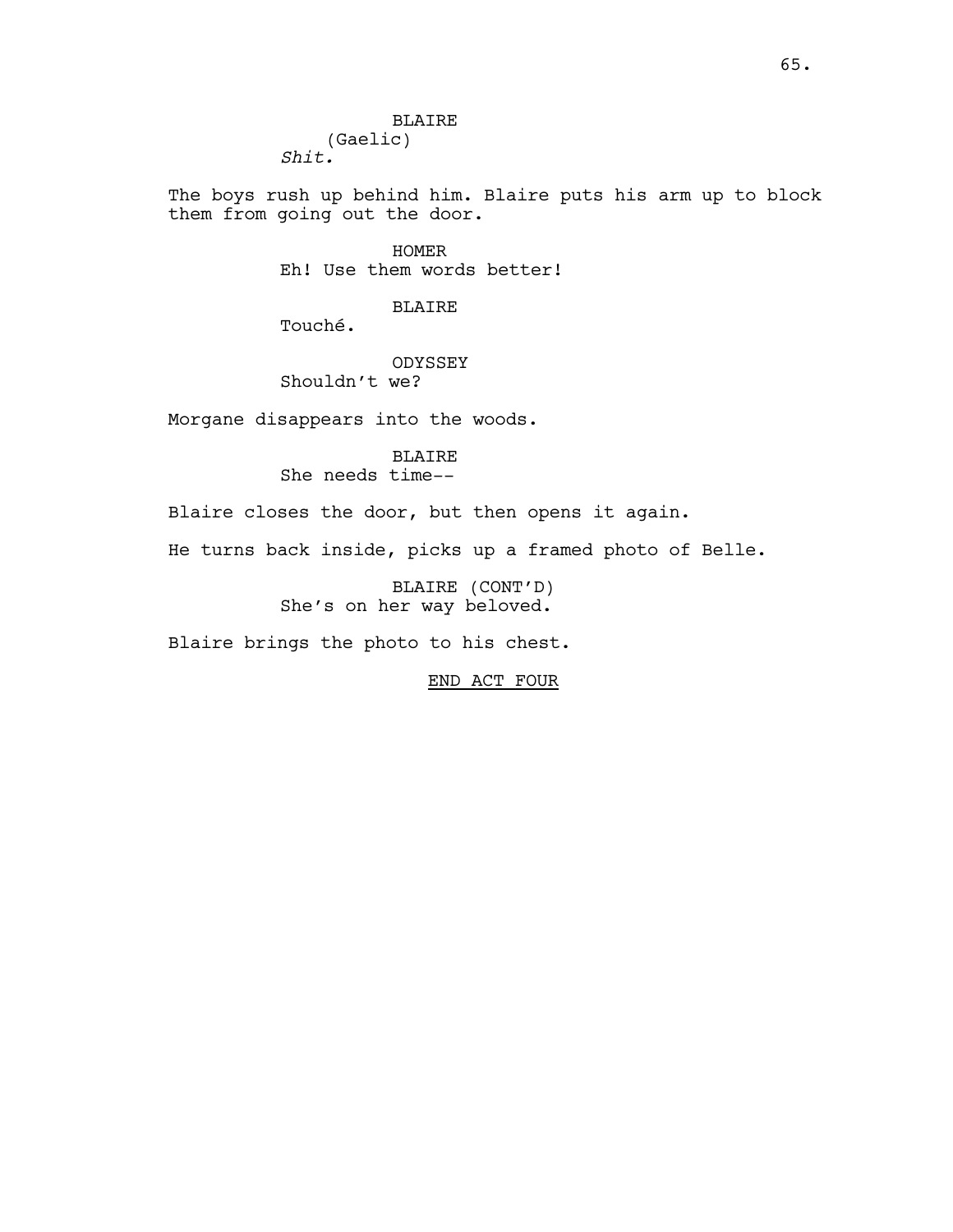## ACT FIVE

EXT. GLACE PROPERTY/FOREST - LATE AFTERNOON

Morgane follows Dinah who dashes under low tree branches; under a log-- Morgane's lost her trail.

#### MORGANE

Crap! (MUAH MUAH MUAH) Here DINAH!

Morgane stills, no movement.

THWIP - branches move.

MORGANE (CONT'D) C'mon Dinah!

She grabs a stick, it helps her move deeper into the forest.

MORGANE (CONT'D) You're gunna need a full bath and tick inspection if you don't come out right now!

She pierces the stick through dense bushes; investigates rustles.

> WOMAN (V.O.) There are many ways into the lands of the fae...

SNAP - the branch breaks.

MEW MEW

MORGANE

Dinah?!

Morgane pivots; follows the sound back through the bushes.

MEW MEW MEW

MORGANE (CONT'D) Here kitty, kitty-- C'mon!

She sees Dinah trot into the base of a hollow tree trunk and get sucked in like a vacuum cleaner.

MORGANE (CONT'D)

DINAH!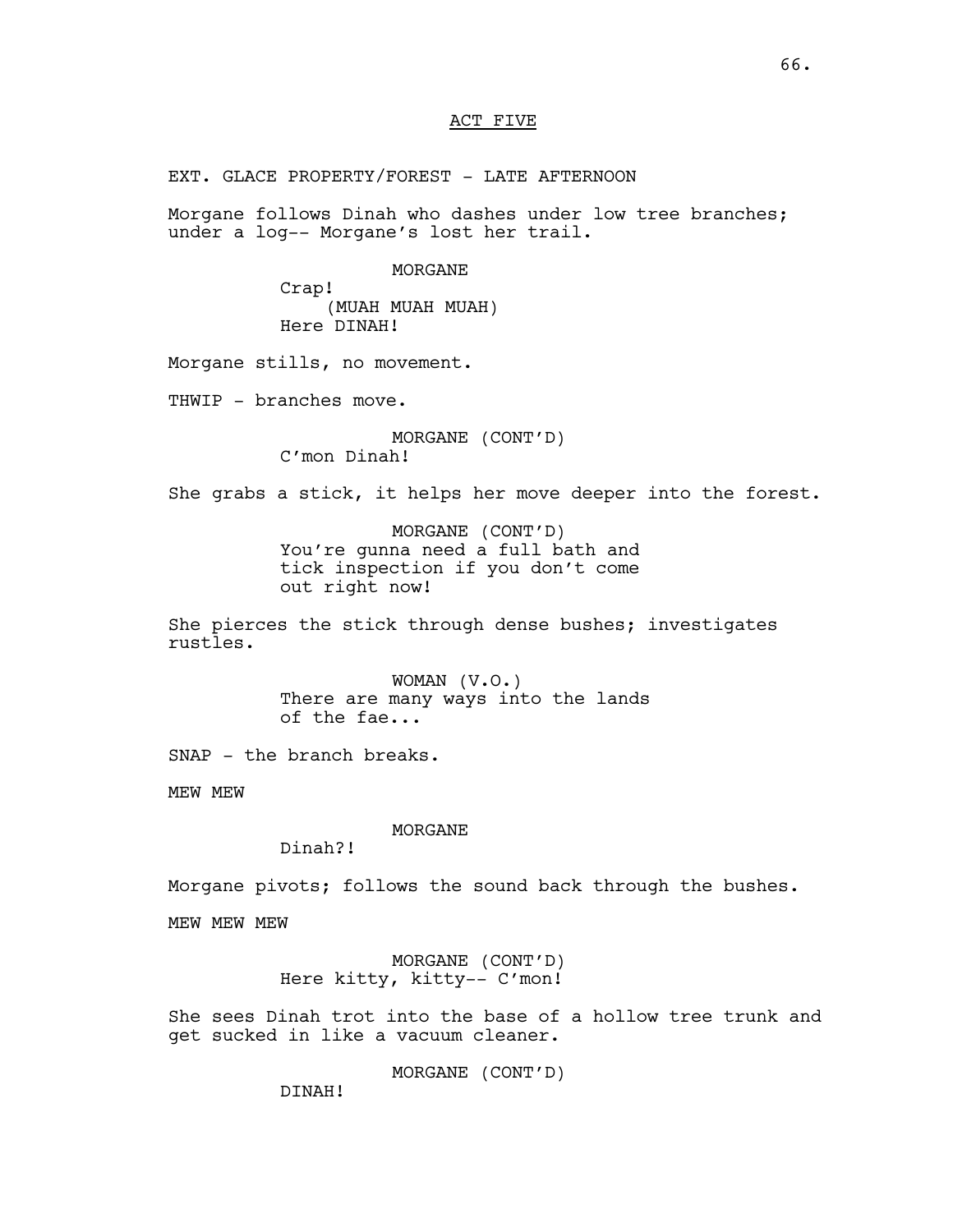Morgane rushes over, frantic, leans down to the opening.

WOMAN (V.O.) But the fastest way is by the root systems of forest...

A vortex pulls her in but she won't fit, her rump is stuck outside-- a Winnie the Pooh scenario.

INT. TREE TRUNK

Morgane's hair blows wild. Her glasses rip off.

MORGANE DINAH!! Where're you?! I can't see!

INTERCUT. A DEER trots by Morgane's derrière; it looks both ways-- then pushes its snout into her arse.

SHLOOMP - Morgane is suctioned into the tree.

WOMAN (V.O.) And before you know it...

The forest quiets once more.

The deer moves on.

INT. FAIRY COTTAGE - EVENING

Mira, Ara, and Crysta sit around a quaint fairy living room.

It's a chic log cabin with French country decor and crystal chandeliers all around the room.

Crysta throws popcorn in her mouth from a candy striped cup.

They all watch an empty fireplace; a rooster wind vane sits alone on the mantel.

PLOP - Dinah falls from the chimney.

Ara rocks in a chair; pats her lap.

Dinah leaps into Ara.

AHHHHHHH - a distant scream gets louder and louder...

CLINK - Morgane's busted glasses fall; the other lens CRACKS as it bounces out of the fireplace.